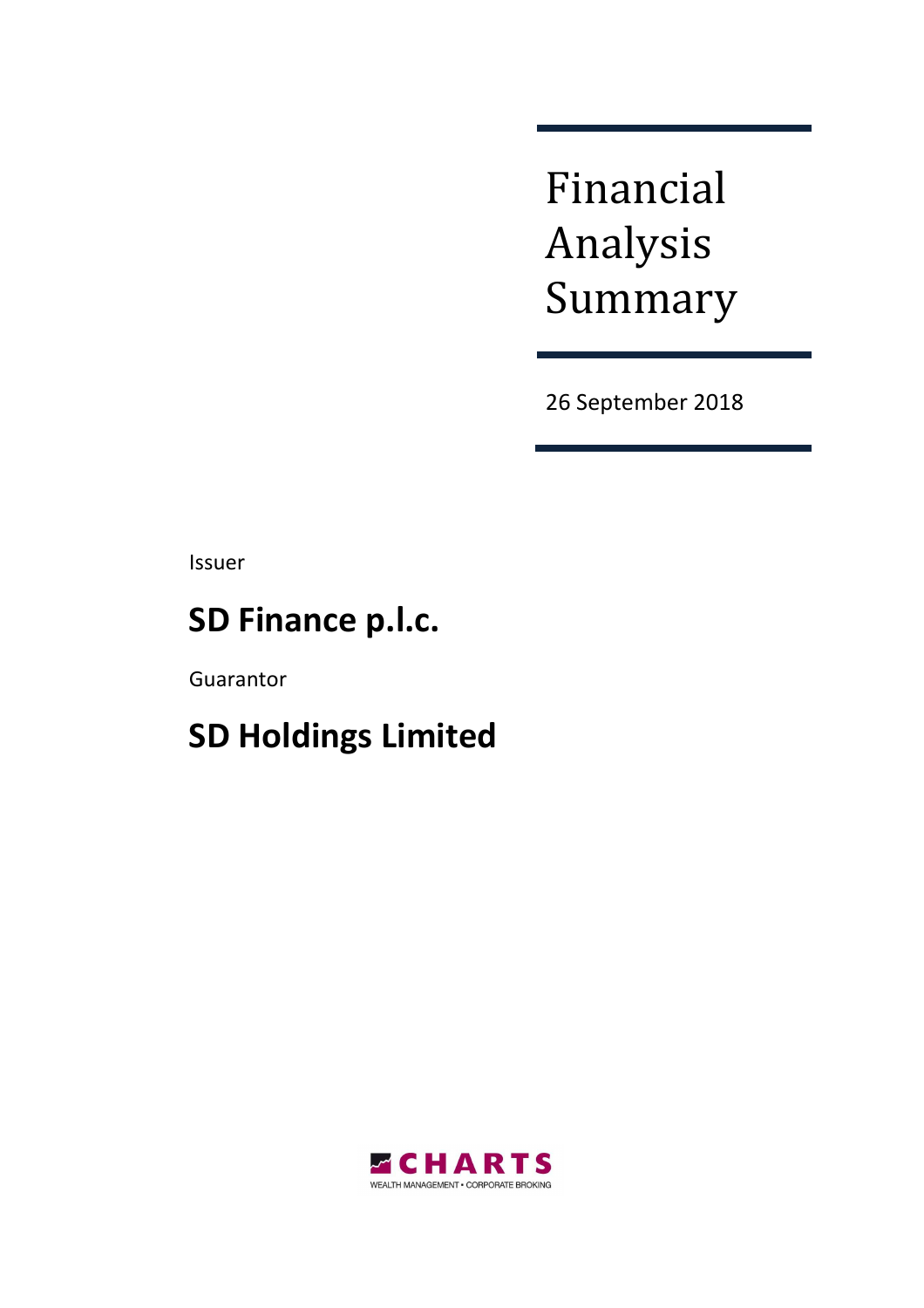

The Directors SD Finance p.l.c. Seabank Hotel Marfa Road, Ghadira Mellieha MLH 9064 Malta

26 September 2018

Dear Sirs

#### **Financial Analysis Summary**

In accordance with your instructions, and in line with the requirements of the Listing Authority Policies, we have compiled the Financial Analysis Summary (the "**Analysis**") set out on the following pages and which is being forwarded to you together with this letter.

The purpose of the financial analysis is that of summarising key financial data appertaining to SD Finance p.l.c. (the "**Issuer**") and SD Holdings Limited (the "**Guarantor**"). The data is derived from various sources or is based on our own computations as follows:

- (a) Historical financial data for the period 20 January 2017 (being date of incorporation) to 31 March 2018 has been extracted from the audited financial statements of the Issuer.
- (b) Historical financial data for the three years ended 31 March 2016 to 31 March 2018 has been extracted from the audited consolidated financial statements of the Guarantor for the three years in question.
- (c) The forecast data for the year ending 31 March 2019 has been provided by management.
- (d) Our commentary on the results of db Group and on its financial position is based on the explanations provided by management.
- (e) The ratios quoted in the Analysis have been computed by us applying the definitions set out in Part 5 of the Analysis.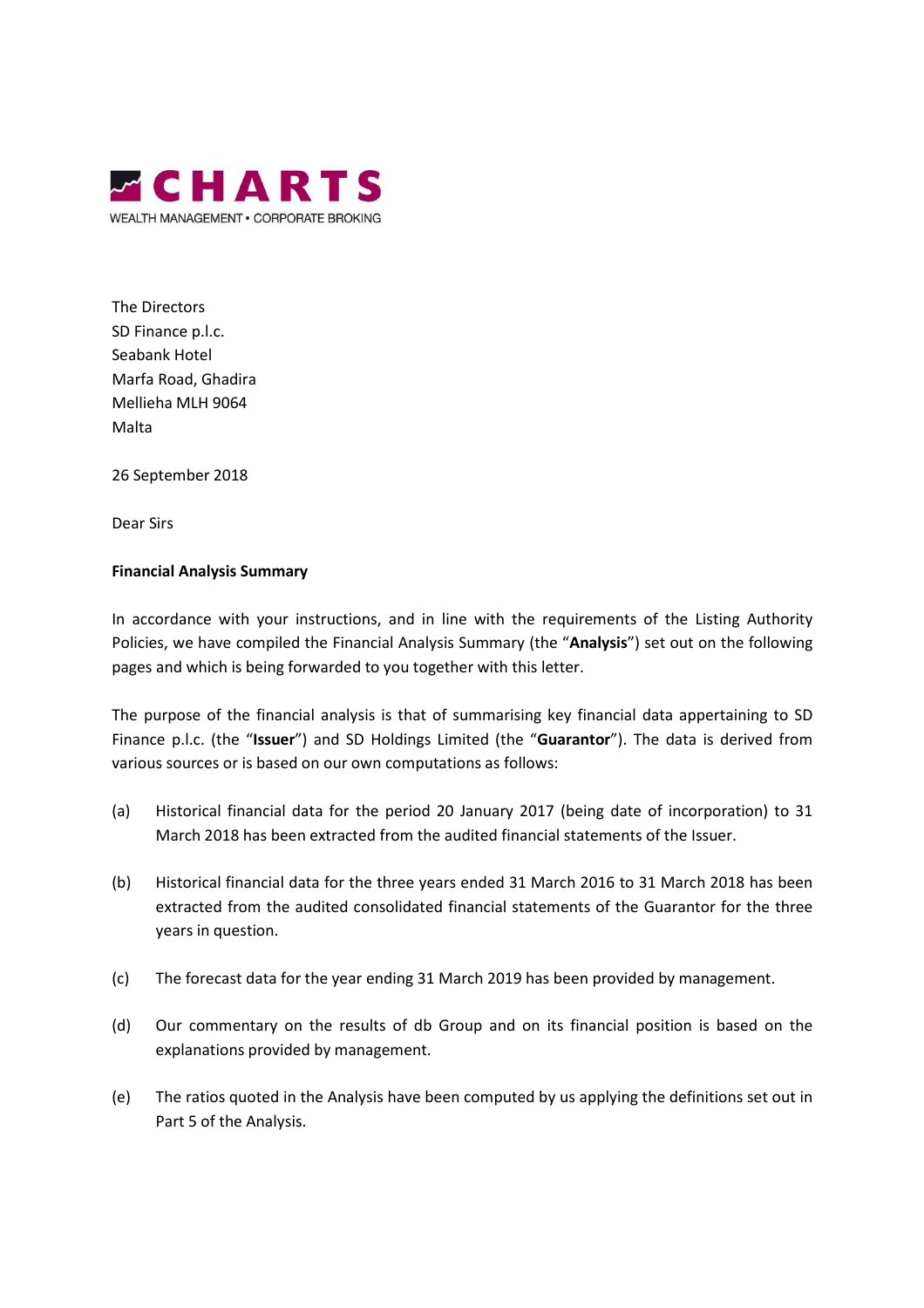

(f) Relevant financial data in respect of the companies included in Part 4 has been extracted from public sources such as websites of the companies concerned, financial statements filed with the Registrar of Companies or websites providing financial data.

The Analysis is meant to assist investors in the Issuer's securities and potential investors by summarising the more important financial data of db Group. The Analysis does not contain all data that is relevant to investors or potential investors. The Analysis does not constitute an endorsement by our firm of any securities of the Issuer and should not be interpreted as a recommendation to invest in any of the Issuer's securities. We shall not accept any liability for any loss or damage arising out of the use of the Analysis. As with all investments, potential investors are encouraged to seek independent professional financial advice before investing in the Issuer's securities.

Yours faithfully,

**Evan Mohnani**  Head – Corporate Finance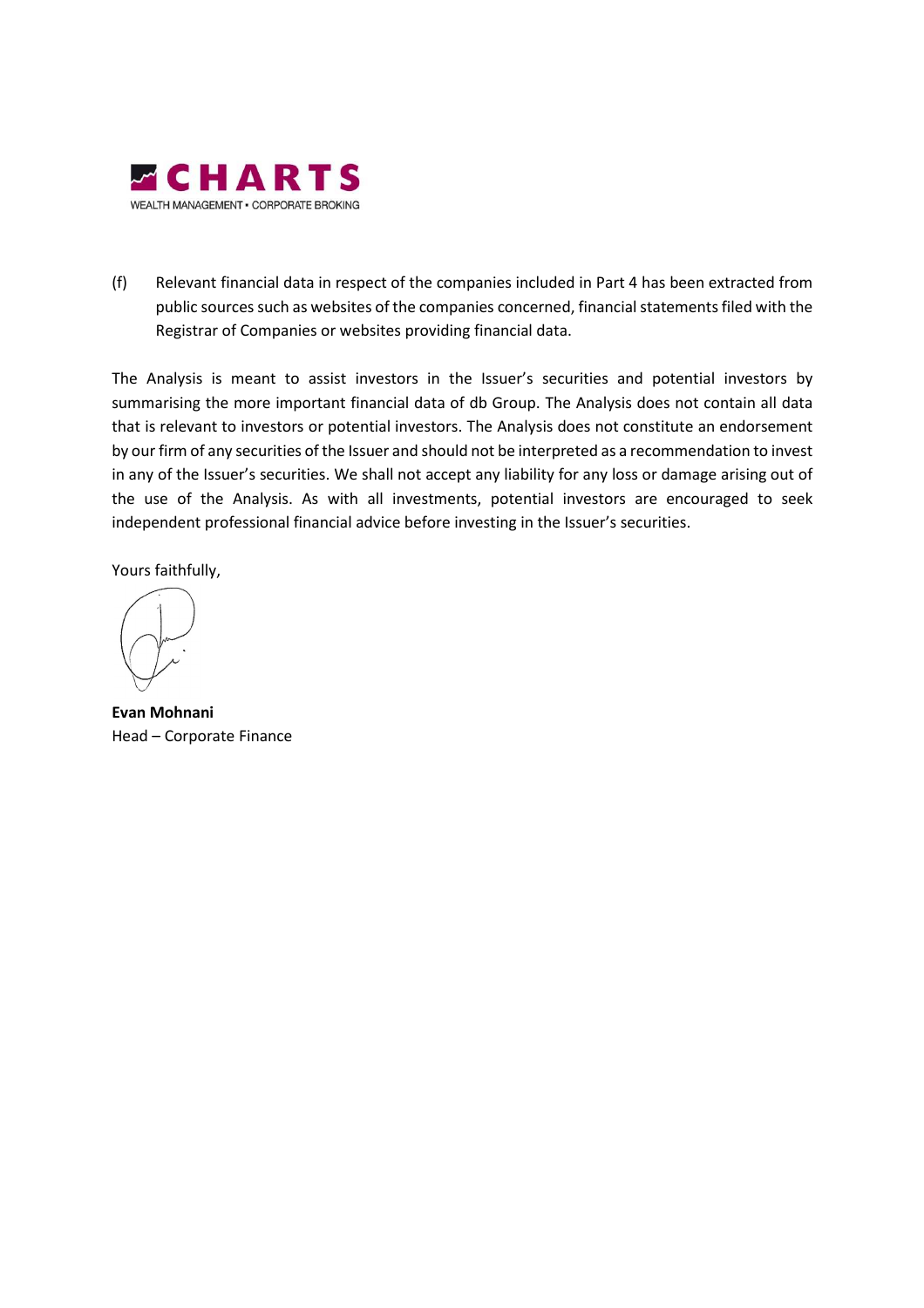## **TABLE OF CONTENTS**

| 1.   |  |
|------|--|
| 2.   |  |
| 3.   |  |
| 4.   |  |
| 5.   |  |
|      |  |
| 6.   |  |
| 7.   |  |
| 8.   |  |
| 9.   |  |
| 10.  |  |
| 10.1 |  |
| 10.2 |  |
| 10.3 |  |
| 11.  |  |
| 11.1 |  |
| 11.2 |  |
| 11.3 |  |
| 11.4 |  |
| 11.5 |  |
| 12.  |  |
| 12.1 |  |
| 12.2 |  |

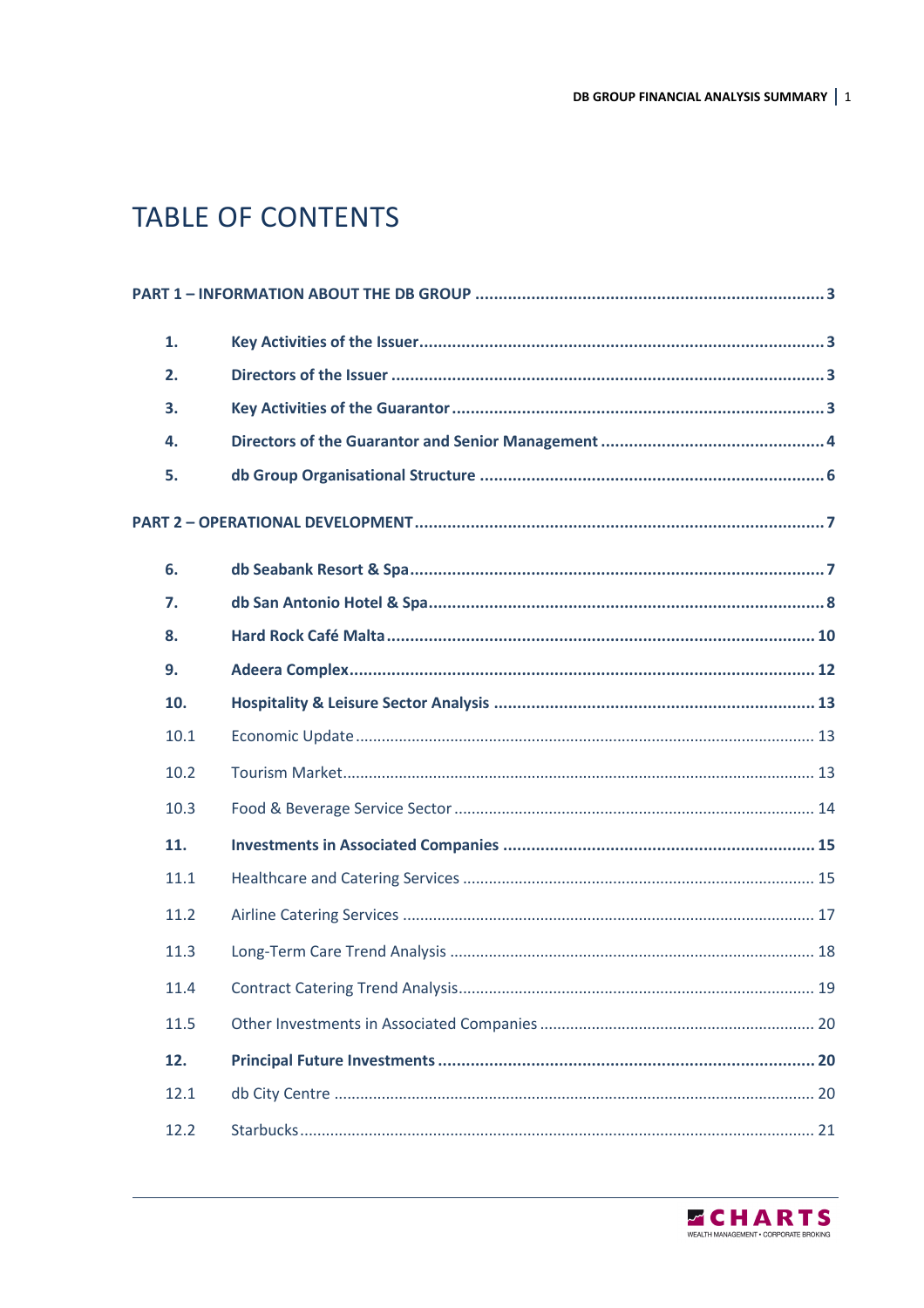| 13. |  |
|-----|--|
| 14. |  |
|     |  |
|     |  |

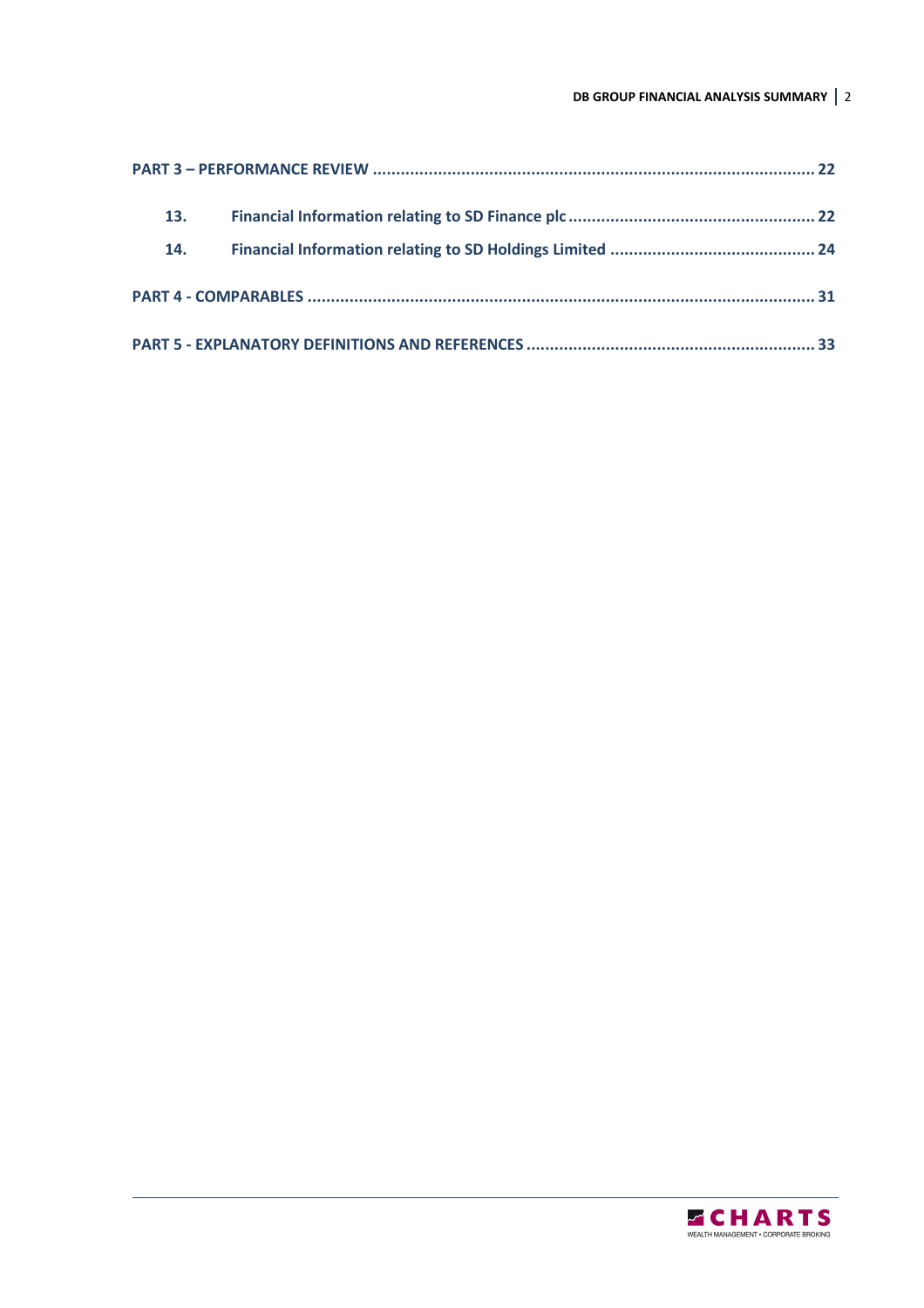## PART 1 – INFORMATION ABOUT THE DB GROUP

## **1. KEY ACTIVITIES OF THE ISSUER**

SD Finance p.l.c. (the "**Issuer**" or "**Company**") was incorporated in January 2017 as a public limited liability company under the Companies Act with an authorised and fully paid up issued share capital of €250,000. The principal activity of the Company is to carry on the business of a holding and finance company within the Group.

The Issuer is not engaged in any trading activities but is involved in raising debt and advancing same to members of the Group as and when the demands of this business or the demands of a particular project so require. Accordingly, the Issuer is economically dependent on the operations, performance and prospects of the Group.

### **2. DIRECTORS OF THE ISSUER**

The Issuer is managed by a Board comprising six directors who are entrusted with its overall direction and management. The Board members of the Issuer as at the date of this report are included hereunder:

#### **Board of Directors**

| Silvio Debono          | Chairman                           |
|------------------------|------------------------------------|
| <b>Arthur Gauci</b>    | Chief Executive Officer            |
| Robert Debono          | Non-Executive Director             |
| Stephen Muscat         | Independent Non-Executive Director |
| Vincent Micallef       | Independent Non-Executive Director |
| <b>Philip Micallef</b> | Independent Non-Executive Director |

#### **3. KEY ACTIVITIES OF THE GUARANTOR**

SD Holdings Limited (the "**Guarantor**") is the parent holding company of the Group and is principally engaged, through subsidiary companies, in the operation of: db Seabank Resort Spa, Mellieha Bay, Malta; db San Antonio Hotel & Spa, St Paul's Bay, Malta; the Adeera Complex (formerly known as 'Tunny Net Complex'), Mellieha, Malta; and 3 outlets under the Hard Rock Café franchise which are each located at the Valletta Waterfront, Baystreet Complex, St Julians and the Malta International Airport. The Group is also involved, through associated entities, in the provision of contract catering and healthcare services in Malta, and the operation of Porto Azzurro Complex, St Paul's Bay, Malta. Furthermore, the Group has a 99-year concession on a site in St Julians, earmarked for the construction and development of the db City Centre, which will primarily comprise a Hard Rock hotel, residential tower, office space and shopping mall.

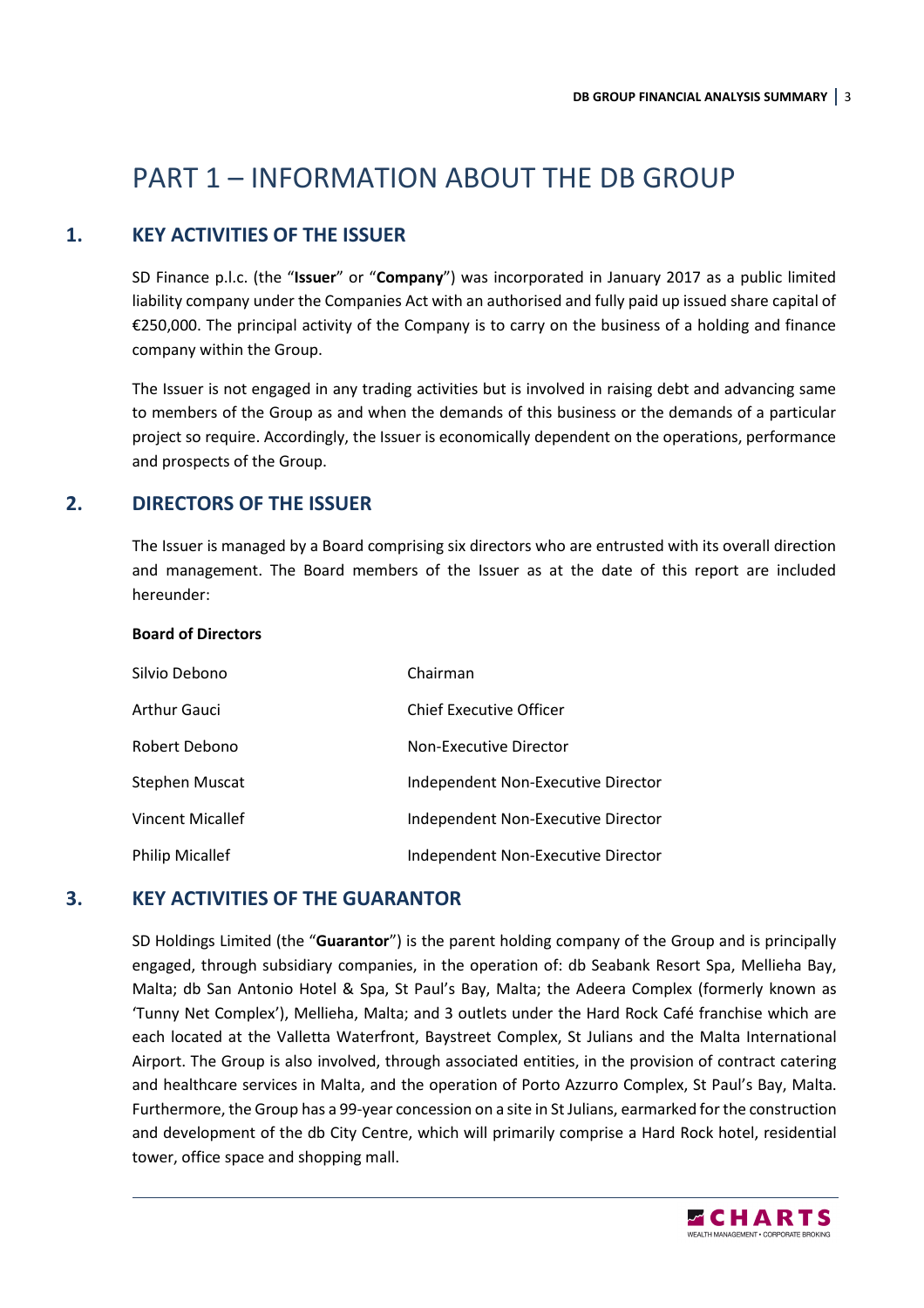

### **Aggregated Group Revenue by Segment** for the year ended 31 March 2018

Note: The above chart represents the aggregated revenue by division of the Group for the financial year ended 31 March 2018, adjusted accordingly to reflect the percentage shareholding held by the Group in each respective entity.

The authorised share capital of the Guarantor is €5,000,000 divided into 5,000,000 ordinary shares of €1 each. As at 31 March 2016, the Guarantor had an issued share capital of €520,000. By virtue of the capitalisation of amounts payable to the ultimate shareholder, during October 2016, the Guarantor issued and allotted an additional 3,480,000 ordinary shares of €1 each. As a result, the issued share capital is €4,000,000, which is subscribed for, allotted and taken up as fully paid up shares by Silvio Debono.

## **4. DIRECTORS OF THE GUARANTOR AND SENIOR MANAGEMENT**

The Guarantor is managed by a Board comprising six directors who are entrusted with its overall direction and management, including the establishment of strategies for future development. The Board members of the Guarantor as at the date of this report are included hereunder:

#### **Board of Directors**

| Silvio Debono       | Chairman                |
|---------------------|-------------------------|
| <b>Arthur Gauci</b> | Chief Executive Officer |
| Robert Debono       | Director                |
| Victoria Debono     | Director                |
| Vincent DeGiorgio   | Director                |
| Jesmond Vella       | Director                |

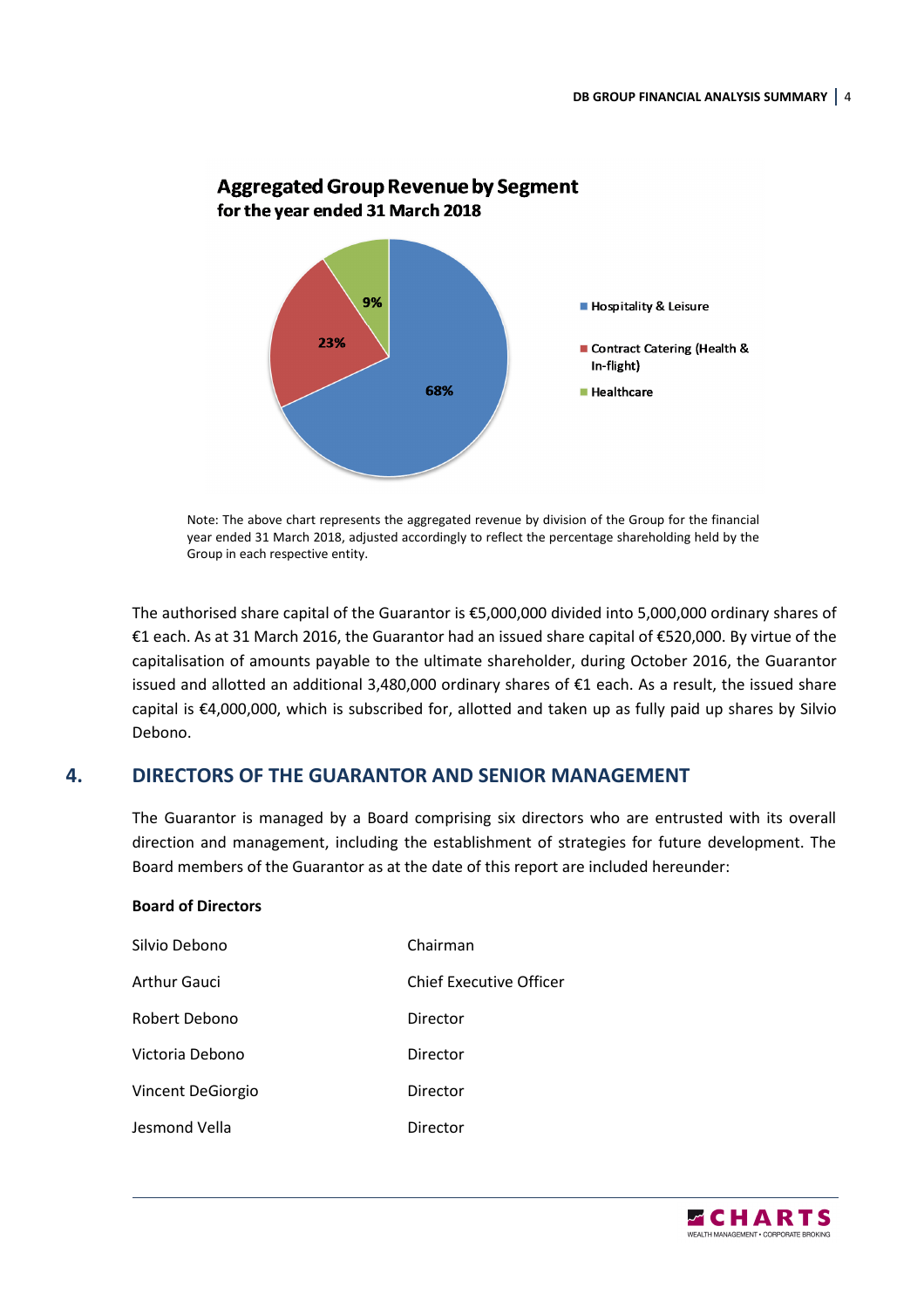In the execution of the strategic direction, investment and management oversight of the Group, the Board is assisted by the following members of senior management:

#### **Senior Management of db Group**

| Silvio Debono         | Executive Chairman                                           |
|-----------------------|--------------------------------------------------------------|
| <b>Arthur Gauci</b>   | Chief Executive Officer and Director of Franchise Operations |
| Vincent DeGiorgio     | Director of Hotel Operations                                 |
| Jesmond Vella         | Head of Purchasing and Logistics                             |
| Massimo Azzopardi     | General Manager of db Seabank Resort & Spa                   |
| <b>Bradley Dingli</b> | General Manager of db San Antonio Hotel & Spa                |
| Robert Debono         | Director of Healthcare Operations                            |
| Valerie Vella         | <b>Chief Financial Officer</b>                               |

The weekly average number of employees engaged by the Group during FY2018 amounted to 600 persons (FY2017: 577).

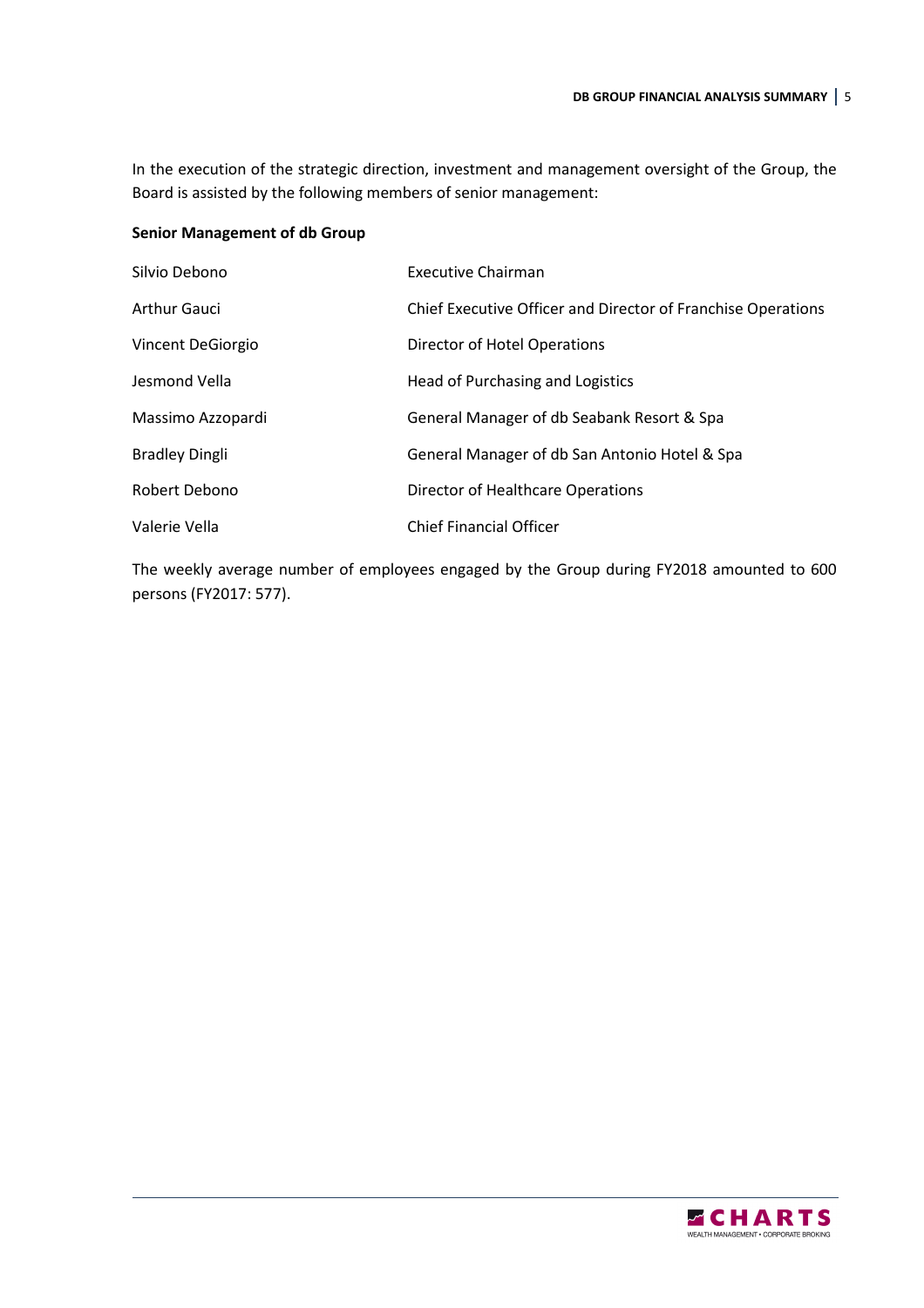## **5. DB GROUP ORGANISATIONAL STRUCTURE**

The diagram hereunder illustrates the principal subsidiaries and associates within the organisational structure of the db Group and the position within the said group of the Issuer and Guarantor. The complete list of companies forming part of the Group and further information on other investments of the Group are included in the consolidated audited financial statements of the Guarantor for the year ended 31 March 2018. The Group's businesses are described in more detail in Part 2 below.



There were no material changes to the above structure since the last published audited consolidated financial statements of the Guarantor.

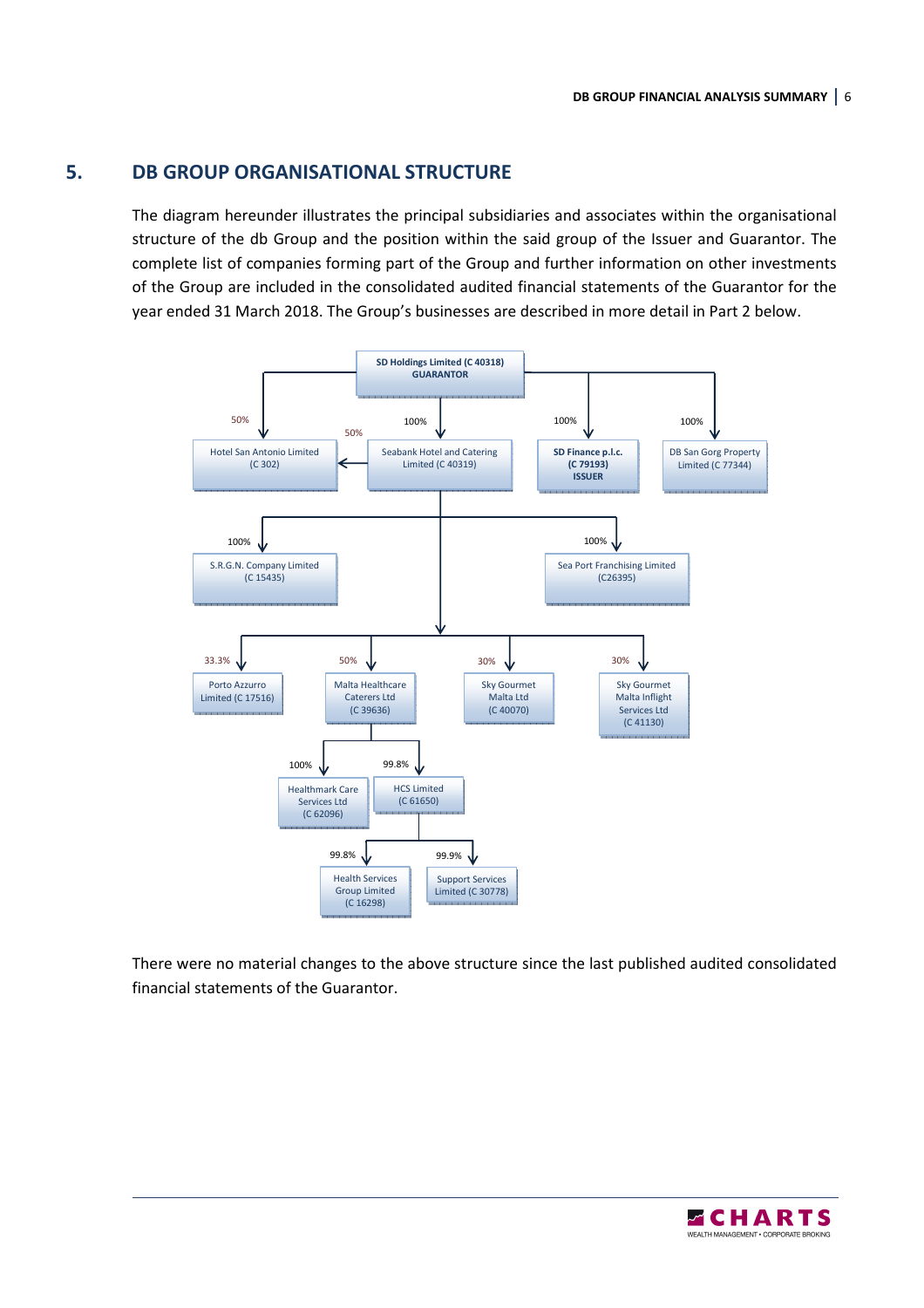## PART 2 – OPERATIONAL DEVELOPMENT

## **6. DB SEABANK RESORT & SPA**

#### Introduction

Seabank Hotel and Catering Limited, a subsidiary of the Guarantor, owns the 539-room four-star db Seabank Resort & Spa, which occupies a land area of over 23,000 $m<sup>2</sup>$  and is located in Mellieha Bay, Malta (the "**Seabank Hotel**"). Over a span of 8 months commencing in 2012, the Seabank Hotel was redeveloped at a cost of *circa* €38 million which was financed from bank funding. It was officially reopened during the financial year ended 31 March 2013 as an all-inclusive resort with 7 themed restaurants, 4 bars, an external pool, a fitness centre and health spa. In 2015, a new entertainment complex was opened at a cost of *circa* €1 million, which includes 3 restaurants, a bowling alley, a sports bar and a children club. The carrying value of the Seabank Hotel as at 31 March 2018 is €61.3 million (FY2017: €62.7 million).

#### Operational Performance

The following table sets out the highlights of the hotel's operating performance for the years indicated therein:

| db Seabank Resort & Spa                                                                         |                    | FY2016<br>Actual | FY2017<br>Actual | <b>FY2018</b><br>Actual | FY2019<br>Forecast |
|-------------------------------------------------------------------------------------------------|--------------------|------------------|------------------|-------------------------|--------------------|
| Turnover (€'000)                                                                                |                    | 19,988           | 21,110           | 22,733                  | 23,602             |
| Gross operating profit/EBITDA ( $\epsilon$ '000)                                                |                    | 10,351           | 10,843           | 12,060                  | 12,500             |
| Gross operating profit margin (%)                                                               |                    | 52               | 51               | 53                      | 53                 |
| Occupancy level (%)                                                                             |                    | 82               | 83               | 82                      | 85                 |
| Revenue per occupied room (RevPOR) $(\epsilon)$                                                 | (a)                | 125              | 129              | 137                     | 141                |
| Gross operating profit per available room (GOPAR) $(\epsilon)$                                  | (b)                | 19,203           | 20,117           | 22,375                  | 23,148             |
| Benchmark performance <sup>1</sup>                                                              |                    |                  |                  |                         |                    |
| Occupancy level (%)                                                                             |                    | 82               | 82               | 83                      |                    |
| Revenue per occupied room (RevPOR) $(\epsilon)$                                                 | (c)                | 103              | 108              | 114                     |                    |
| Gross operating profit per available room (GOPAR) $(\epsilon)$                                  | (d)                | 11,817           | 13,655           | 14,721                  |                    |
| <b>Revenue Generating Index (RGI)</b><br><b>Gross Operating Profit Generating Index (GOPGI)</b> | (a)/(c)<br>(b)/(d) | 1.21<br>1.63     | 1.20<br>1.47     | 1.20<br>1.52            |                    |

 $^{\rm 1}$ Source: MHRA Survey March 2018. The data for FY2016, FY2017 and FY2018 comprise calendar years 2015, 2016 and 2017 respectively.

*In the above table, gross operating profit is derived after deducting general and administrative expenses. Furthermore, the data in 'benchmark performance' has been updated as per MHRA Survey March 2018.* 

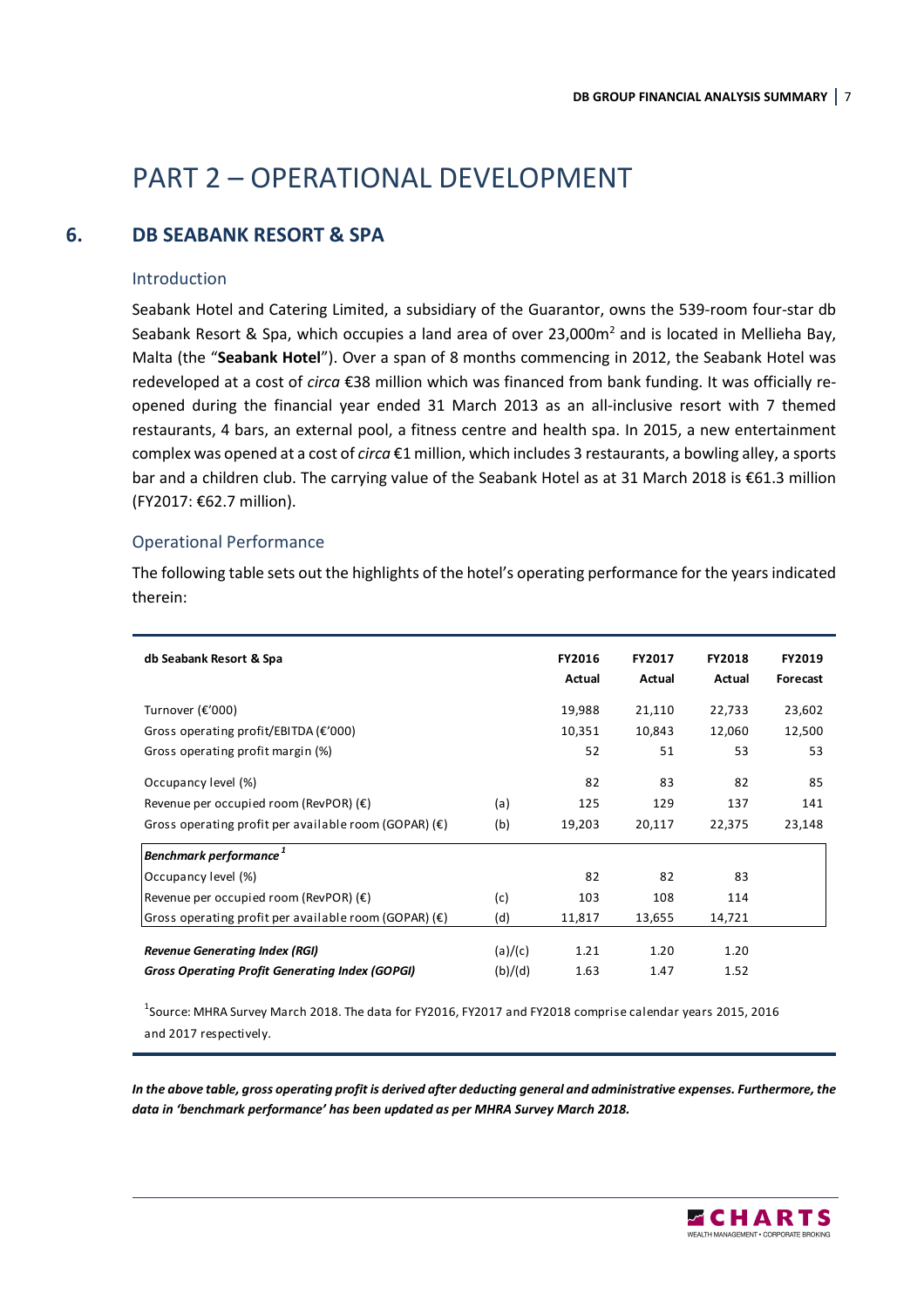The Seabank Hotel has continued to perform positively during FY2016 through FY2018 due to: (i) a favourable trend in tourism in Malta; (ii) its advantage as a newly refurbished property over other competing hospitality establishments; and (iii) the success of management in promoting the allinclusive service package.

The hotel registered an increase of €1.9 million (+10.8%) in revenue in FY2016, to €20.0 million and a further 5.6% increase in revenue to €21.1 million in FY2017 (+€1.1 million). Thereafter, the hotel reported an increase of €1.6 million (+7.7%) in revenue to €22.7 million in FY2018. Gross operating profit also increased yearly from €10.4 million in FY2016 to €10.8 million in FY2017 (+4.8%) and €12.1 million in FY2018 (+11.2%), whilst gross operating profit margin increased by two percentage points in FY2018 to 53%.

As to competitive set analysis, no hotel within the four-star sector in Malta fully operates on an allinclusive basis (other than the San Antonio Hotel described hereunder) and therefore, no peer is deemed to be directly comparable to the Seabank Hotel. As such, the Seabank Hotel has been compared to the average four-star sector results published in the Malta Hotels and Restaurants Association (MHRA) Survey.

Seabank Hotel's occupancy level was in line with benchmark in FY2016 (82% as per the industry's average), but surpassed its peer group by 1 percentage point in FY2017 (83% as compared to the industry's 82%). Occupancy level in FY2018 declined from 83% to 82%, whilst its peer group averaged 83% for the said year. Given that the hotel is one of the largest hotels in Malta with 539 rooms, management believes that it is more challenging to outperform the industry average.

As for RevPOR (which incorporates room revenue, food & beverage and other income), the Seabank Hotel performed better than the four-star industry average in each of the historical years under review (as evidenced by the RGI above 1 in FY2016 to FY2018). Furthermore, the Seabank Hotel generated GOPAR in FY2016 to FY2018 well in excess of the four-star average (GOPGI of 1.63, 1.47, and 1.52 respectively), primarily as a result of the hotel benefiting from economies of scale, allowing for greater flexibility in operations and having a leaner structure.

With respect to FY2019, the Seabank Hotel is projected to increase occupancy by 3 percentage points to 85%, whilst RevPOR is expected to improve from €137 in FY2018 to €141. Revenue is forecasted to increase by €0.9 million (year-on-year) to €23.6 million, and gross operating profit is expected to increase from €12.1 million achieved a year earlier to €12.5 million.

## **7. DB SAN ANTONIO HOTEL & SPA**

#### Introduction

Hotel San Antonio Limited, a db Group subsidiary company, owns the 513-room 10-floor four-star db San Antonio Hotel & Spa, located in St Paul's Bay, Malta (the "**San Antonio Hotel**"). The Group acquired 50% of the San Antonio Hotel in 2000 and purchased the remaining 50% shareholding in December 2013. During the first two quarters of 2014 (Jan-Jun'14), the hotel was closed for refurbishment and development works comprised the extension of the room count from 300 to over 500 rooms. In

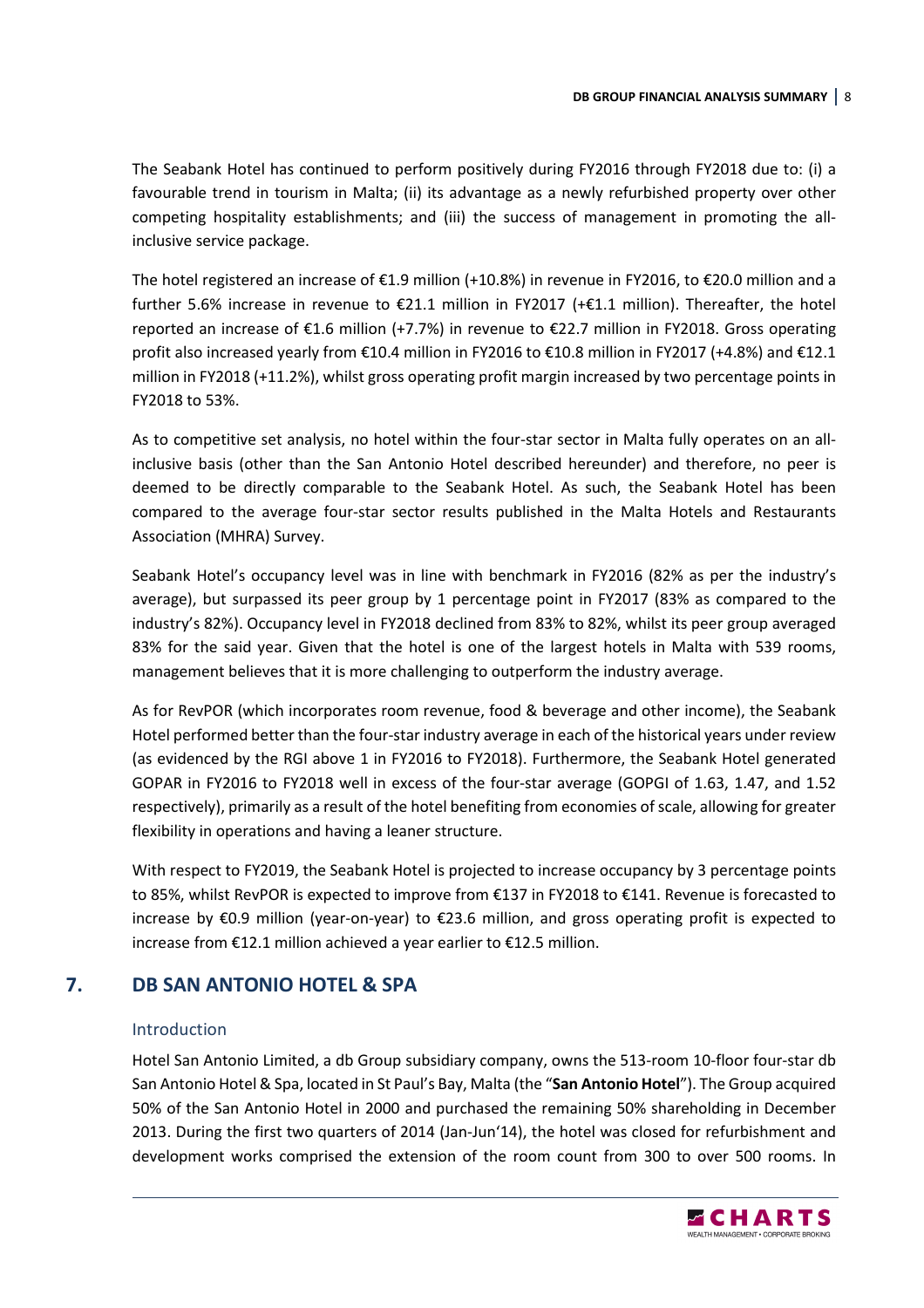addition, a number of apartments were developed, which are offered to customers on a long-let basis. The total capital expenditure amounted to *circa* €32 million and was financed from bank funding. The San Antonio Hotel is an all-inclusive hotel with 5 themed restaurants, indoor, outdoor and rooftop pools, a fitness centre, a Hammam spa and conference facilities. The carrying value of the San Antonio Hotel as at 31 March 2018 is €67.6 million (FY2017: €70.0 million).

#### Operational Performance

The following table sets out the highlights of the hotel's operating performance for the periods indicated therein:

| db San Antonio Hotel & Spa                                     |         | <b>FY2016</b><br>Actual | <b>FY2017</b><br>Actual | <b>FY2018</b><br>Actual | <b>FY2019</b><br>Forecast |
|----------------------------------------------------------------|---------|-------------------------|-------------------------|-------------------------|---------------------------|
| Turnover (€'000)                                               |         | 14,727                  | 16,579                  | 18,202                  | 19,587                    |
| Gross operating profit/EBITDA ( $\epsilon$ '000)               |         | 6,730                   | 7,252                   | 7,726                   | 8,150                     |
| Gross operating profit margin (%)                              |         | 46                      | 44                      | 42                      | 42                        |
| Occupancy level (%)                                            |         | 70                      | 81                      | 78                      | 83                        |
| Revenue per occupied room (RevPOR) $(\epsilon)$                | (a)     | 123                     | 124                     | 140                     | 143                       |
| Gross operating profit per available room (GOPAR) $(\epsilon)$ | (b)     | 14,319                  | 15,938                  | 16,980                  | 17,912                    |
| Benchmark performance <sup>1</sup>                             |         |                         |                         |                         |                           |
| Occupancy level (%)                                            |         | 82                      | 82                      | 83                      |                           |
| Revenue per occupied room (RevPOR) (€)                         | (c)     | 103                     | 108                     | 114                     |                           |
| Gross operating profit per available room (GOPAR) $(\epsilon)$ | (d)     | 11,817                  | 13,655                  | 14,721                  |                           |
| <b>Revenue Generating Index (RGI)</b>                          | (a)/(c) | 1.19                    | 1.15                    | 1.23                    |                           |
| <b>Gross Operating Profit Generating Index (GOPGI)</b>         | (b)/(d) | 1.21                    | 1.17                    | 1.15                    |                           |

 $^{\rm 1}$ Source: MHRA Survey March 2018. The data for FY2016, FY2017 and FY2018 comprise calendar years 2015, 2016 and 2017 respectively.

*In the above table, gross operating profit is derived after deducting general and administrative expenses. Furthermore, the data in 'benchmark performance' has been updated as per MHRA Survey March 2018.* 

In FY2016, revenue increased by €5.3 million, from €9.4 million in FY2015 to €14.7 million, reflecting the full-year impact of the renovated all-inclusive hotel. Gross operating profit registered an increase of €3.7 million, from €3.0 million in FY2015 to €6.7 million. In FY2017, revenue increased by €1.9 million (+12.6%) from €14.7 million in FY2016 to €16.6 million. The said growth in revenue was converted to a 7.8% or €0.5 million year-on-year growth in gross operating profit to €7.3 million.

FY2018 was another positive year for the hotel, wherein revenue increased from €16.6 million in FY2017 to €18.2 million (+9.9%), mainly on account of a €16 (+12.9%) increase in revenue per occupied room to €140. As a result, gross operating profit increased in FY2018 by €0.5 million (+6.5%) when compared to the prior year and amounted to €7.7 million.

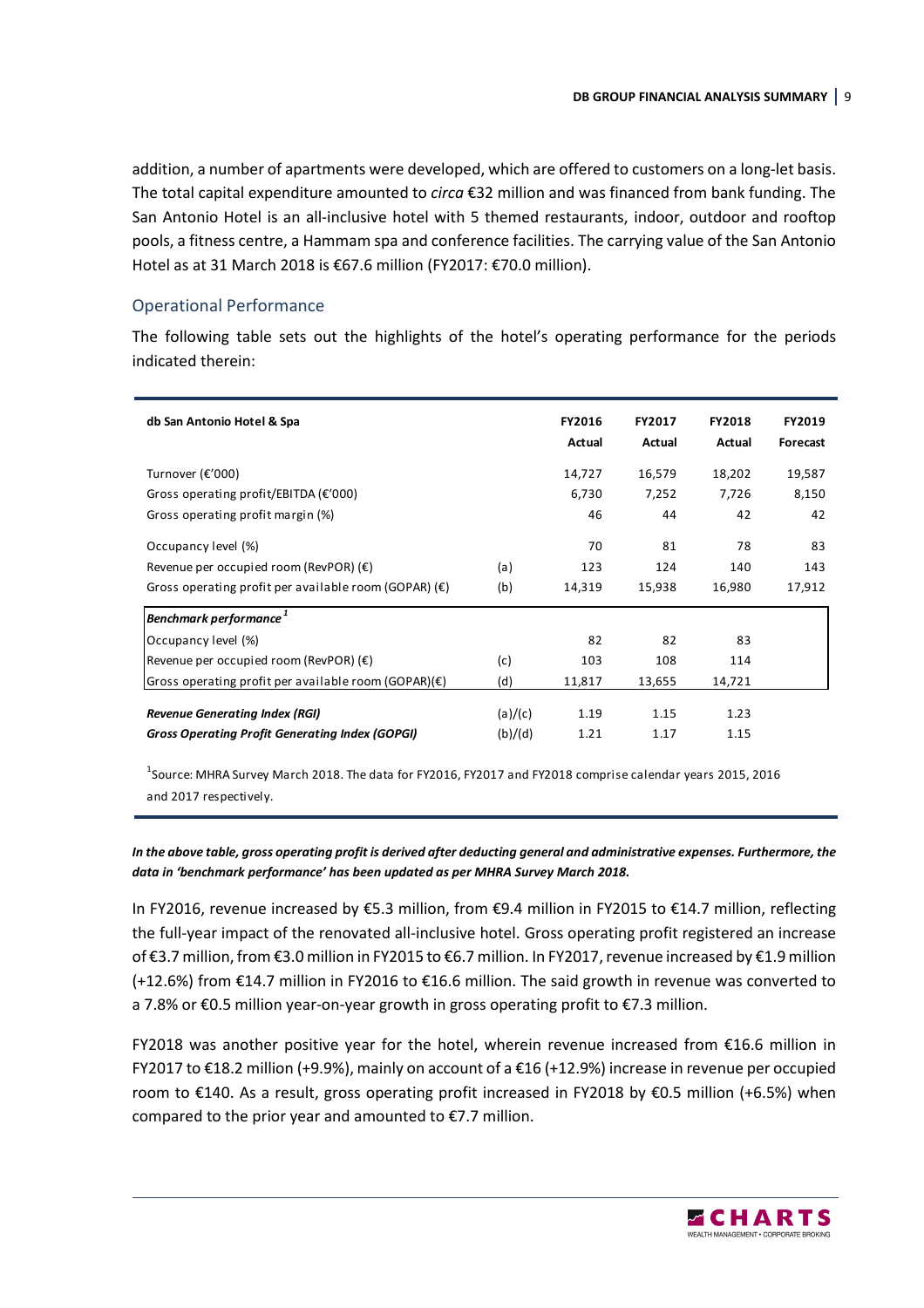As to competitive set analysis, no hotel within the four-star sector in Malta fully operates on an allinclusive basis (other than the Seabank Hotel described above) and therefore, no peer is deemed to be directly comparable to the San Antonio Hotel. As such, the San Antonio Hotel has been compared to the average four-star sector results published in the Malta Hotels and Restaurants Association (MHRA) Survey.

Similar to the Seabank Hotel, the San Antonio Hotel is one of the largest hotels in Malta with 513 rooms (as of FY2018) and thus is more of a challenge to match and surpass the industry's average occupancy level. During FY2016, FY2017 and FY2018, the hotel achieved occupancy levels of 70%, 81% and 78% respectively, which was lower than the sector average of 81%, 82% and 83% respectively. During FY2016, this was primarily due to the fact that the hotel was in a transition period until renovation works were fully executed, whereas in FY2017 and FY2018 the occupancy levels were relatively in line with the industry benchmark. As a newly refurbished property, the hotel managed to attain RevPORs of €123, €124 and €140 in FY2016, FY2017 and FY2018, respectively, which was well above the sector averages of €103, €108 and €114 in FY2016, FY2017 and FY2018, respectively.

With respect to GOPAR, the San Antonio Hotel exceeded the market average in FY2016, FY2017 and FY2018, as management took advantage of economies of scale afforded by the property (in view of the higher room inventory than the sector average). As such, in FY2018, the San Antonio Hotel generated GOPAR of €16,980 (FY2017: €15,938), which was 15.3% higher than the market average of €14,721 (FY2017: €13,655).

As for FY2019, management is projecting revenue to increase by 7.6% from €18.2 million in FY2018 to €19.6 million, and gross operating profit for the reviewed year is estimated at €8.2 million, an increase of 5.5% from a year earlier. Occupancy is expected to increase to 83% (FY2018: 78%), whilst RevPOR is projected to increase from €140 in FY2018 to €143. An increase of 5.5% is being forecasted for GOPAR which should improve to €17,912 in FY2019 (FY2018: €16,980).

## **8. HARD ROCK CAFÉ MALTA**

#### Introduction

Sea Port Franchising Limited, a db Group subsidiary company, was awarded the Hard Rock Café franchise for Malta in 2000, pursuant to the terms of a franchise agreement entered into with Hard Rock International. This franchise agreement is due to expire on 16 June 2020, subject to renewal.

The Group presently operates 3 Hard Rock Café outlets in the following localities:

- **Bay Street Complex, St Julian's** The premises is subject to a concession agreement and an operator agreement with Bronville Limited and Baystreet Limited respectively. The term of both agreements commenced on 25 November 2000, and is due to expire on 25 November 2020. The restaurant covers an area of 600m<sup>2</sup>, has a seating capacity of *circa* 180 covers, and includes a bar area, merchandise shop and internationally renowned rock 'n' roll memorabilia.
- **Malta International Airport**  Sea Port Franchising Limited operates a Hard Rock Bar at the Malta International Airport pursuant to a lease agreement, entered into with Malta

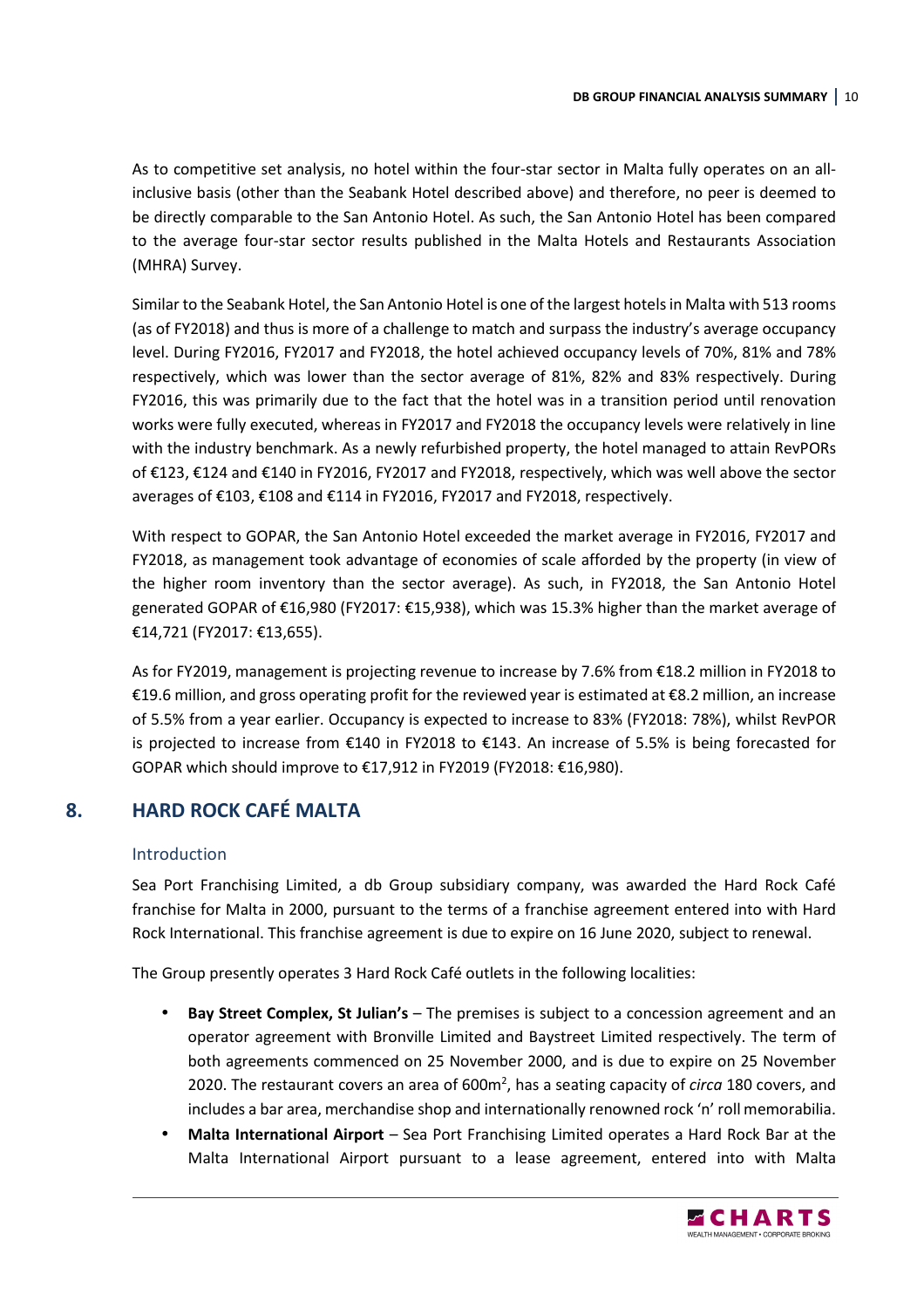International Airport p.l.c., the term of which commenced on 1 January 2016 and is due to expire on 31 December 2022, subject to renewal. The Hard Rock Bar is situated in the departures lounge of the airport. In 2015, the Hard Rock Bar was fully refurbished and restyled.

• **Valletta Waterfront** – In 2005, Sea Port Franchising Limited entered into a lease agreement with Valletta Cruise Port p.l.c. (formerly VISET Malta p.l.c.), following which it commenced operating a Hard Rock Bar with a seating capacity of *circa* 140 covers. The term of this lease agreement has been renewed on 1 March 2018 and will expire on 28 February 2030.

#### Operational Performance

The following table sets out the highlights of the company's operating performance for the years indicated therein:

| Hard Rock Café Malta      | FY2016<br>Actual | FY2017<br>Actual | <b>FY2018</b><br>Actual | FY2019<br>Forecast | <b>CAGR</b><br>FY16-18 | <b>CAGR</b><br>FY16-19 |
|---------------------------|------------------|------------------|-------------------------|--------------------|------------------------|------------------------|
| Turnover (€'000)          | 5,529            | 5,885            | 6,532                   | 6,664              | 8.7%                   | 6.4%                   |
| Food and beverage         | 3,571            | 3,930            | 4,252                   | 4,236              | 9.1%                   | 5.9%                   |
| Merchandise               | 1,958            | 1,955            | 2,280                   | 2,428              | 7.9%                   | 7.4%                   |
| EBITDA ( $\epsilon$ '000) | 389              | 448              | 639                     | 990                | 28.2%                  | 36.5%                  |
| EBITDA margin (%)         |                  | 8                | 10                      | 15                 |                        |                        |

*EBITDA - Earnings before Interest, Tax, Depreciation and Amortisation.*

*CAGR - Compound annual growth rate.*

Source: Ma nagement information.

During the three historical financial years under review (FY2016 – FY2018), revenue increased from €5.5 million in FY2016 to €6.5 million in FY2018, an increase of €1.0 million (+18.1%, CAGR of 8.7%). This growth is mainly attributable to an increase in revenue generated from food & beverage, as merchandise sales remained broadly constant over the afore-mentioned years.

EBITDA in FY2016 amounted to €0.39 million (FY2015: €0.29 million), which increased to €0.45 million in FY2017 and €0.64 million in the subsequent financial year. The EBITDA margin improved from 7% in FY2016 to 8% in FY2017, and increased further to 10% in FY2018.

Revenue in FY2019 is projected to increase marginally when compared to the prior year and is expected to amount to €6.7 million (FY2018: €6.5 million). EBITDA is expected to increase by €0.4 million (+54.9%) from a year earlier to €1.0 million, which should result in an EBITDA margin of 15% (FY2018: 10%).

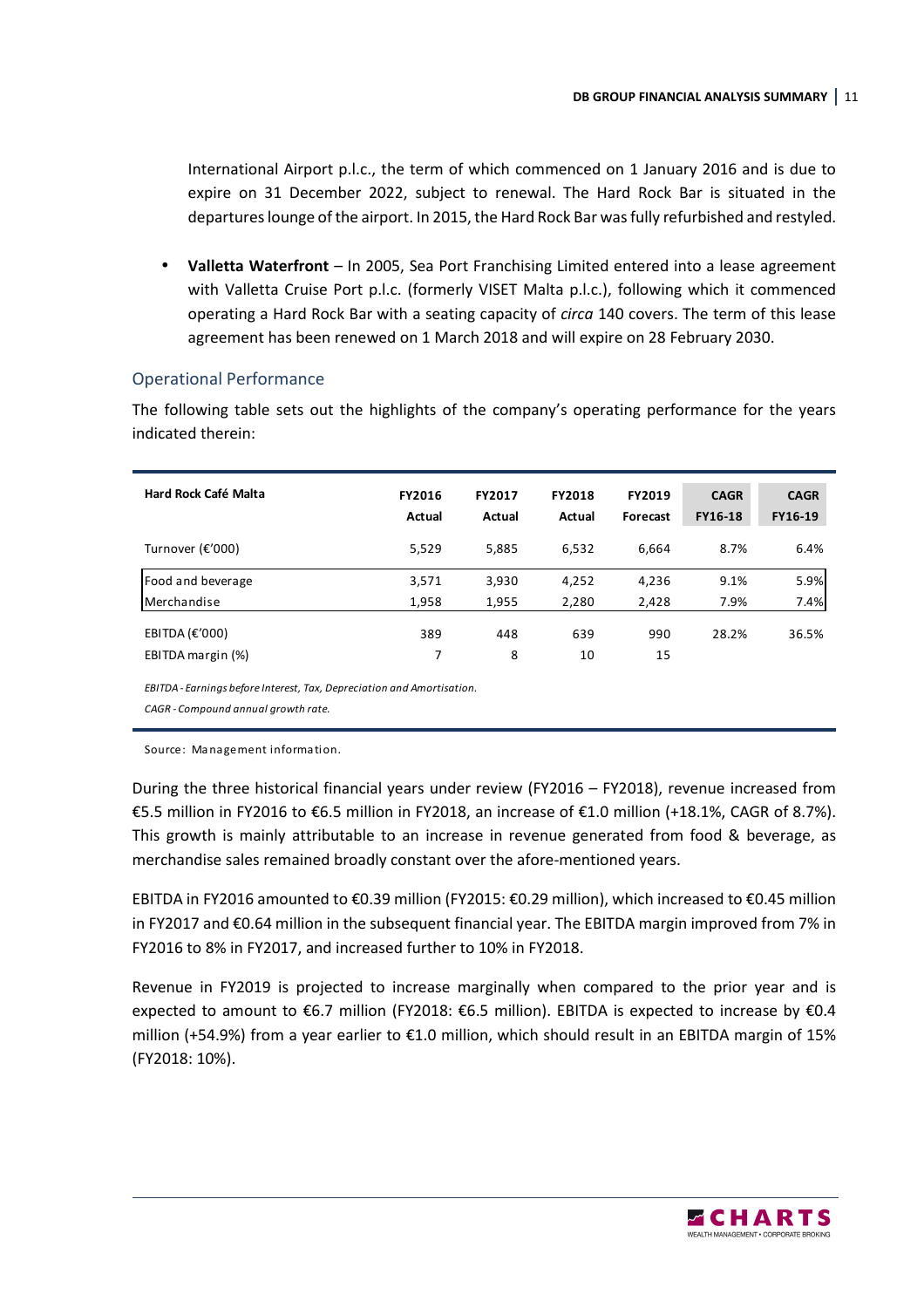## **9. ADEERA COMPLEX**

#### Introduction

Adeera Complex (formerly known as Tunny Net Complex) is operated by S.R.G.N. Company Limited, a subsidiary company of the db Group, and is located at Mellieha Bay, Malta (in close proximity to db Seabank Resort & Spa). During FY2018, the complex was renovated at a capital expenditure of €3 million. Adeera Complex houses 3 restaurants, a beach lido and a convenience store to service tourists. The property is leased from a subsidiary company – J.D. Catering Limited (C 15193) – which holds title of temporary emphyteusis granted to it by the Government of Malta and is due to expire on 31 July 2026.

#### Operational Performance

The following table sets out the highlights of the company's operating performance for the years indicated therein:

| <b>Adeera Complex</b>     | FY2016<br><b>Actual</b> | FY2017<br><b>Actual</b> | <b>FY2018</b><br>Actual | FY2019<br>Forecast | <b>CAGR</b><br><b>FY16-18</b> | <b>CAGR</b><br>FY16-19 |
|---------------------------|-------------------------|-------------------------|-------------------------|--------------------|-------------------------------|------------------------|
| Turnover (€'000)          | 2,655                   | 2,987                   | 2.788                   | 3.100              | 2.5%                          | 5.3%                   |
| Food and beverage         | 1,513                   | 1,759                   | 1,614                   | 1,860              | 3.3%                          | 7.1%                   |
| Souvenir shop articles    | 1,104                   | 1,187                   | 1,140                   | 1,200              | 1.6%                          | 2.8%                   |
| Other income              | 38                      | 41                      | 34                      | 40                 | $-5.4%$                       | 1.7%                   |
| EBITDA ( $\epsilon$ '000) | 233                     | 475                     | 357                     | 500                | 23.8%                         | 29.0%                  |
| EBITDA margin (%)         | 9                       | 16                      | 13                      | 16                 |                               |                        |

*EBITDA - Earnings before Interest, Tax, Depreciation and Amortisation.*

*CAGR - Compound annual growth rate.*

Source: Management information.

Adeera Complex increased its revenue in FY2017 (from €2.7 million in FY2016 to €3.0 million), but generated a marginally lower amount in FY2018 to €2.8 million (a decrease of €0.2 million y-o-y), mainly due to the renovation works undertaken over a 4-month period. Turnover has been relatively stable over the recent years, which was supported by the positive trends exhibited in the local tourism sector and the resultant spill over effect from the increased occupancy levels at the Seabank Hotel. EBITDA has improved from €0.23 million in FY2016 to €0.48 million in FY2017, but decreased to €0.38 million in FY2018.

During FY2019, management expects revenue to increase to €3.1 million (FY2018: €2.8 million) following the renovations, rebranding and new offerings, whilst EBITDA is projected to increase to €0.5 million from €0.4 million registered in the prior year.

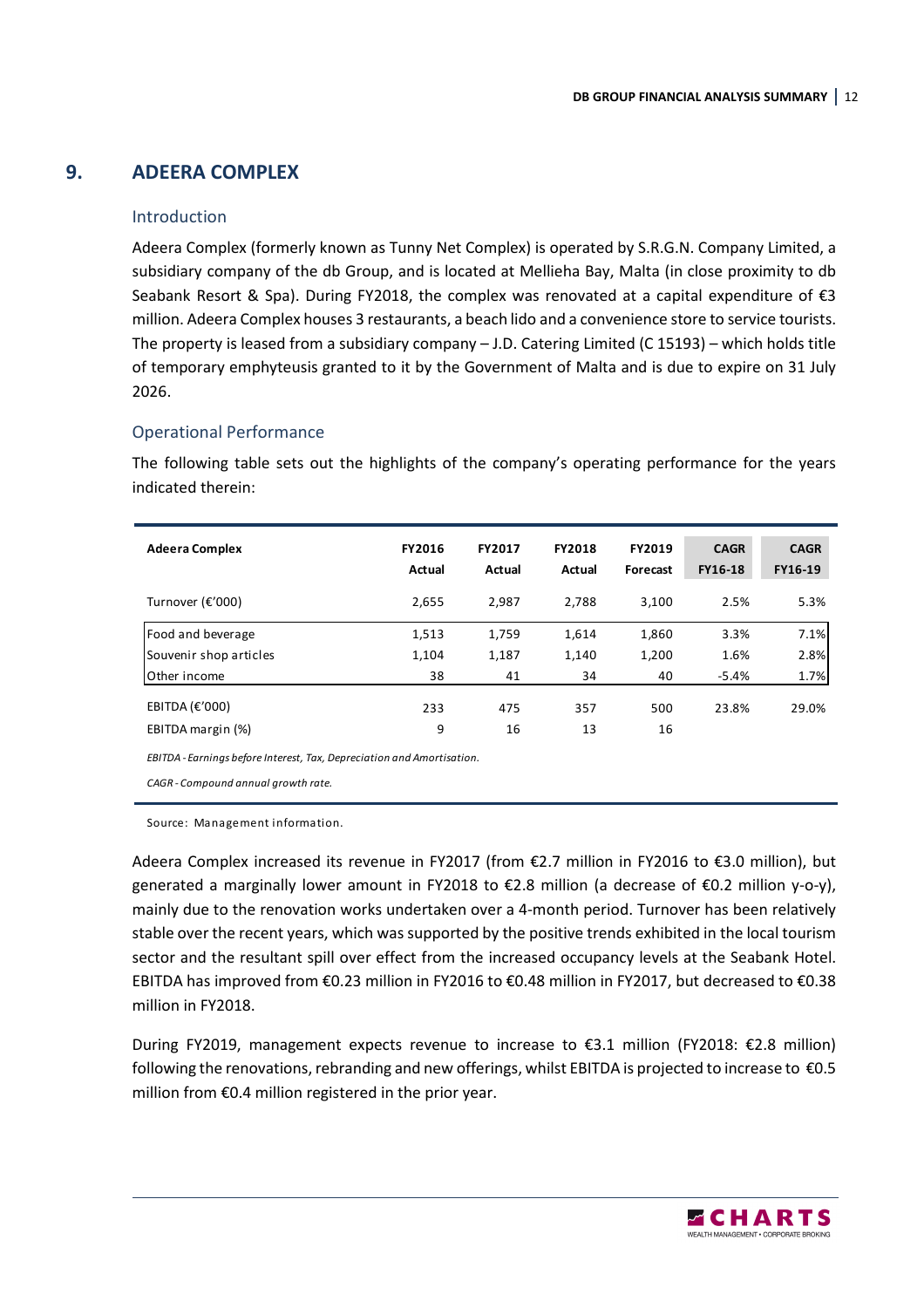## **10. HOSPITALITY & LEISURE SECTOR ANALYSIS**

#### **10.1 ECONOMIC UPDATE<sup>1</sup>**

The robust growth momentum enjoyed by Malta in recent years continued in 2017. Real GDP grew by 6.6% on the back of a significant current account surplus. Growth was predominantly driven by the services sector, which helped to fuel export growth and strengthen the external position. With imports contracting at the same time, net exports accounted for most of the increase in real GDP growth. Private consumption growth remained steady and gross fixed capital formation declined, largely because of exceptional investments in the aviation and energy sectors in previous years.

Following the buoyant performance of 2017, growth is set to remain strong but to ease somewhat over the forecast horizon. Domestic demand is expected to become the main driver of growth in 2018, underpinned by the expansion in private consumption and the recovery in investment. Real GDP growth is forecast to average 5.8% for 2018 as a whole, in a context of favourable labour market conditions and high consumer confidence. The strong performance of the services sector, particularly in areas such as tourism, remote gaming and professional services, is expected to sustain the sizeable current account surplus.

In 2019, investment is expected to pick up further, supported by several projects in the health, technology and telecommunication sectors. With domestic demand projected to remain the main driver of growth, and a modest contribution from net exports, real GDP is set to increase by 5.1%.

#### **10.2 TOURISM MARKET<sup>2</sup>**

Tourism in Malta has in recent years been performing at a strong level and this trend continued in 2017 and in the initial half of 2018. Inbound tourism from January to December 2017 amounted to 2.3 million, an increase of 15.7% when compared to the prior year. Total nights spent by inbound tourists went up by 10.3%, surpassing 16.5 million nights. In 2017, total guests in collective accommodation establishments surpassed 1.8 million, an increase of 13.0% over the same period in 2016. Within the collective accommodation establishments, the 5 star, 4 star and 3 star hotels gained 26,348 guests (+6.7%), 81,383 guests (+11.5%) and 82,401 (+20.7%) respectively in 2017 when compared to a year earlier. Total tourism expenditure surpassed €1.9 billion, 13.9% higher than that recorded for 2016. Total expenditure per capita stood at €856, a decrease of 1.5% when compared to 2016.

Inbound tourist trips from January to June 2018 reached 1,162,344, an increase of 17.4% over the same period in 2017. Total nights spent by inbound tourists went up by 17.8%, reaching nearly 7.7 million nights. Total guests residing in collective accommodation establishments, in the first six months of 2018, amounted to 954,759, an increase of 12.5% over the prior comparable period. Guests in 3 star hotels between January to June 2018 increased by 16.5%, when compared to the same period in 2017, to 260,094. Other establishments (comprising guesthouses, hotels and tourist villages) registered an increase of 44.2% to 52,083 guests in the first six months of 2018 (January to June 2017: 36,121).

l



<sup>&</sup>lt;sup>1</sup> European Economic Forecast – Spring 2018 (European Commission Institutional Paper 077 May'18);

<sup>&</sup>lt;sup>2</sup> www.nso.gov.mt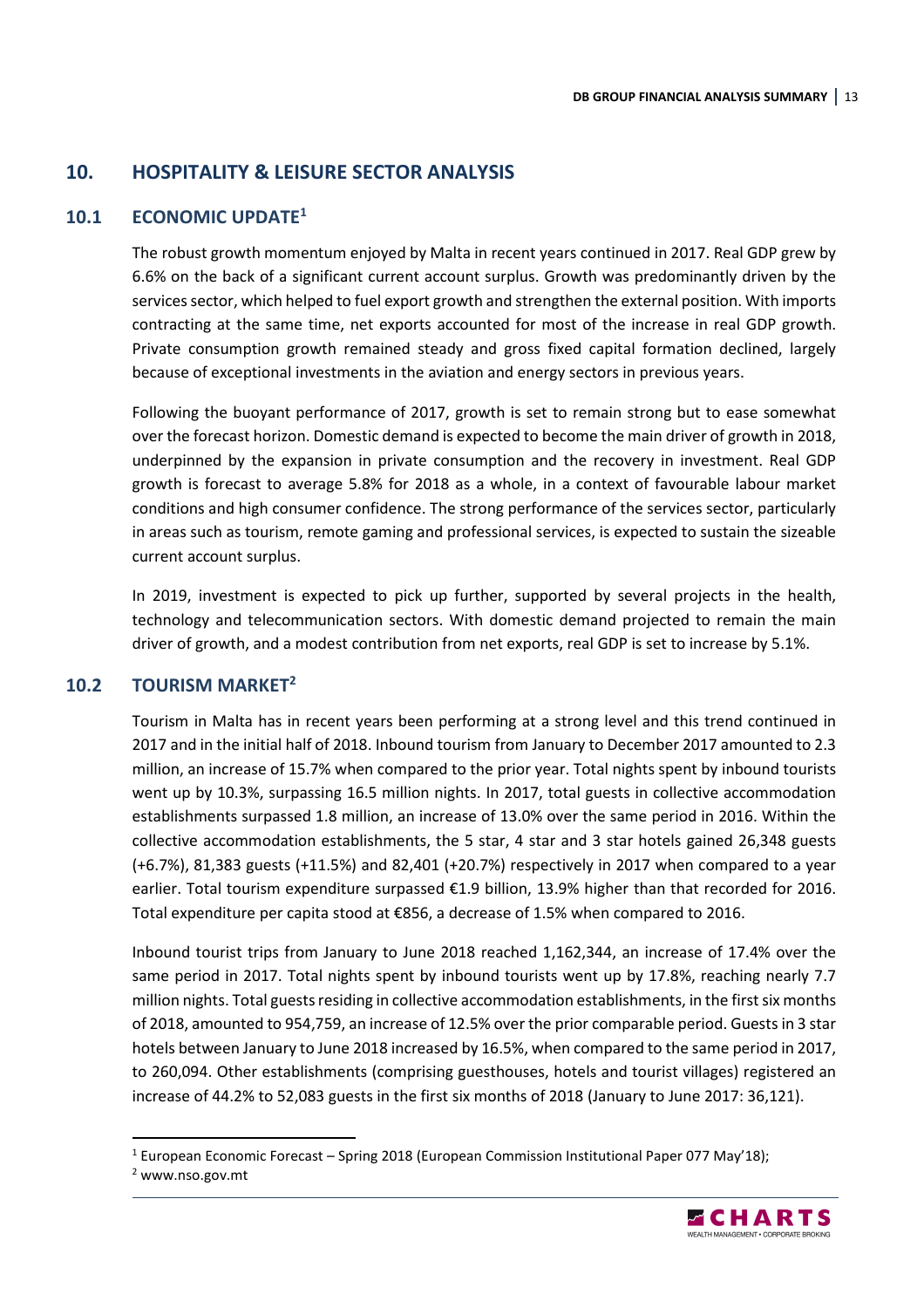The overall outlook for the Group in 2018 is positive with more hotel rooms available for sale and a buoyant tourism market. Malta International Airport has increased its destination network to 100 routes with 16 routes extended into winter. The airport is projecting 6.77 million passengers to pass through the terminal by the end of 2018, which translates to an increase of 13% over 2017. Focus will be maintained on increasing arrivals during the winter months and attracting more visitors from new markets to Malta. This bodes well for the Maltese hospitality industry as the expectation is to continue to grow revenues and increase profitability.

While the future of the tourism industry is positive, one should sound a cautionary note related to the volume of new hotel beds coming onto the market through new properties and extensions of existing ones, as well as the growth of the shared hospitality trend of the likes of Airbnb which continue to compete for the same tourist market as the Group's properties.

### **10.3 FOOD & BEVERAGE SERVICE SECTOR**

The food & beverage service sector comprises restaurants & mobile food service activities and beverage serving activities. In 2017, the total income from this sector in Malta amounted to €467 million, an increase of 10.7% over the previous year. The chart below illustrates the output from the food & beverage service sector in Malta for the past 10 years (2008 to 2017). As highlighted, market output has progressively increased over the reviewed period, except for 2009 when gross income decreased marginally by €4.8 million (-1.8%) when compared to the prior year. Since 2008, the food & beverage service sector grew at an annual compound rate of 6.6%.



#### **Food & Beverage Service Sector in Malta**

*Source: National Statistics Office Malta (NACE 56.1 & NACE 56.3 data)*

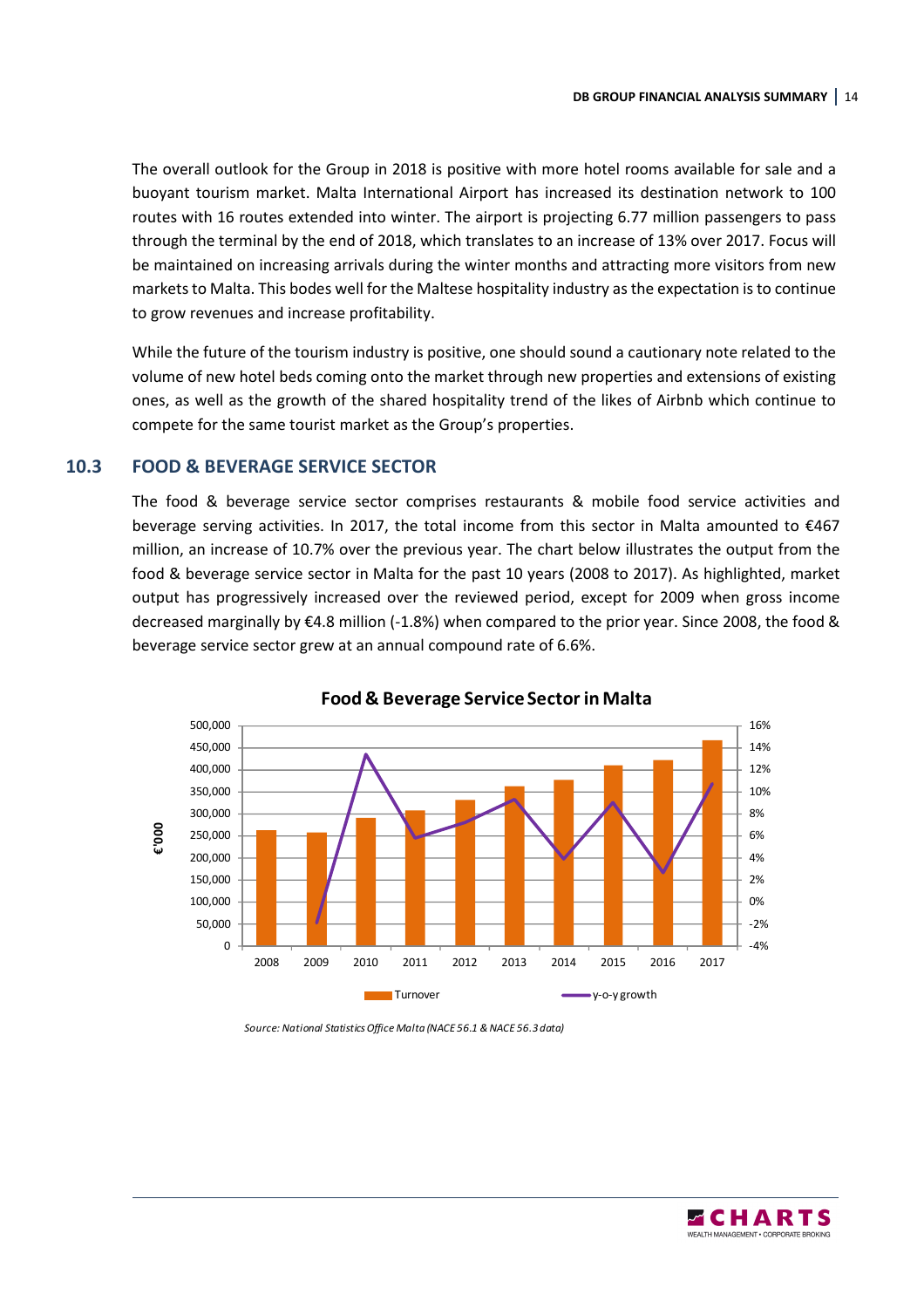The chart hereunder shows that the gross value added generated by the food & beverage service sector in Malta has grown on a year-to-year basis from €78.1 million in 2008 to €161.7 million in 2017. The chart also highlights the sector's correlation to Malta's economic performance, since over the reported period the food & beverage service sector has maintained the same percentage of gross value added generated by the whole economy of *circa* 1.7%.



## **11. INVESTMENTS IN ASSOCIATED COMPANIES**

## **11.1 HEALTHCARE AND CATERING SERVICES**

#### Introduction

Malta Healthcare Caterers Limited (the "**MHC Group**") is a joint venture between db Group and James Caterers Limited (C 30139), and is principally engaged in the provision of healthcare and catering services to hospitals and retirement homes, together with other related services, in Malta and Gozo. In 2013, MHC Group acquired a site in Santa Lucija measuring *circa* 4,455m<sup>2</sup> with the intention of eventually developing it into a 300-bed home for the elderly. Furthermore, in 2017, MHC Group was awarded the concession for the construction and operation of an additional 500 beds at St Vincent de Paul Residence, the installation of an onsite fully equipped kitchen and the provision of catering services to residents. The capital investment by MHC Group is estimated at €30 million.

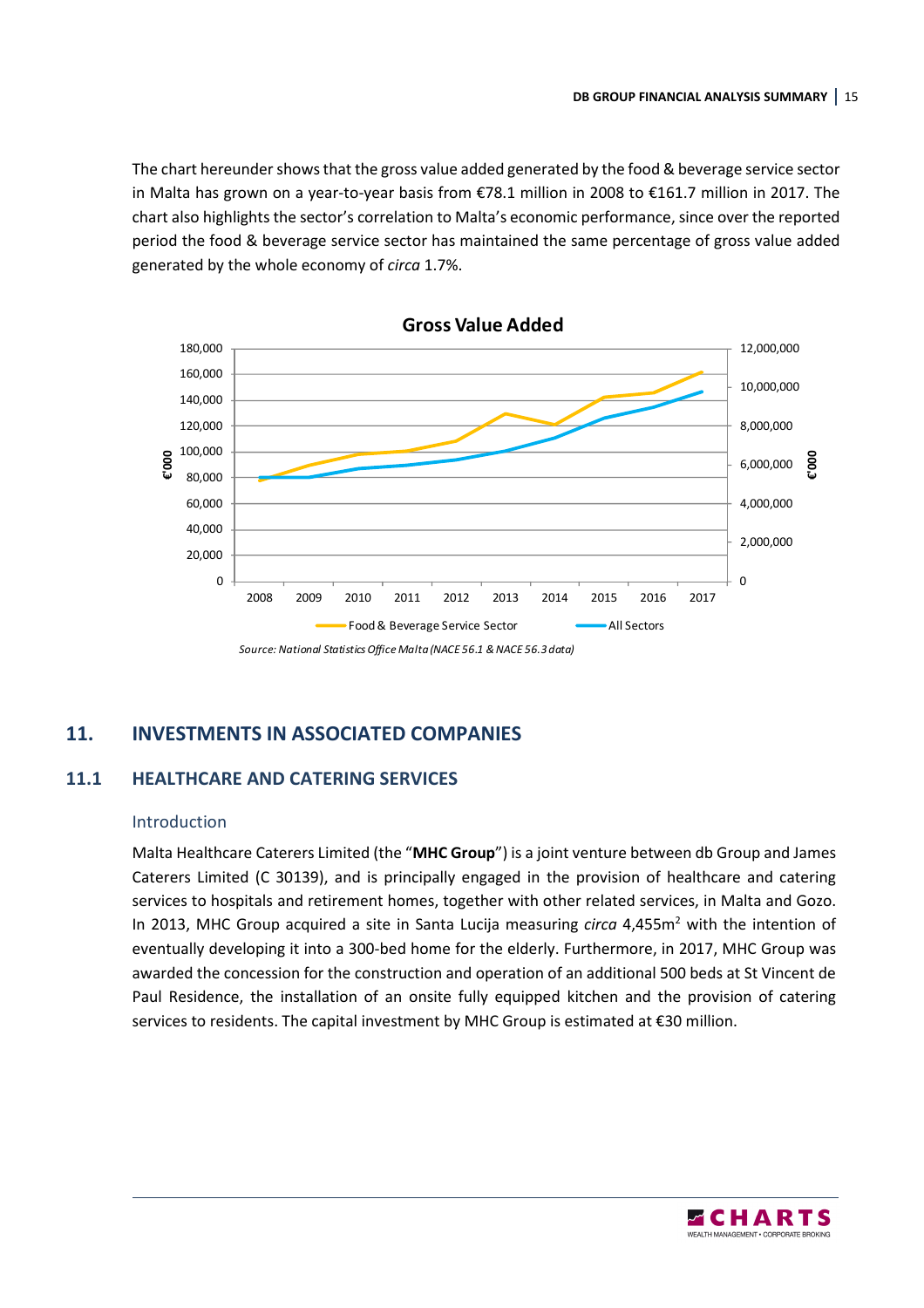#### **Healthcare Division**

The healthcare division of MHC Group comprises the following subsidiary companies:

- Healthmark Care Services Ltd the company is engaged in the provision of health and social care services and training to the general public, hospitals and elderly retirement and nursing homes;
- Health Services Group Limited the company is engaged in the provision of nursing services;
- Support Services Limited the company is engaged in the provision of nursing, medical and clinical services.

The operations of the healthcare division commenced in 2014 with the acquisition by MHC Group of two existing healthcare sector companies. Subsequently, in November 2015, MHC Group substantially increased its headcount to offer services previously provided by Malta Memorial District Nursing Association (which ceased providing community care services in October 2015). At the start of 2016, the MHC Group included domiciliary care for the elderly to its offerings.

At present, the healthcare division has a staff complement of *circa* 2,118 employees, including 155 professional nurses, 163 staff members providing domiciliary care for the elderly and 1,800 trained care assistants. The key agreements include: (i) the provision of nursing and care services under the Active Ageing and Community Care Directorate; (ii) the provision of care worker services at Mater Dei Hospital and other entities within the Health Department; (iii) the provision of care worker services at St Vincent de Paul Residence and Homes for the Elderly Community Care; and (iv) the provision of home help services.

#### **Catering Division**

MHC Group initiated operations in contract catering in 2007, after being awarded the contract to supply meals to in-patients at Mater Dei Hospital, St Luke's Hospital and Sir Paul Boffa Hospital. In 2015, MHC Group ceased to supply meals to Sir Paul Boffa Hospital, but instead commenced servicing Sir Anthony Mamo Oncology Centre. This agreement shall expire on 16 November 2022.

MHC Group also provides catering and ancillary services to in-patients and staff of Gozo General Hospital (since 2013) and St Vincent de Paul Residence (since 2014). In aggregate, MHC Group serves in the region of 5,700 meals per day.

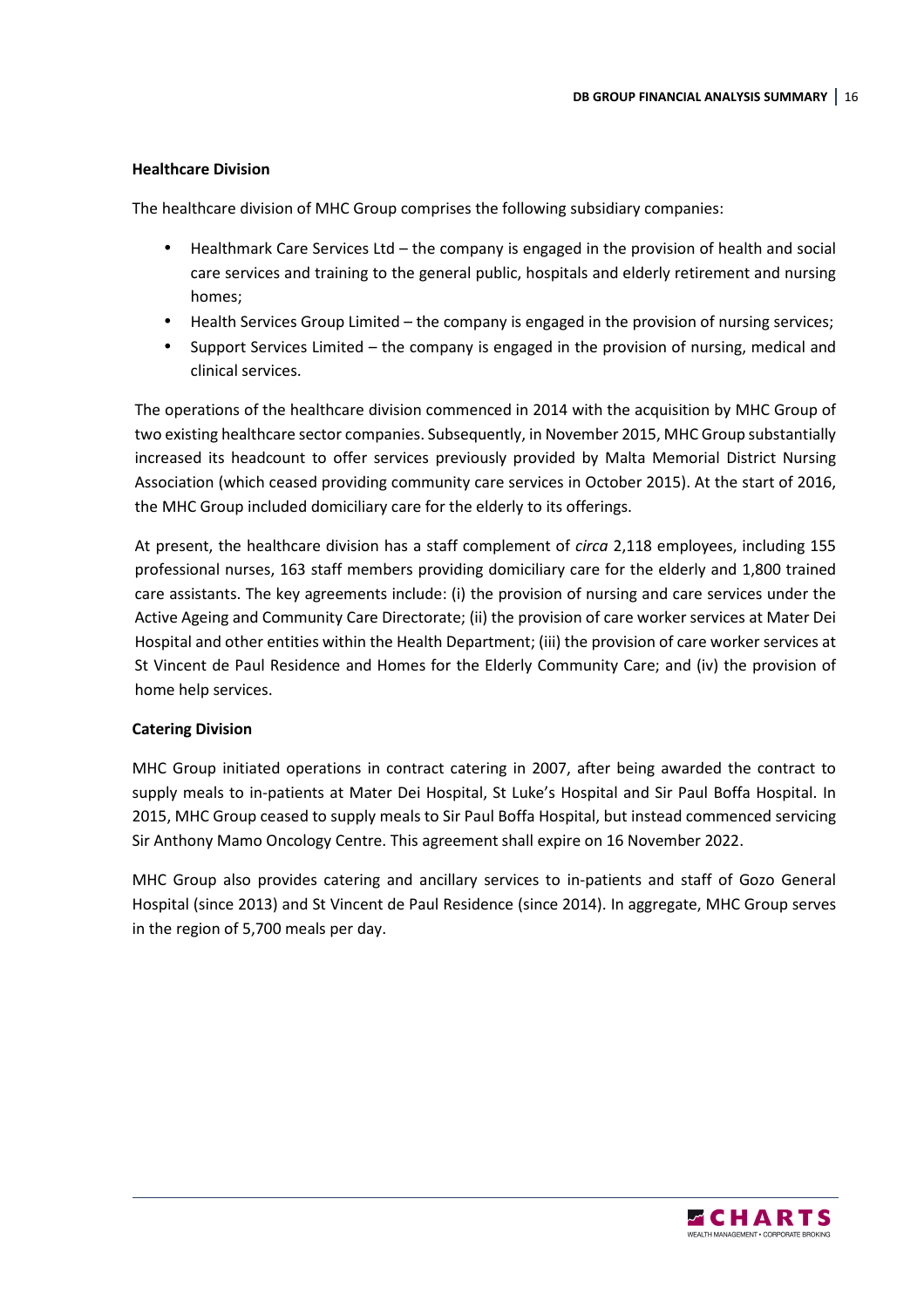#### Operational Performance

The following table sets out the highlights of the company's operating performance for the years indicated therein:

| <b>Malta Healthcare Caterers Limited</b> | FY2015<br>Actual | FY2016<br>Actual | <b>FY2017</b><br>Actual | <b>FY2018</b><br>Projection | <b>CAGR</b><br>FY15-17 | <b>CAGR</b><br>FY15-18 |
|------------------------------------------|------------------|------------------|-------------------------|-----------------------------|------------------------|------------------------|
| Turnover (€'000)                         | 25,128           | 34,242           | 42.354                  | 44.471                      | 29.8%                  | 21.0%                  |
| Catering services                        | 7,436            | 7,624            | 8,655                   | 10,228                      | 7.9%                   | 11.2%                  |
| Healthcare services                      | 17,692           | 26,618           | 33,699                  | 34,243                      | 38.0%                  | 24.6%                  |
| Profit for the year ( $\epsilon$ '000)   | 848              | 1,765            | 1,797                   | 1,920                       | 45.6%                  | 31.3%                  |
| Net profit margin (%)                    | 3                | 5                | 4                       | 4                           |                        |                        |
| Seabank Group's share of profit at 50%   | 424              | 883              | 899                     | 960                         |                        |                        |
| CAGR - Compound annual growth rate.      |                  |                  |                         |                             |                        |                        |

Source: Management information.

Note 1: The year end of Malta Healthcare Caterers Limited is 31 December, whilst the Seabank Group's year end is 31 March. As such, the last avail able audited consoli dated financial statements of the Seabank Group for the year ended 31 March 2018 incl udes the share of profits of Malta Healthcare Caterers Limited for the financial year ended 31 December 2017.

The table above summarises the historical financial performance of MHC Group for the years ended 31 December 2015 to 31 December 2017. In FY2015, revenue generated by MHC Group amounted to €25.1 million, of which 70% related to healthcare services. In the subsequent year, income from healthcare services increased by 50% to €26.6 million (FY2015: €17.7 million) and contributed to an increase of €9.1 million to overall revenue to €34.2 million (FY2015: €25.1 million).

In FY2017, revenue increased from €34.2 million in FY2016 to €42.4 million (+24%), which comprised a y-o-y increase of 14% to €8.7 million in catering services revenue and growth of 27% to €33.7 million in healthcare services revenue. Notwithstanding the material growth in revenue, profit in FY2016 and FY2017 remained stable at €1.8 million, mainly on account of substantial competition in the market.

With respect to the forecast financial year, management has assumed an increase in revenue of €2.1 million to €44.5 million, and profit for FY2018 is expected to amount to €1.9 million (FY2017: €1.8 million).

### **11.2 AIRLINE CATERING SERVICES**

#### Introduction

The Group has a 30% shareholding in Sky Gourmet Malta Ltd, a company principally involved in the provision of catering and commissary services to airlines. On an annual basis, the company serves over 2 million airline meals and snacks. The other shareholders are James Caterers Limited (C 30139) with a 30% ownership, and Do & Co, an Austrian catering company which is active in segments such as airline catering, train catering and international events catering.

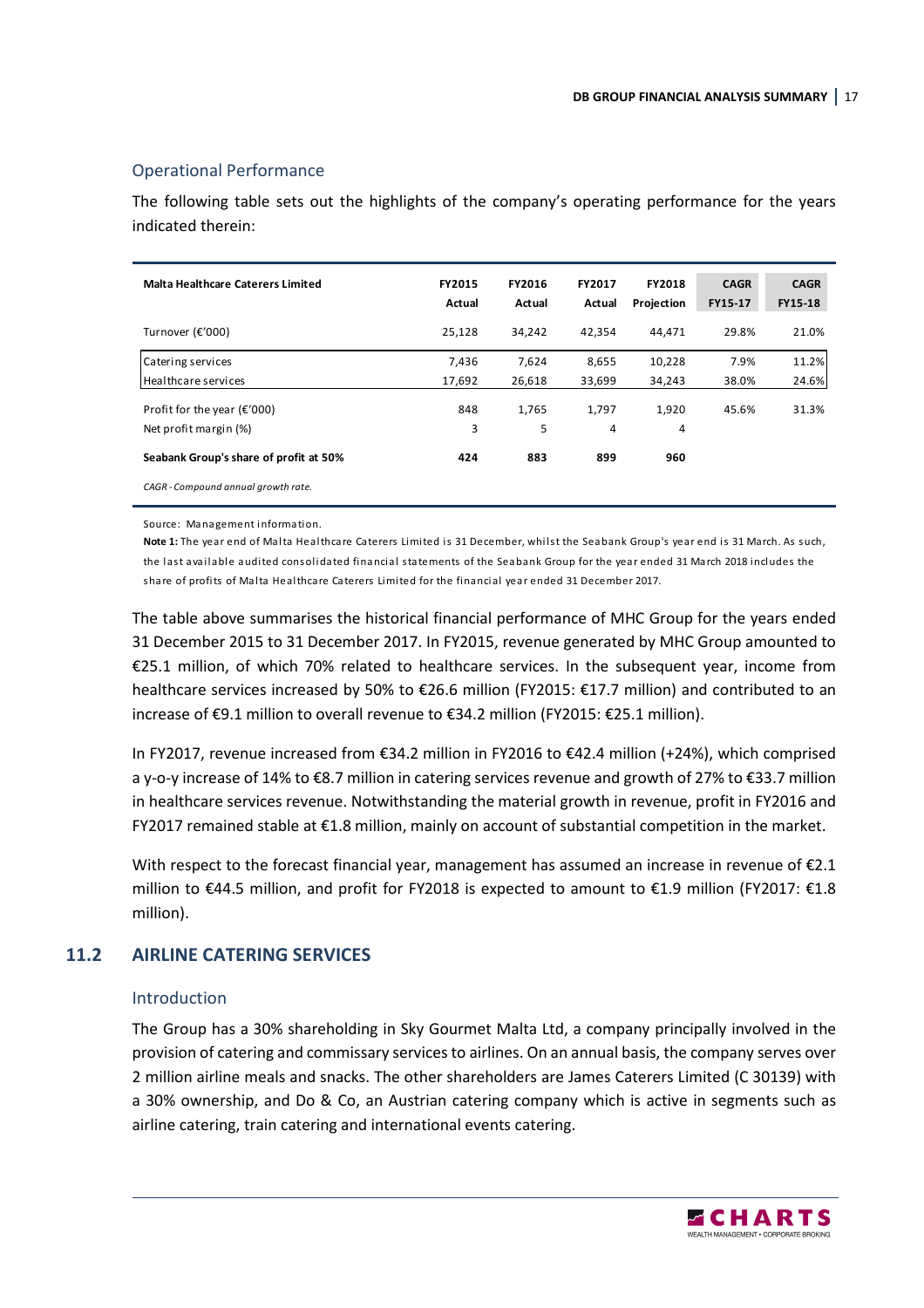During the financial years ended 31 March 2016 to 2018, the company serviced Air Malta, Ryanair and Emirates, and other top-end carriers, on a regular or ad hoc basis. The relevant contract agreements for Air Malta and Ryanair expire on 31 March 2021 and 18 May 2019 respectively. As to Emirates, the contract is automatically renewed for successive periods of one year, subject to applicable conditions.

#### Operational Performance

The following table sets out the highlights of the company's operating performance for the years indicated therein:

| Sky Gourmet Malta Limited                     | <b>FY2016</b><br>Actual | <b>FY2017</b><br>Actual | <b>FY2018</b><br>Actual | <b>FY2019</b><br>Projection |
|-----------------------------------------------|-------------------------|-------------------------|-------------------------|-----------------------------|
| Turnover (€'000)                              | 5,685                   | 5,620                   | 7,221                   | 7,000                       |
| Profit (loss) for the year ( $\epsilon$ '000) | $-227$                  | 262                     | 599                     | 500                         |
| Net profit (loss) margin (%)                  | $-4$                    | 5                       | 8                       | 7                           |
| Seabank Group's share of results at 30%       | -68                     | 79                      | 180                     | 150                         |
| CAGR - Compound annual growth rate.           |                         |                         |                         |                             |

Source: Management information.

During FY2016, the company's level of business was adversely impacted by contractual changes negotiated with Air Malta. This resulted in a decline of €3.0 million in revenue, from €8.7 million in FY2015 to €5.69 million in FY2016, and the company declared a loss for the year of €0.2 million (FY2015: profit of €0.5 million). The revenue generated in FY2017 amounted to €5.6 million, similar to that achieved in the previous year, but contrary to FY2016, the company managed to report a profit for the year of €0.26 million. In FY2018, revenue increased by €1.60 million (+28.5%) to €7.2 million (FY2017: €5.6 million), whilst also improving the net profit margin by 3 percentage points to 8% (FY2017: 5%). This resulted in a profit for the year of  $\epsilon$ 0.6 million, a  $\epsilon$ 0.3 million increase (+128.6%) compared to the prior year (FY2017: €0.3 million).

Management is projecting revenue to decrease from €7.2 million in FY2018 to €7.0 million in FY2019 (-3.1%) and profit is expected to decrease from €0.6 million in FY2018 to €0.5 million in FY2019.

#### **11.3 LONG-TERM CARE TREND ANALYSIS**

Demand for long-term care in Malta is expected to progressively rise in the coming years as the population ages. According to projections published by the NSO, the percentage of the Maltese population over 60 years of age is expected to increase to 28% by 2020 and to 30% by 2030 (vide population distribution chart below). In absolute figures, Malta has *circa* 110,000 seniors above the age of 60 and this is expected to grow to over 135,000 by 2030. As a result of this substantial increase in elderly persons, it is envisaged that this will have a material effect on the growth in demand for care and support services provided to this category of the population.

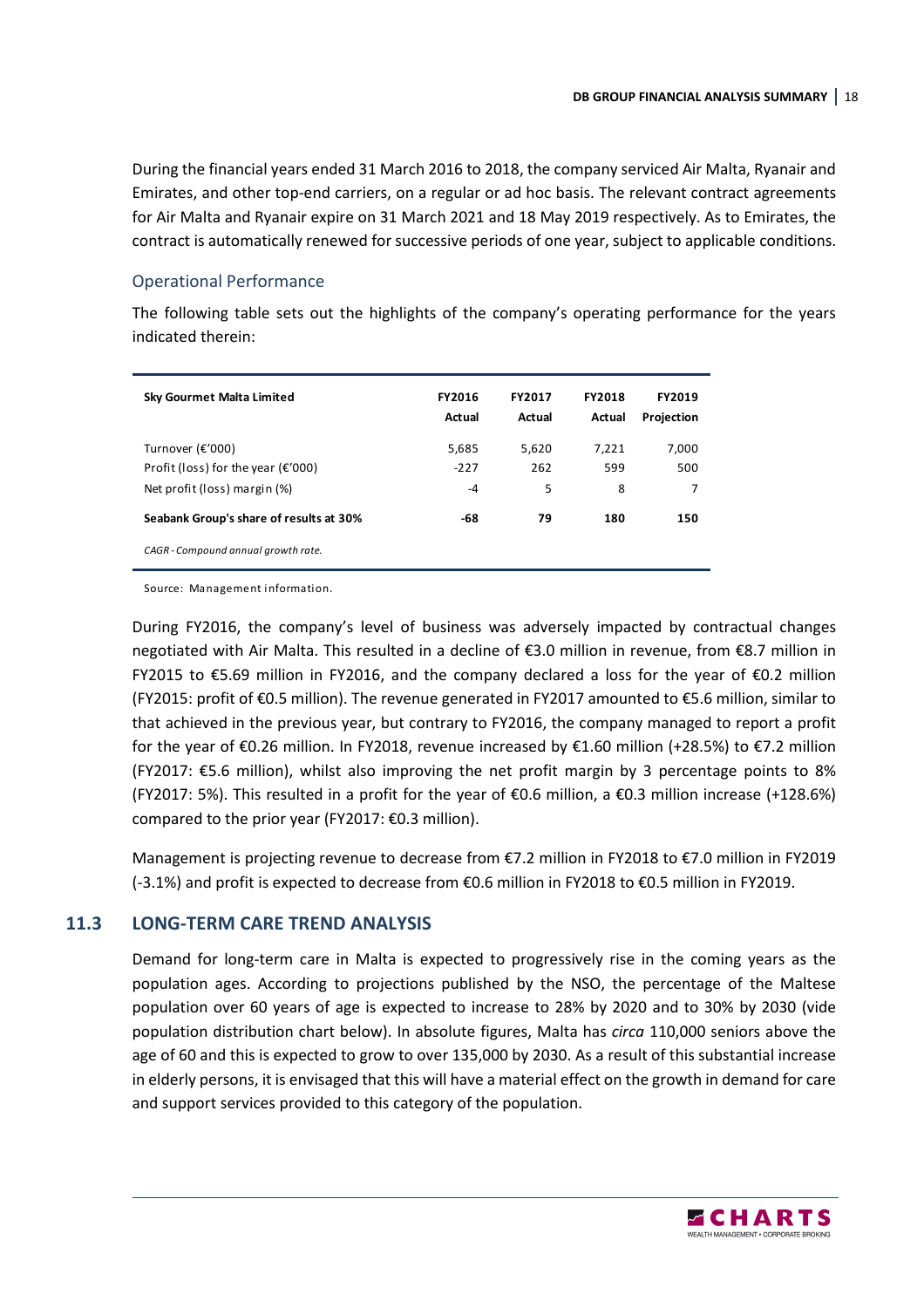In line with the above-mentioned statistics, MHC Group foresees a steady increase in demand for nursing, home carers and other healthcare staff in the coming years, as well as a growing need for retirement and long-term care homes. As such, MHC Group plans to continue to focus on this sector and progressively increase its offerings, particularly, by growing the staff complement to meet the demand for long-term care in Malta. Furthermore, as described hereinabove, MHC Group intends to expand its activities in the healthcare sector through the development and operation of a residence for the elderly located in Santa Lucija.



## **Projected percentage distribution of total population**

### **11.4 CONTRACT CATERING TREND ANALYSIS**

The demand for contract catering in Malta has developed substantially over the last ten years, particularly from the healthcare, aviation and canteen catering sectors. In the healthcare sector, demand for such service is mainly generated from state and privately-owned hospitals as well as from retirement homes. The Directors expect this market to grow further in the coming years as more hospitals and care homes are developed to meet the needs of Malta's ageing population. As such, MHC Group intends to remain focused on optimising the contract catering business with a customer centric approach, while continuing to explore appropriate opportunities to profitably grow market share.

As for demand from the aviation industry, inflight catering service is decreasing as a result of airlines reducing their costs on ancillary services such as inflight meals. In this regard, the Group, through its 30% shareholding in Sky Gourmet Malta Ltd, will continue to focus on achieving operating efficiencies so as to safeguard profitability and future viability of this business.

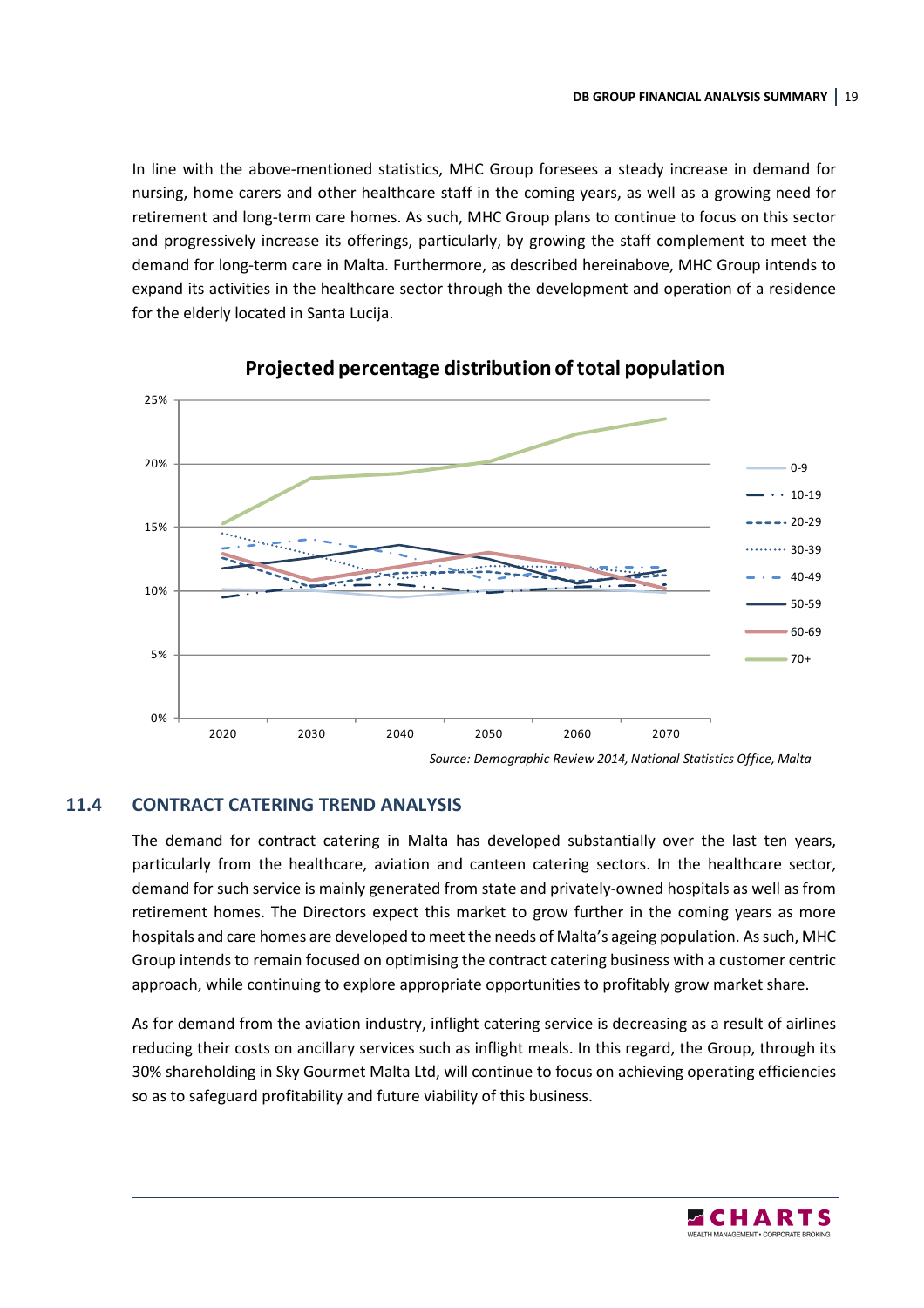### **11.5 OTHER INVESTMENTS IN ASSOCIATED COMPANIES**

The Group owns 33.3% of Porto Azzurro Limited, a company that owns, manages and operates a three star 125-room aparthotel located in Xemxija, Malta. The rooms and apartments are equipped with ensuite bathrooms, a fully equipped kitchenette and other amenities. The hotel has a 24-hour reception, a launderette, mini market, dedicated restaurant and a pizzeria, as well as a number of leisure facilities. During the year ended 31 March 2018, the company generated revenue amounting to  $\epsilon$ 1.4 million (FY2017: €1.2 million) and profits of €0.3 million (FY2017: €0.7 million).

The Group owns 30% of Sky Gourmet Malta Inflight Services Ltd, a company principally involved in the provision of personnel and administration services to Sky Gourmet Malta Limited. During the year ended 31 March 2018, the company generated €1.6 million (FY2017: €1.6 million) in revenue and registered a profit for the year of €0.02 million (FY2017: €0.02 million).

## **12. PRINCIPAL FUTURE INVESTMENTS**

#### **12.1 DB CITY CENTRE**

On 1 February 2017, DB San Gorg Property Limited (a subsidiary company of the Guarantor) entered into a deed of temporary emphyteusis with the Commissioner of Land (on behalf of the Government of Malta) for a site having a total surface area of *circa* 24,000m<sup>2</sup> and located in St George's Bay, St Julians, Malta. The said property is earmarked for the development of the proposed db City Centre, described in further detail below.

The 99-year temporary emphyteutical concession is subject to a cash consideration of €15.0 million, payable over a period of seven years, whereby the first payment of €5.0 million was paid on signing of the said deed. The balance of €10.0 million is payable in seven equal annual instalments as from January 2018. Pursuant to Planning Authority approval on 20 September 2018 (PA Number 03807/17), a further consideration shall be determined on the full extent of the developable area, which amount shall be due to Government or *vice-versa*, as the case may be, payable over a period of seven years in seven equal annual instalments and calculated in accordance with the terms of a schedule annexed to the Emphyteutical Deed. Stamp duty of *circa* €3.0 million was settled upon signing of deed. The payment of *circa* €8.0 million (comprising the said first payment and stamp duty) was financed primarily through a bank facility.

In terms of the deed, a total annual ground rent of €1,562,509 shall be payable to Government, of which a total of €1,169,579 is to be allocated for redemption purposes based on a net floor space area of 51,030m<sup>2</sup> (comprising residential, office space and garage space). The afore-mentioned annual ground rent shall be temporarily reduced to €1,000 per annum until the earlier of: (a) the issuance of a certificate of completion by an architect; or (b) the lapse of five years from date of deed.

On completion, the db City Centre will comprise a five-star 438-room (including 110 suites) Hard Rock Hotel, a casino, an exclusive top-floor bar, catering and dining establishments, a congress hall and conference centre, a three-storey shopping mall, a car park, office suites and 162 residential units. The cost of construction and development of the above-mentioned project is expected to be funded

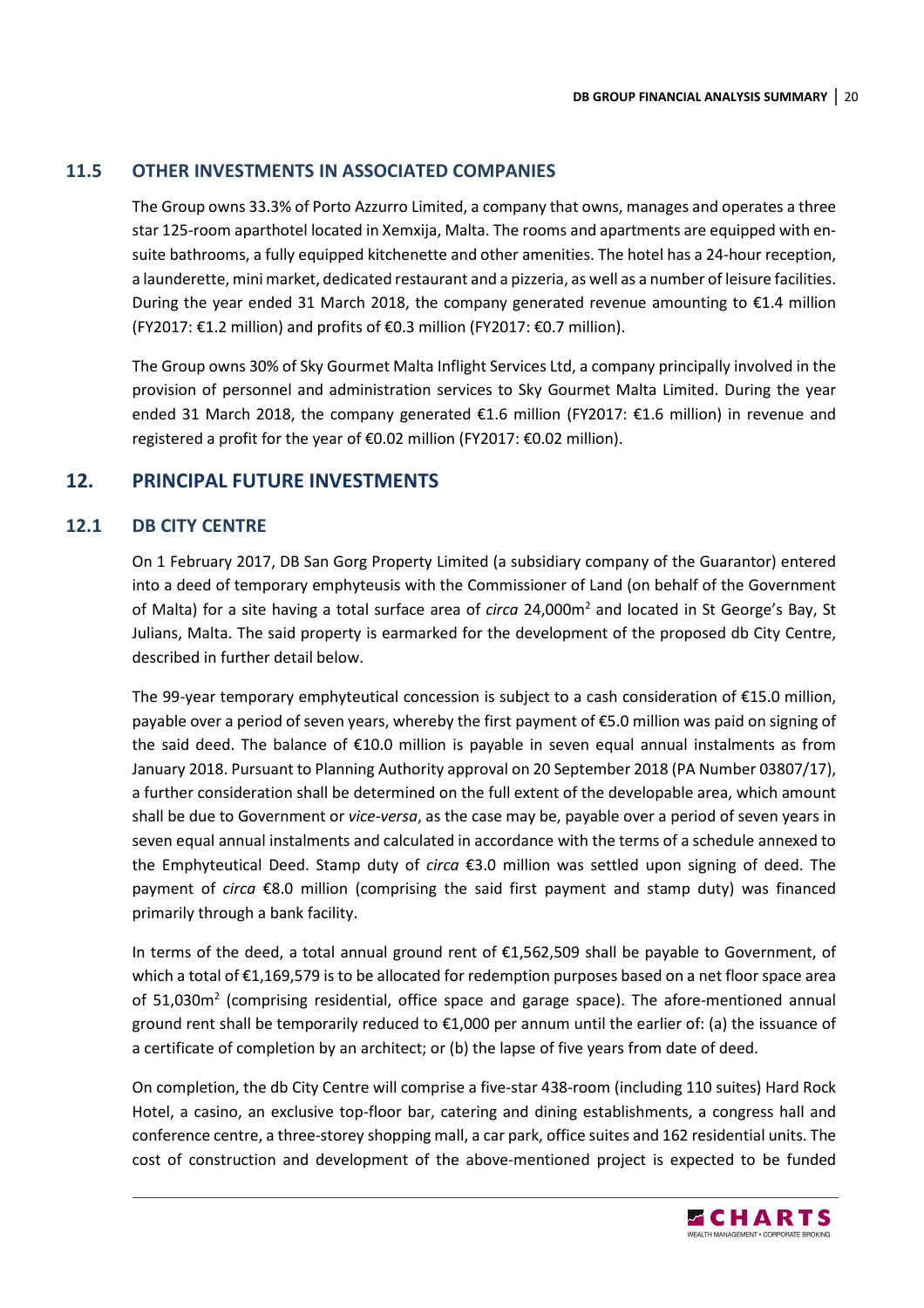through a combination of own funds, bank facilities as well as cash flows generated by the initial instalment of residential units set to be constructed as part of the project.

As at the date of the report, the Group is at an advanced planning phase, concluding necessary negotiations and agreements to get the project off the ground. Successful agreements with Hard Rock International were concluded and the project designs with the architectural team were commissioned. The target completion for the db City Centre is envisaged for the year 2021 with an investment of *circa* €300 million.

#### **12.2 STARBUCKS**

The Group has entered into a licensed partnership agreement with Starbucks Coffee Company to open Starbucks stores in Malta. As such, db Group plans to gradually open Starbucks stores in 2019 in selected locations around Malta and Gozo.

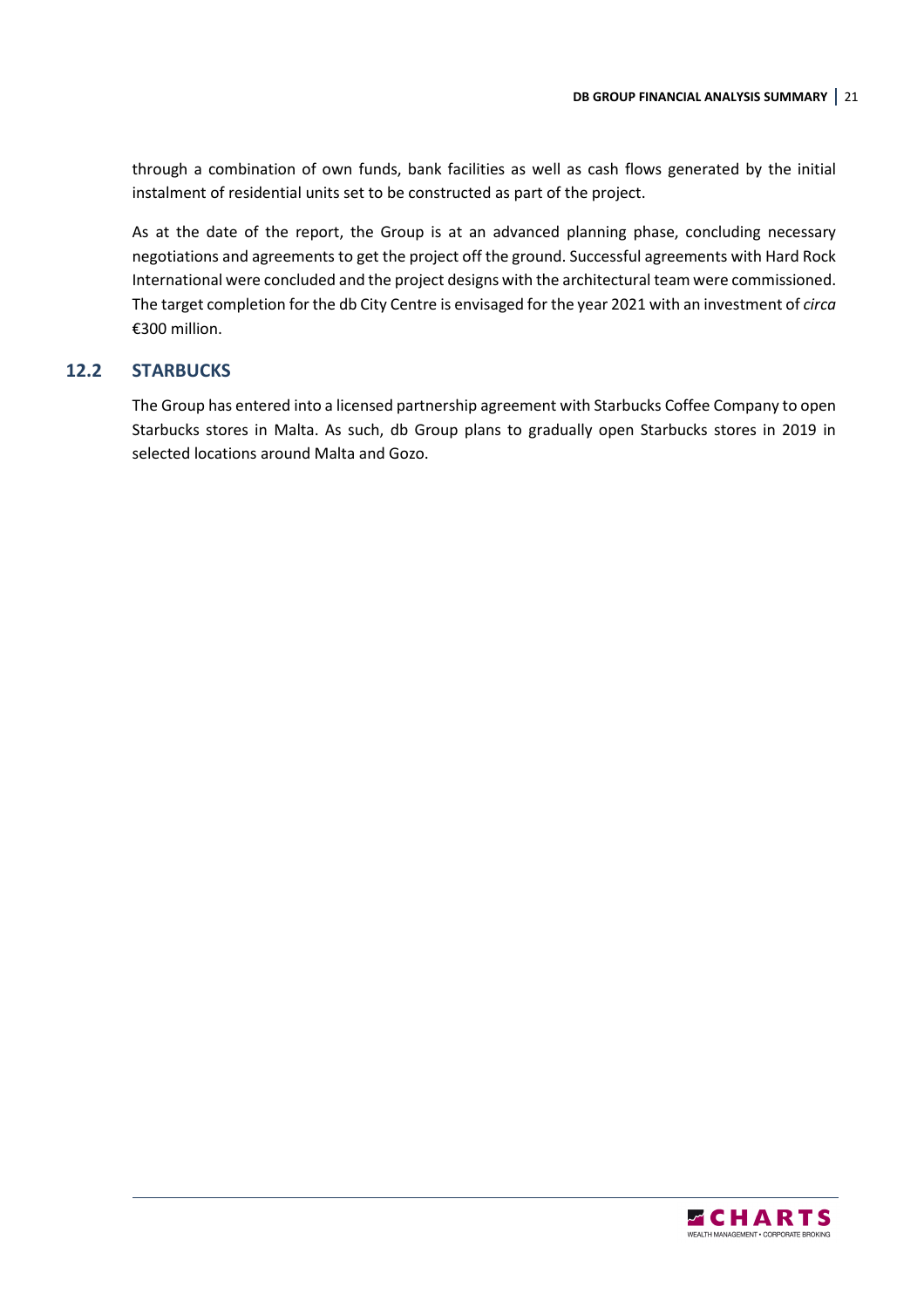## PART 3 – PERFORMANCE REVIEW

## **13. FINANCIAL INFORMATION RELATING TO SD FINANCE PLC**

The Issuer was registered and incorporated on 20 January 2017 as a special purpose vehicle to act as the financing arm of db Group. The financial information relating to the period 20 January 2017 to 31 March 2018 has been extracted from the audited financial statements of SD Finance p.l.c. for the period ended 31 March 2018. The forecast financial information for the year ending 31 March 2019 has been provided by management.

**The projected financial statements relate to events in the future and are based on assumptions which the Issuer believes to be reasonable. Consequently, the actual outcome may be adversely affected by unforeseen situations and the variation between forecast and actual results may be material.**

| SD Finance p.l.c.<br><b>Income Statement</b> |             |             |
|----------------------------------------------|-------------|-------------|
| for the period from                          | 20.01.17 to | 01.04.18 to |
|                                              | 31.03.18    | 31.03.19    |
|                                              | €'000       | €'000       |
|                                              | Actual      | Forecast    |
| Finance income                               | 2,769       | 2,894       |
| Finance costs                                | (2,719)     | (2,828)     |
| Administrative expenses                      | (38)        | (42)        |
| (Loss)/profit before tax                     | 12          | 24          |
| Taxation                                     | (4)         | (8)         |
| (Loss)/profit for the period                 | 8           | 16          |
|                                              |             |             |
|                                              |             |             |

| SD Finance p.l.c.                                                                      |             |             |
|----------------------------------------------------------------------------------------|-------------|-------------|
| <b>Cash Flow Statement</b>                                                             |             |             |
| for the period from                                                                    | 20.01.17 to | 01.04.18 to |
|                                                                                        | 31.03.18    | 31.03.19    |
|                                                                                        | €'000       | €'000       |
|                                                                                        | Actual      | Forecast    |
| Net cash from operating activities                                                     | 2,735       | 66          |
| Net cash from investing activities                                                     | (62, 233)   |             |
| Net cash from financing activities                                                     | 64,326      | (42)        |
| Net movement in cash and cash equivalents<br>Cash and cash equivalents at beginning of | 4,828       | 24          |
| period                                                                                 |             | 4,828       |
| Cash and cash equivalents at end of period                                             | 4.828       | 4.852       |
|                                                                                        |             |             |

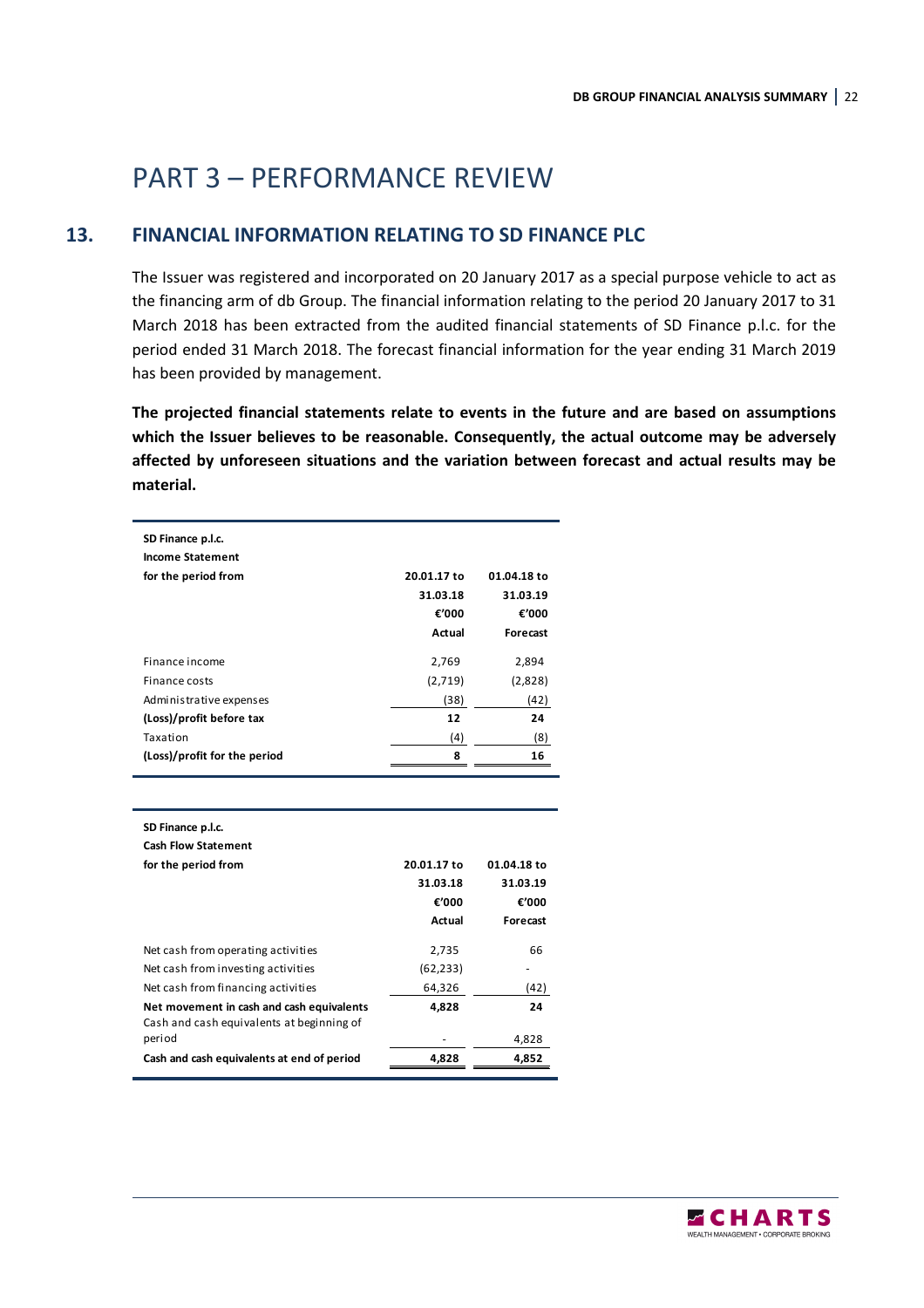| SD Finance p.l.c.                   |        |                 |
|-------------------------------------|--------|-----------------|
| <b>Balance Sheet</b>                |        |                 |
| as at 31 March                      | 2018   | 2019            |
|                                     | €'000  | €'000           |
|                                     | Actual | <b>Forecast</b> |
| <b>ASSETS</b>                       |        |                 |
| Non-current                         |        |                 |
| Loans owed by parent company        | 62,233 | 62,233          |
|                                     | 62,233 | 62,233          |
| Current                             |        |                 |
| Trade and other receivables         | 1      | 1               |
| Cash and cash equivalents           | 4,828  | 4,852           |
|                                     | 4,829  | 4,853           |
| <b>Total assets</b>                 | 67,062 | 67,086          |
| <b>EQUITY</b>                       |        |                 |
| <b>Capital and reserves</b>         |        |                 |
| Called up share capital             | 250    | 250             |
| Retained earnings                   | 8      | 24              |
|                                     | 258    | 274             |
| <b>LIABILITIES</b>                  |        |                 |
| Non-current                         |        |                 |
| Bonds in issue                      | 64,152 | 64,224          |
|                                     | 64,152 | 64,224          |
| Current                             |        |                 |
| Trade and other payables            | 2,652  | 2,588           |
|                                     | 2,652  | 2,588           |
|                                     | 66,804 | 66,812          |
| <b>Total equity and liabilities</b> | 67,062 | 67,086          |

The Issuer is a fully owned subsidiary of SD Holdings Limited, the parent company of db Group, and is principally engaged to act as a finance company. During FY2018, the Issuer on-lent the net proceeds of the €65 million Bond Issue to Group companies. As a result, finance income in the income statement principally represents interest receivable from loans advanced to Group companies and finance costs comprise interest payable to bondholders.

In FP2018, the Issuer generated finance income of €2.8 million and a profit after tax of €8,000. In FY2019, the Issuer expects to generate finance income of €2.9 million and a profit after tax of €16,000.

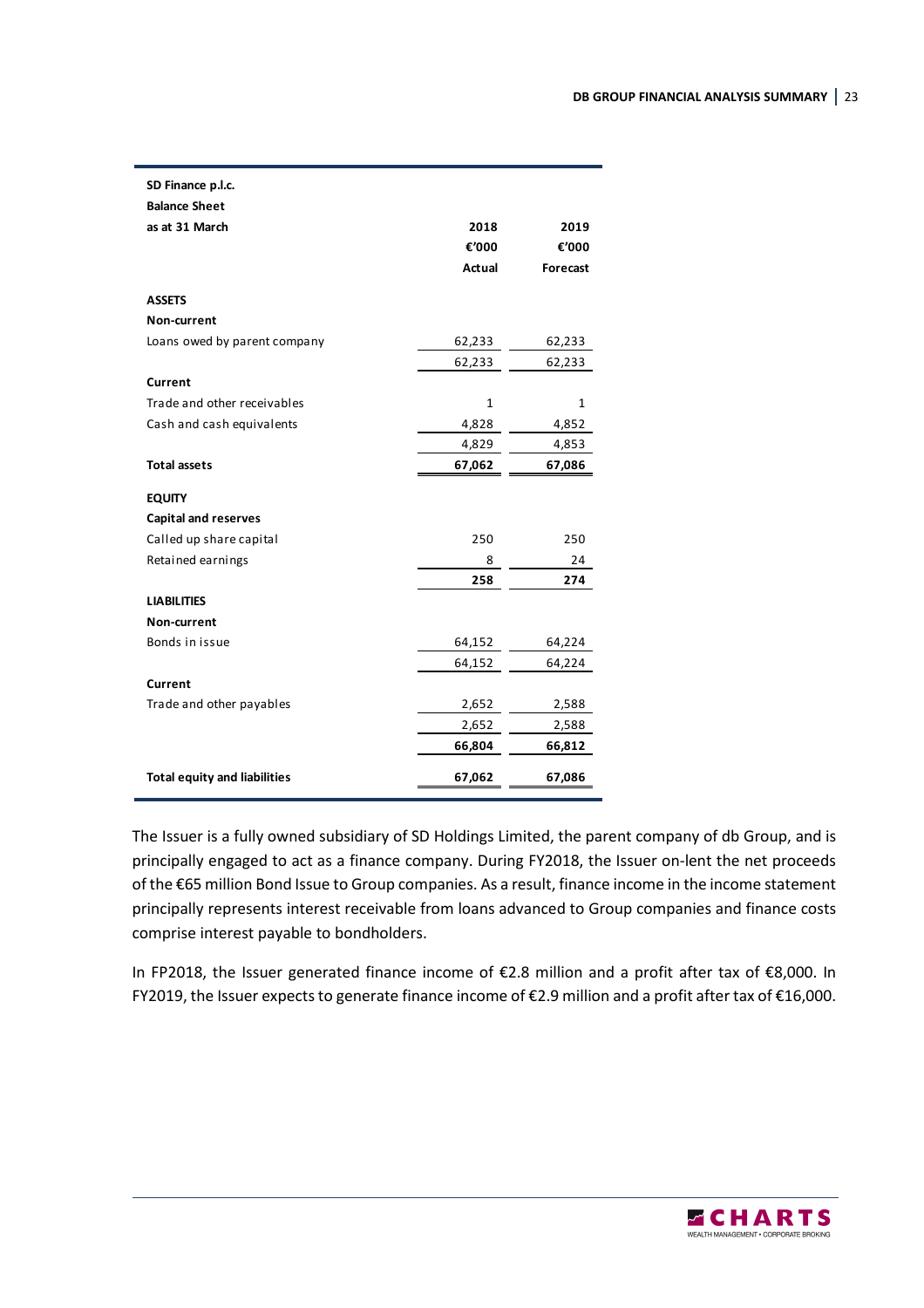## **14. FINANCIAL INFORMATION RELATING TO SD HOLDINGS LIMITED**

The financial information provided hereunder is extracted from the audited consolidated financial statements of SD Holdings Limited for each of the years ended 31 March 2016 to 31 March 2018. The forecast financial information for the year ending 31 March 2019 has been provided by management.

**The projected financial statements relate to events in the future and are based on assumptions which the Guarantor believes to be reasonable. Consequently, the actual outcome may be adversely affected by unforeseen situations and the variation between forecast and actual results may be material.**

| <b>SD Holdings Limited</b>                         |           |               |                |           |
|----------------------------------------------------|-----------|---------------|----------------|-----------|
| <b>Consolidated Income Statement</b>               |           |               |                |           |
| for the year ended 31 March                        | 2016      | 2017          | 2018           | 2019      |
|                                                    | Actual    | <b>Actual</b> | Actual         | Forecast  |
|                                                    | €'000     | €'000         | €'000          | €'000     |
| Revenue                                            | 42,963    | 46,624        | 50,259         | 53,003    |
| db Seabank Resort & Spa                            | 19,988    | 21,110        | 22,733         | 23,602    |
| db San Antonio Hotel & Spa                         | 14,727    | 16,579        | 18,202         | 19,587    |
| Hard Rock Café Malta                               | 5,529     | 5,885         | 6,532          | 6,664     |
| Adeera Complex                                     | 2,655     | 2,987         | 2,788          | 3,100     |
| Other                                              | 64        | 63            | $\overline{4}$ | 50        |
| Cost of sales                                      | (22, 939) | (25,680)      | (26, 870)      | (28, 337) |
| <b>Gross profit</b>                                | 20,024    | 20,944        | 23,389         | 24,666    |
| Other net operating costs                          | (2, 220)  | (2, 235)      | (2,693)        | (2,747)   |
| EBITDA <sup>1</sup>                                | 17,804    | 18,709        | 20,696         | 21,919    |
| db Seabank Resort & Spa                            | 10,351    | 10,843        | 12,060         | 12,500    |
| db San Antonio Hotel & Spa                         | 6,730     | 7,252         | 7,726          | 8,150     |
| Hard Rock Café Malta                               | 389       | 448           | 639            | 990       |
| Adeera Complex                                     | 233       | 475           | 357            | 500       |
| Other                                              | 101       | (309)         | (86)           | (221)     |
| Depreciation                                       | (6,093)   | (6, 440)      | (6, 739)       | (7,052)   |
| <b>Operating profit</b>                            | 11,711    | 12,269        | 13,957         | 14,867    |
| Net finance costs                                  | (3,694)   | (3, 428)      | (3,488)        | (3,488)   |
| Share of results of associates                     | 424       | 1,146         | 912            | 960       |
| Profit before tax                                  | 8,441     | 9,987         | 11,381         | 12,339    |
| Taxation                                           | (2,814)   | (3, 232)      | (3,790)        | (4, 114)  |
| Profit for the year                                | 5,627     | 6,755         | 7,591          | 8,225     |
| Other comprehensive income                         |           |               |                |           |
| Revaluation surplus, net of deferred tax           | 22,586    |               |                |           |
| Cash flow hedges, net of deferred tax              | 110       | 143           | 35             |           |
| Total comprehesive income for the year, net of tax | 28,323    | 6,898         | 7,626          | 8,225     |

*1 EBITDA - Earnings before Interest, Tax, Depreciation and Amortisation.*

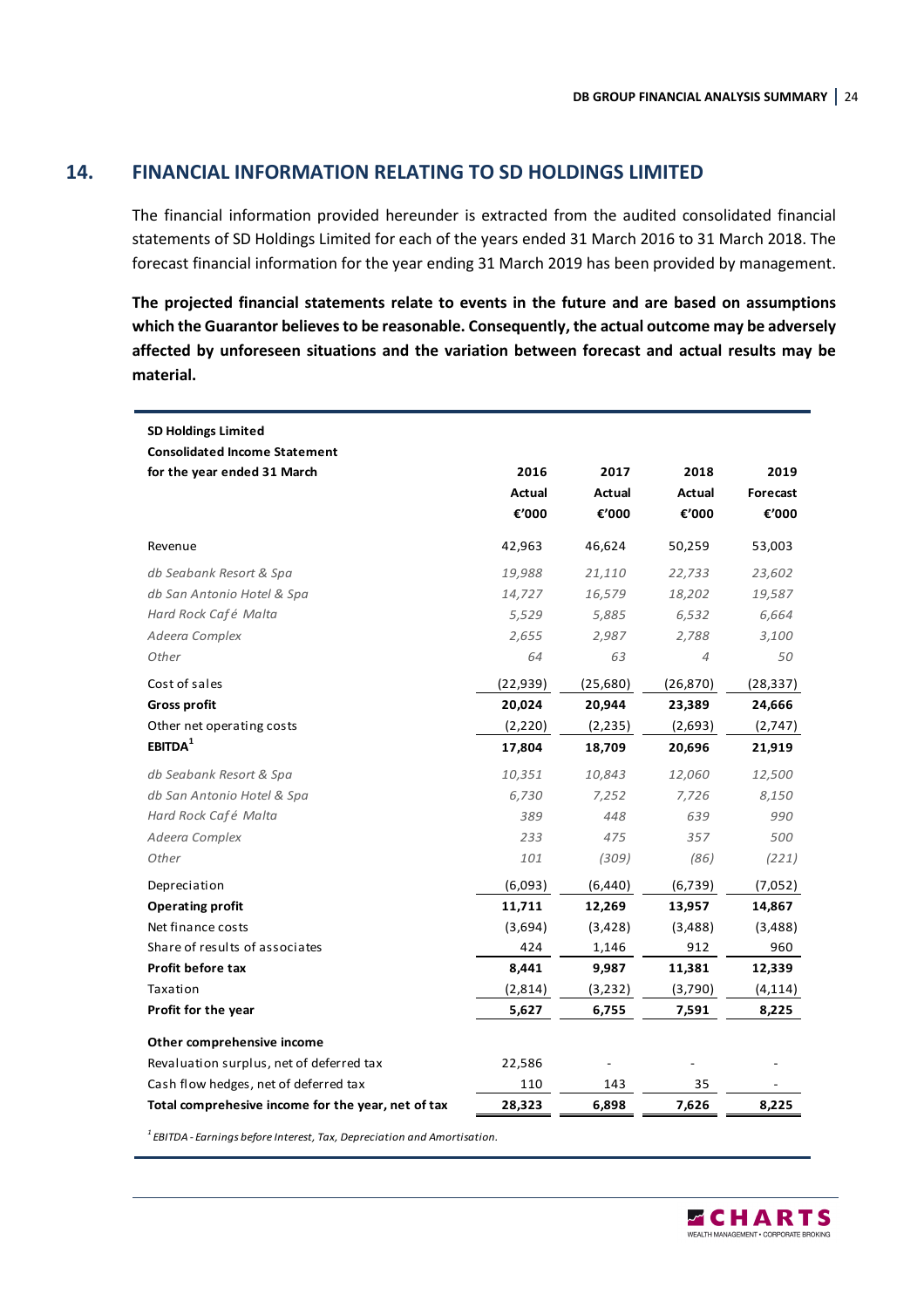| <b>SD Holdings Limited</b>          |               |                          |         |                |
|-------------------------------------|---------------|--------------------------|---------|----------------|
| <b>Consolidated Balance Sheet</b>   |               |                          |         |                |
| as at 31 March                      | 2016          | 2017                     | 2018    | 2019           |
|                                     | <b>Actual</b> | Actual                   | Actual  | Forecast       |
|                                     | €'000         | €'000                    | €'000   | €'000          |
| <b>ASSETS</b>                       |               |                          |         |                |
| Non-current assets                  |               |                          |         |                |
| Property, plant and equipment       | 136,667       | 133,716                  | 132,848 | 131,986        |
| Investment property                 |               | 60,140                   | 65,501  | 82,763         |
| Intangible assets                   | 970           | 728                      | 486     | 244            |
| Prepaid operating lease             |               |                          |         |                |
| Investments in associates           | 4,356         | 5,252                    | 6,164   | 7,124          |
| Deferred tax assets                 | 3,901         | 5,101                    | 4,024   | 3,174          |
| Trade and other receivables         | 327           | 97                       |         |                |
|                                     | 146,221       | 205,034                  | 209,023 | 225,291        |
| <b>Current assets</b>               |               |                          |         |                |
| Inventories                         | 917           | 1,165                    | 1,207   | 1,273          |
| Trade and other receivables         | 8,787         | 8,503                    | 10,051  | 10,600         |
| Current tax assets                  |               | $\overline{\phantom{a}}$ |         | $\overline{a}$ |
| Cash and cash equivalents           | 508           | 2,896                    | 9,602   | 11,755         |
|                                     | 10,212        | 12,564                   | 20,860  | 23,628         |
| Total assets                        | 156,433       | 217,598                  | 229,883 | 248,919        |
| <b>EQUITY</b>                       |               |                          |         |                |
| <b>Capital and reserves</b>         |               |                          |         |                |
| Share capital                       | 520           | 4,000                    | 4,000   | 4,000          |
| Reserves                            | 24,409        | 25,928                   | 35,516  | 35,516         |
| Retained earnings                   | 20,721        | 26,217                   | 24,255  | 32,480         |
| Non-controlling interest            | 11,047        | 9,553                    |         |                |
|                                     | 56,697        | 65,698                   | 63,771  | 71,996         |
| <b>LIABILITIES</b>                  |               |                          |         |                |
| <b>Non-current liabilities</b>      |               |                          |         |                |
| Borrowings and bonds                | 54,745        | 43,911                   | 72,456  | 72,385         |
| Other non-current liabilities       | 6,523         | 60,603                   | 65,246  | 75,940         |
|                                     | 61,268        | 104,514                  | 137,702 | 148,325        |
| <b>Current liabilities</b>          |               |                          |         |                |
| Borrowings                          | 10,208        | 19,002                   | 1,293   |                |
| Other current liabilities           | 28,260        | 28,384                   | 27,117  | 28,598         |
|                                     | 38,468        | 47,386                   | 28,410  | 28,598         |
|                                     | 99,736        | 151,900                  | 166,112 | 176,922        |
| <b>Total equity and liabilities</b> | 156,433       | 217,598                  | 229,883 | 248,919        |

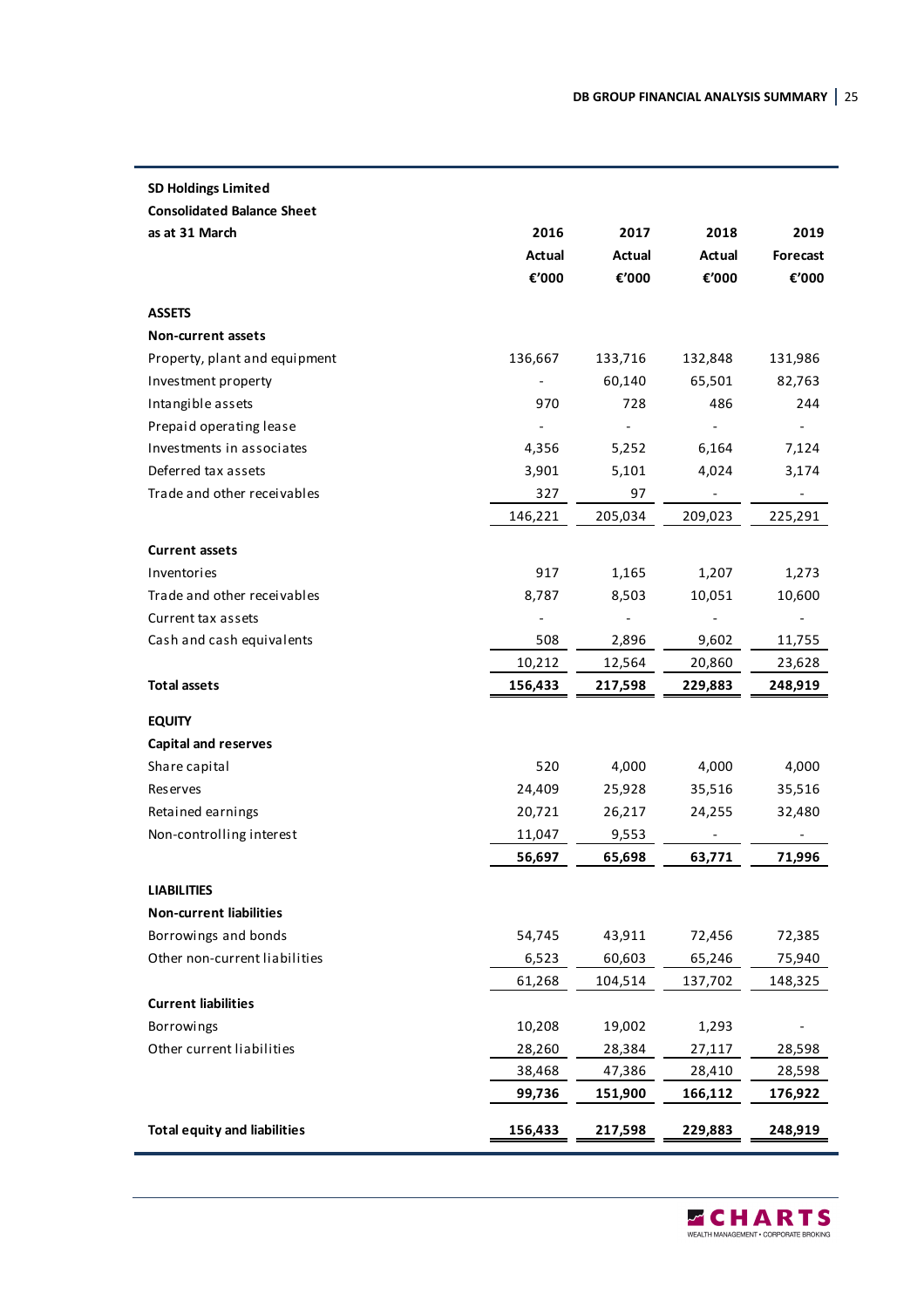| <b>SD Holdings Limited</b><br><b>Consolidated Cash Flow Statement</b> |           |               |           |           |
|-----------------------------------------------------------------------|-----------|---------------|-----------|-----------|
| for the year ended 31 March                                           | 2016      | 2017          | 2018      | 2019      |
|                                                                       | Actual    | <b>Actual</b> | Actual    | Forecast  |
|                                                                       | €'000     | €'000         | €'000     | €'000     |
|                                                                       |           |               |           |           |
| Net cash from operating activities                                    | 15,989    | 21,892        | 15.628    | 24,116    |
| Net cash from investing activities                                    | (10, 272) | (20, 943)     | (10, 429) | (17, 261) |
| Net cash from financing activities                                    | (6,082)   | 3,052         | 797       | (3,553)   |
| Net movement in cash and cash equivalents                             | (365)     | 4,001         | 5,996     | 3,302     |
| Cash and cash equivalents at beginning of year                        | (1, 179)  | (1, 544)      | 2,457     | 8,453     |
| Cash and cash equivalents at end of year                              | (1,544)   | 2,457         | 8,453     | 11,755    |

| <b>Key Accounting Ratios</b>                                                 | <b>FY2016</b> | <b>FY2017</b> | <b>FY2018</b> | <b>FY2019</b> |
|------------------------------------------------------------------------------|---------------|---------------|---------------|---------------|
| Gross profit margin<br>(Gross profit/revenue)                                | 47%           | 45%           | 47%           | 47%           |
| Operating profit margin<br>(EBITDA/revenue)                                  | 41%           | 40%           | 41%           | 41%           |
| Interest cover (times)<br>(EBITDA/net finance cost)                          | 4.82          | 5.46          | 5.93          | 6.28          |
| Net profit margin<br>(Profit after tax/revenue)                              | 13%           | 14%           | 15%           | 16%           |
| Earnings per share $(\epsilon)^1$<br>(Profit after tax/number of shares)     | 10.74         | 1.68          | 1.90          | 2.06          |
| Return on equity<br>(Profit after tax/shareholders' equity)                  | 10%           | 10%           | 12%           | 11%           |
| Return on capital employed<br>(EBITDA/total assets less current liabilities) | 15%           | 11%           | 10%           | 10%           |
| Return on assets<br>(Profit after tax/total assets)                          | 4%            | 3%            | 3%            | 3%            |

*<sup>1</sup>In FY2016, the Guarantor had in issue 520,000 shares. As of FY2017, the issued share capital increased to 4,000,000 shares.*

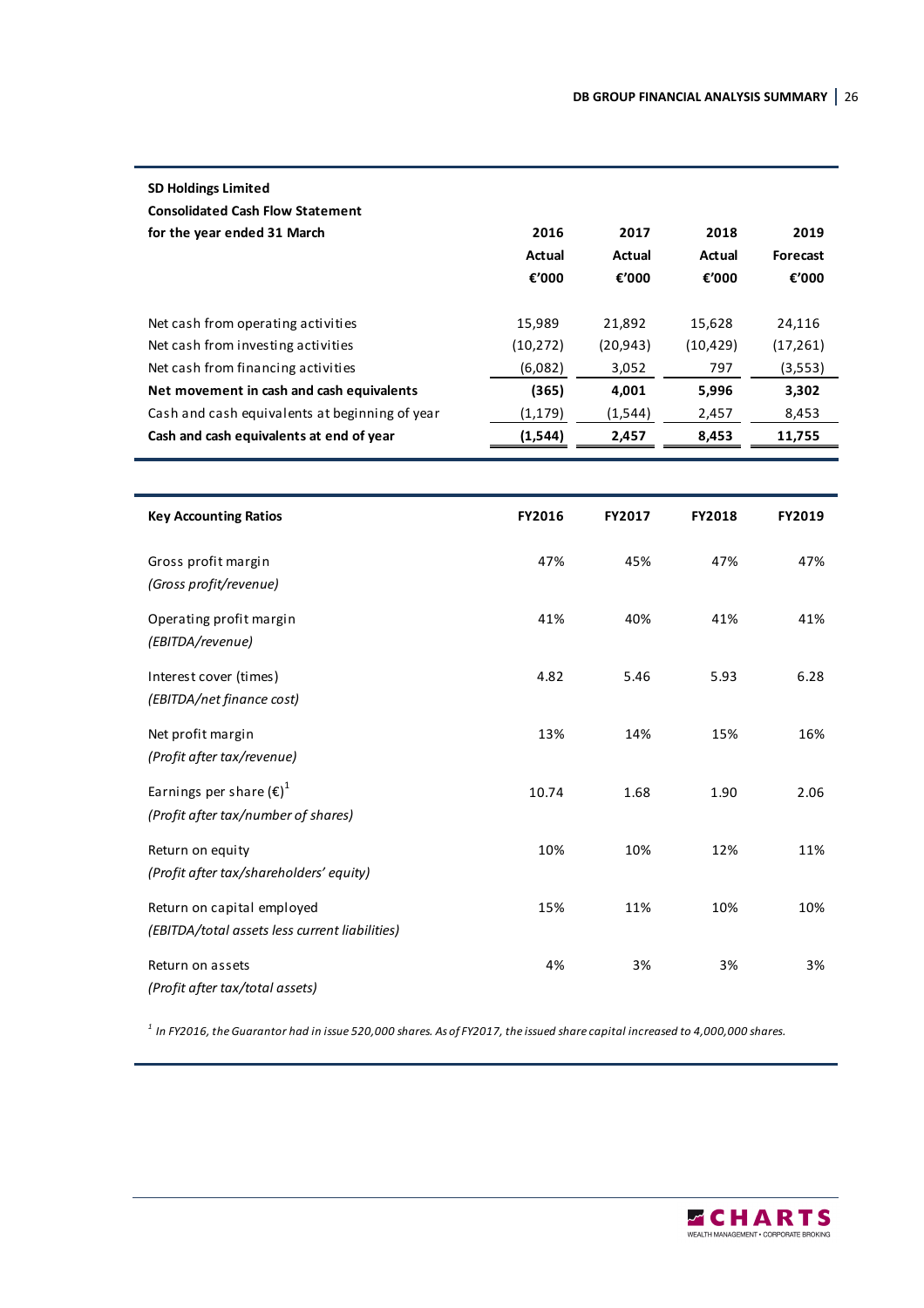In **FY2016**, revenue of db Group increased by €8.0 million (+22.9%) from €34.9 million in FY2015 to €42.9 million. Revenue generated by the Seabank Hotel increased by €1.9 million (+10.8%) to €20.0 million, whilst the San Antonio Hotel recorded a y-o-y increase of €5.3 million (+56.8%) from €9.4 million in FY2015 to €14.7 million. The growth registered at the San Antonio Hotel was due to an increase in occupancy levels and a significant increase in revenue per occupied room (RevPOR), and is reflective of a full-year's impact of the renovated property, the expansion to 513 rooms and the shift to an all-inclusive business model. Revenue generated by Hard Rock Café Malta and the Adeera Complex increased in aggregate by €0.7 million (+9.3%) from €7.5 million in FY2015 to €8.2 million in FY2016.

EBITDA for the financial year under review increased by €5.9 million from €11.9 million in FY2015 to €17.8 million, substantially generated from the Seabank Hotel and the San Antonio Hotel which registered y-o-y increases of €1.9 million and €3.7 million respectively. As for Hard Rock Café Malta and the Adeera Complex, the respective EBITDA for FY2016 broadly matched the EBITDA registered in FY2015.

After accounting for depreciation of €6.1 million (FY2015: €5.5 million), net finance costs of €3.7 million (FY2015: €4.0 million) and share of results of associates of €0.4 million (FY2015: 0.6 million), the Group registered a profit before tax of €8.4 million, a y-o-y increase of €5.4 million when compared to FY2015 (profit before tax: €3.0 million). In FY2016, the property valuations (net of deferred tax) of the Seabank Hotel and the San Antonio Hotel were revised upwards by an aggregate amount of €22.6 million, and as a consequence, the comprehensive income for FY2016 amounted to €28.3 million (FY2015: €6.7 million).

Revenue for **FY2017** increased by €3.7 million (+8.5%) as compared to the prior year from €43.0 million to €46.6 million, primarily due to an increase in revenue generated from the San Antonio Hotel and the Seabank Hotel of €1.9 million and €1.1 million respectively over FY2016. The other group operations increased year-on-year aggregate revenue by €0.7 million.

Operating profit in FY2017 amounted to €12.3 million, an increase of €0.6 million (+4.8%) when compared to €11.7 million registered in FY2016. Net finance costs was marginally lower by €0.3 million from €3.7 million in FY2016 to €3.4 million as a result of further repayments of bank borrowings made during the year and a reduction in the Group's effective interest rate. Share of results of associates was significantly higher (+170.3%) from €0.4 million in FY2016 to €1.1 million in FY2017, principally due to the doubling of profits at Malta Healthcare Caterers Limited. After accounting for taxation, db Group reported an increase in profits of €1.1 million (+20.0%) in FY2017, from €5.6 million in FY2016 to €6.8 million.

During **FY2018**, revenue generated by the Group amounted to €50.3 million, an increase of €3.6 million  $(+7.8%)$  when compared to FY2017. This growth was primarily due to an increase of  $\epsilon$ 1.6 million from each of the Seabank Hotel (+7.7%) and the San Antonio Hotel (+9.8%). The other Group operations increased year-on-year aggregate revenue by €0.4 million.

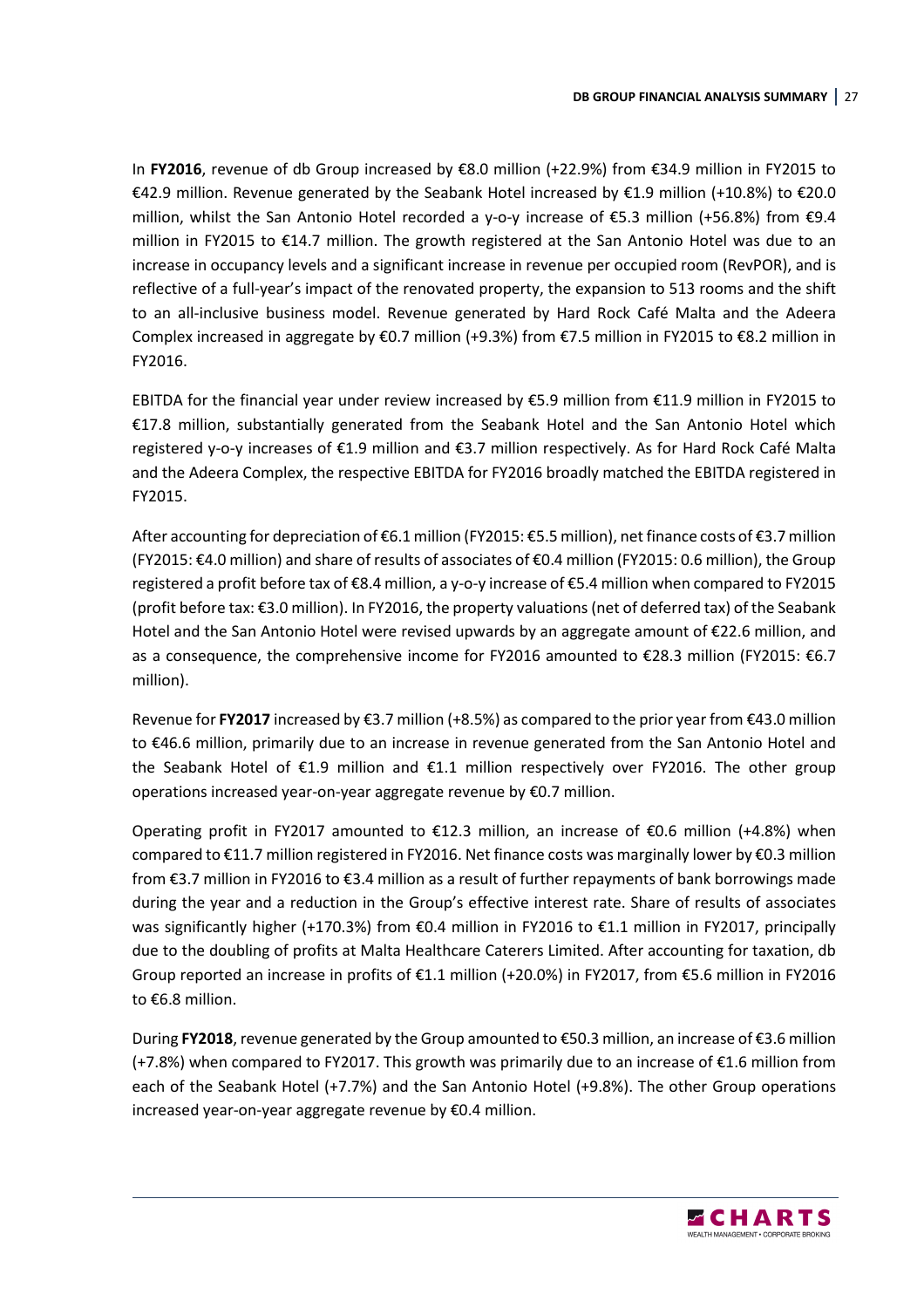Operating profit in FY2018 increased by  $E1.7$  million (+13.8%), from  $E12.3$  million in FY2017 to  $E14.0$ million. Net finance costs remained stable in FY2018 when compared to the prior year at *circa* €3.5 million, whereas share of profits from associates was lower by €0.2 million (y-o-y) to €0.9 million. After accounting for taxation, db Group reported an increase in profits of €0.8 million (+12.4%) in FY2018, from €6.8 million in FY2017 to €7.6 million.

As for **FY2019**, revenue is forecasted to increase from €50.3 million in FY2018 to €53.0 million, whilst cost of sales is expected to increase by €1.5 million year-on-year to €28.3 million. The resultant effect on operating profit is an increase of €0.9 million, from €14.0 million in FY2018 to €14.9 million. Overall, profit for the year is projected at €8.2 million, a growth of €0.6 million (+8.4%) from a year earlier.

**The estimates for the forward year as presented in this document assume that the carrying values of hotel properties will remain constant in FY2019, and therefore no adjustment has been made as to possible impairment or uplift of assets that may be booked and which may materially affect the consolidated income statement and balance sheet values.** 

Total non-current assets of the Group as at 31 March 2018 amounted to €209.0 million (FY2017: €205.0 million), and principally comprised the Seabank Hotel (€61.3 million), the San Antonio Hotel (€67.6 million) and the site in St George's Bay, St Julians which is earmarked for the proposed db City Centre and valued at €65.5 million. Other principal assets included investments in associates, deferred tax assets, trade & other receivables and cash & cash equivalents.

Other than equity, the Group was mainly financed in FY2018 through bank borrowings and debt securities. Further analysis of borrowings is provided hereunder:

| <b>SD Holdings Limited</b>           |        |        |        |          |
|--------------------------------------|--------|--------|--------|----------|
| <b>Consolidated Borrowings</b>       |        |        |        |          |
| as at 31 March                       | 2016   | 2017   | 2018   | 2019     |
|                                      | Actual | Actual | Actual | Forecast |
|                                      |        |        |        |          |
|                                      | €'000  | €'000  | €'000  | €'000    |
| <b>Borrowings</b>                    |        |        |        |          |
| <b>Bank overdrafts</b>               | 2,052  | 439    | 1,149  |          |
| Bank loans                           | 59,122 | 62,174 | 8,448  | 8,304    |
|                                      | 61,174 | 62,613 | 9,597  | 8,304    |
| <b>Bonds</b>                         |        |        |        |          |
| 4.35% Unsecured Bonds 2027           |        |        | 64,152 | 64,081   |
|                                      |        |        | 64,152 | 64,081   |
| <b>Other loans</b>                   |        |        |        |          |
| Amounts owed to ultimate shareholder | 3,779  | 300    |        |          |
|                                      | 3,779  | 300    |        |          |
|                                      |        |        |        |          |
| <b>Total borrowings and bonds</b>    | 64,953 | 62,913 | 73,749 | 72,385   |
|                                      |        |        |        |          |

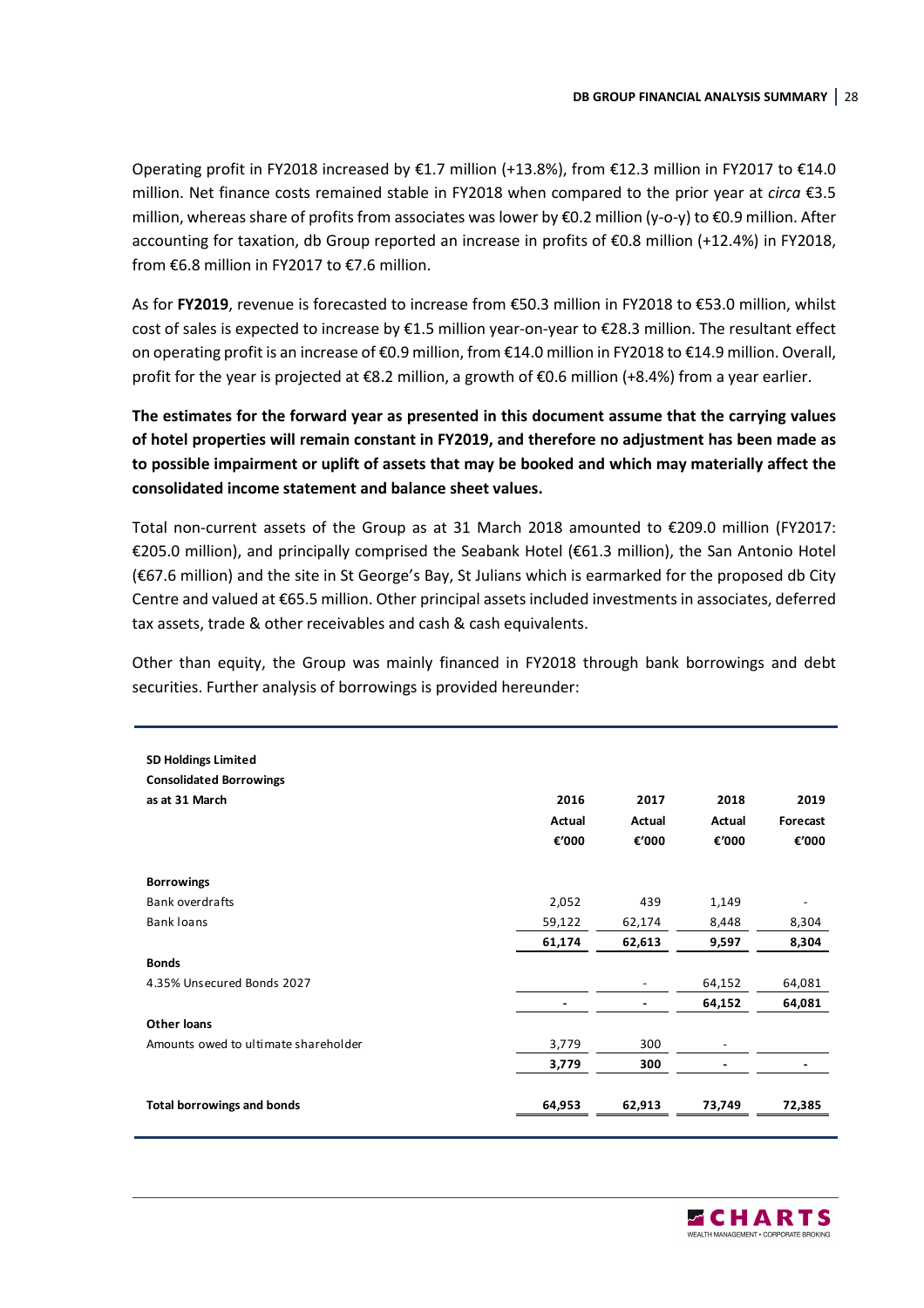| <b>Key Accounting Ratios</b>                                            | <b>FY2016</b> | <b>FY2017</b> | <b>FY2018</b> | <b>FY2019</b> |
|-------------------------------------------------------------------------|---------------|---------------|---------------|---------------|
| Net assets per share $(\epsilon)$<br>(Net asset value/number of shares) | 109.03        | 16.42         | 15.94         | 18.00         |
| Liquidity ratio (times)<br>(Current assets/current liabilities)         | 0.27          | 0.27          | 0.73          | 0.83          |
| Gearing ratio<br>(Total net debt/net debt and shareholders' equity)     | 53%           | 48%           | 50%           | 46%           |
| Source: Charts Investment Management Service Limited                    |               |               |               |               |

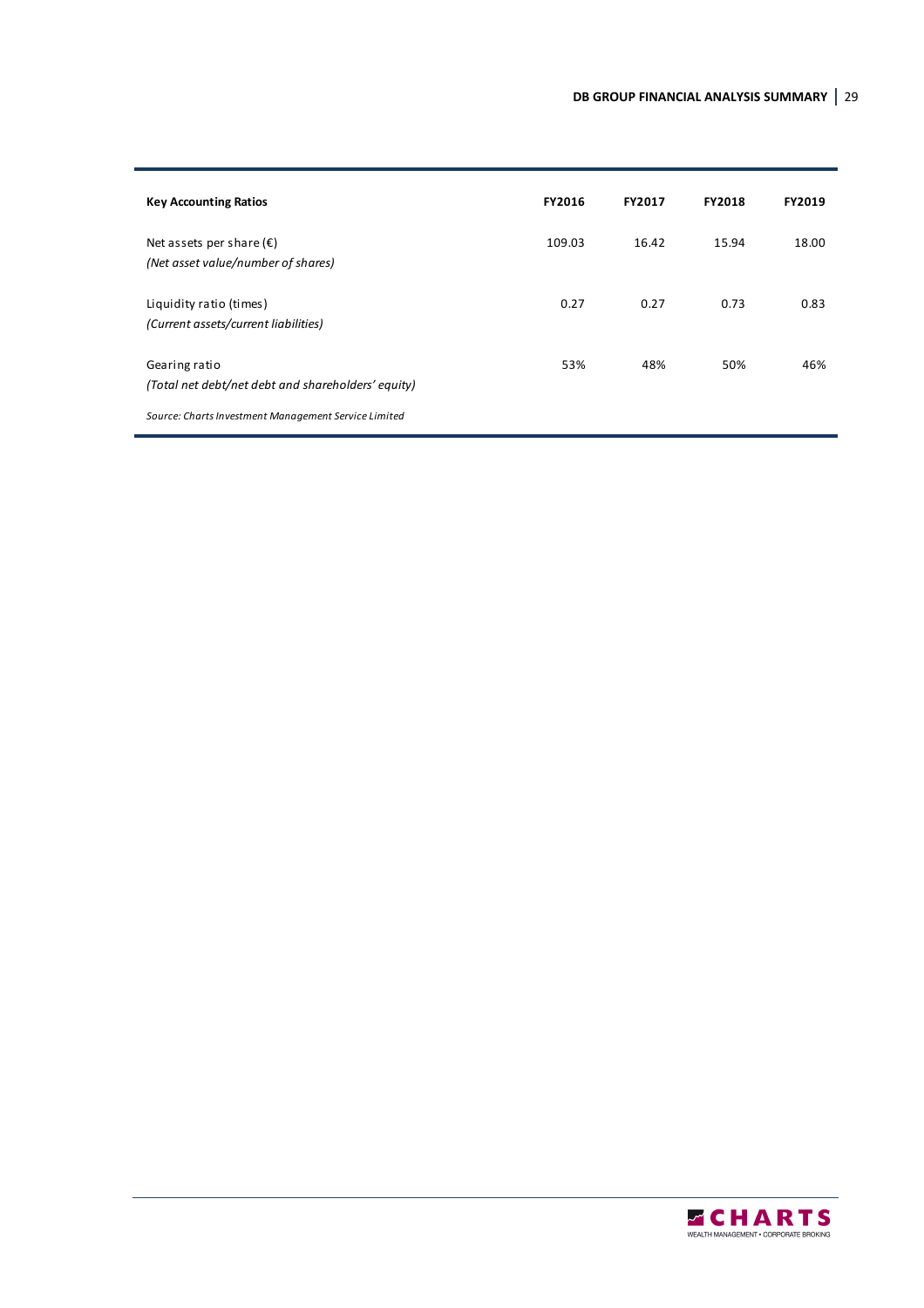#### Variance Analysis

| <b>SD Holdings Limited</b>                                                          |                |          |          |
|-------------------------------------------------------------------------------------|----------------|----------|----------|
| <b>Consolidated Income Statement</b>                                                |                |          |          |
| for the year ended 31 March                                                         | 2018           | 2018     |          |
|                                                                                     | Actual         | Forecast | Variance |
|                                                                                     | €'000          | €'000    | €'000    |
| Revenue                                                                             | 50,259         | 46,828   | 3,431    |
| db Seabank Resort & Spa                                                             | 22,733         | 21,348   | 1,385    |
| db San Antonio Hotel & Spa                                                          | 18,202         | 16,819   | 1,383    |
| Hard Rock Café Malta                                                                | 6,532          | 5,809    | 723      |
| Adeera Complex                                                                      | 2,788          | 3,000    | (212)    |
| Other                                                                               | $\overline{4}$ | (148)    | 152      |
| Cost of sales                                                                       | (26, 870)      | (24,654) | (2,216)  |
| <b>Gross profit</b>                                                                 | 23,389         | 22,174   | 1,215    |
| Other net operating costs                                                           | (2,693)        | (2,030)  | (663)    |
| EBITDA <sup>1</sup>                                                                 | 20,696         | 20,144   | 552      |
| db Seabank Resort & Spa                                                             | 12,060         | 10,900   | 1,160    |
| db San Antonio Hotel & Spa                                                          | 7,726          | 7,556    | 170      |
| Hard Rock Café Malta                                                                | 639            | 822      | (183)    |
| Adeera Complex                                                                      | 357            | 500      | (143)    |
| Other                                                                               | (86)           | 366      | (452)    |
| Depreciation                                                                        | (6, 739)       | (5, 583) | (1, 156) |
| <b>Operating profit</b>                                                             | 13,957         | 14,561   | (604)    |
| Net finance costs                                                                   | (3,488)        | (3,085)  | (403)    |
| Share of results of associates                                                      | 912            | 950      | (38)     |
| Profit before tax                                                                   | 11,381         | 12,426   | (1,045)  |
| Taxation                                                                            | (3,790)        | (4, 222) | 432      |
| Profit for the year                                                                 | 7,591          | 8,204    | (613)    |
| Other comprehensive income                                                          |                |          |          |
| Revaluation surplus, net of deferred tax                                            |                |          |          |
| Cash flow hedges, net of deferred tax                                               | 35             |          | 35       |
| Total comprehesive income for the year net of tax                                   | 7,626          | 8,204    | (578)    |
| <sup>1</sup> EBITDA - Earnings before Interest, Tax, Depreciation and Amortisation. |                |          |          |

As presented in the above table, actual revenue and costs for FY2017 were higher than expected by €3.4 million and €2.9 million respectively. As a consequence, actual EBITDA was higher than projected by €0.5 million, mainly due to better than expected EBITDA from the Seabank Resort of €1.2 million which compensated for lower EBITDA generated from other operations.

Actual depreciation charge and net finance costs were higher than projected by an aggregate amount of €1.6 million. Share of profits of associates amounted to €0.91 million as compared to the forecast amount of €0.95 million, thus resulting in a marginal adverse difference of €38,000. Taxation was lower than expected by €0.4 million, and an unforeseen gain on cash flow hedges of €35,000 was accounted for in other comprehensive income. Overall, the Group reported a total comprehensive income for the year of €7.6 million, which was lower than the forecast amount of €8.2 million (adverse difference of €0.6 million).

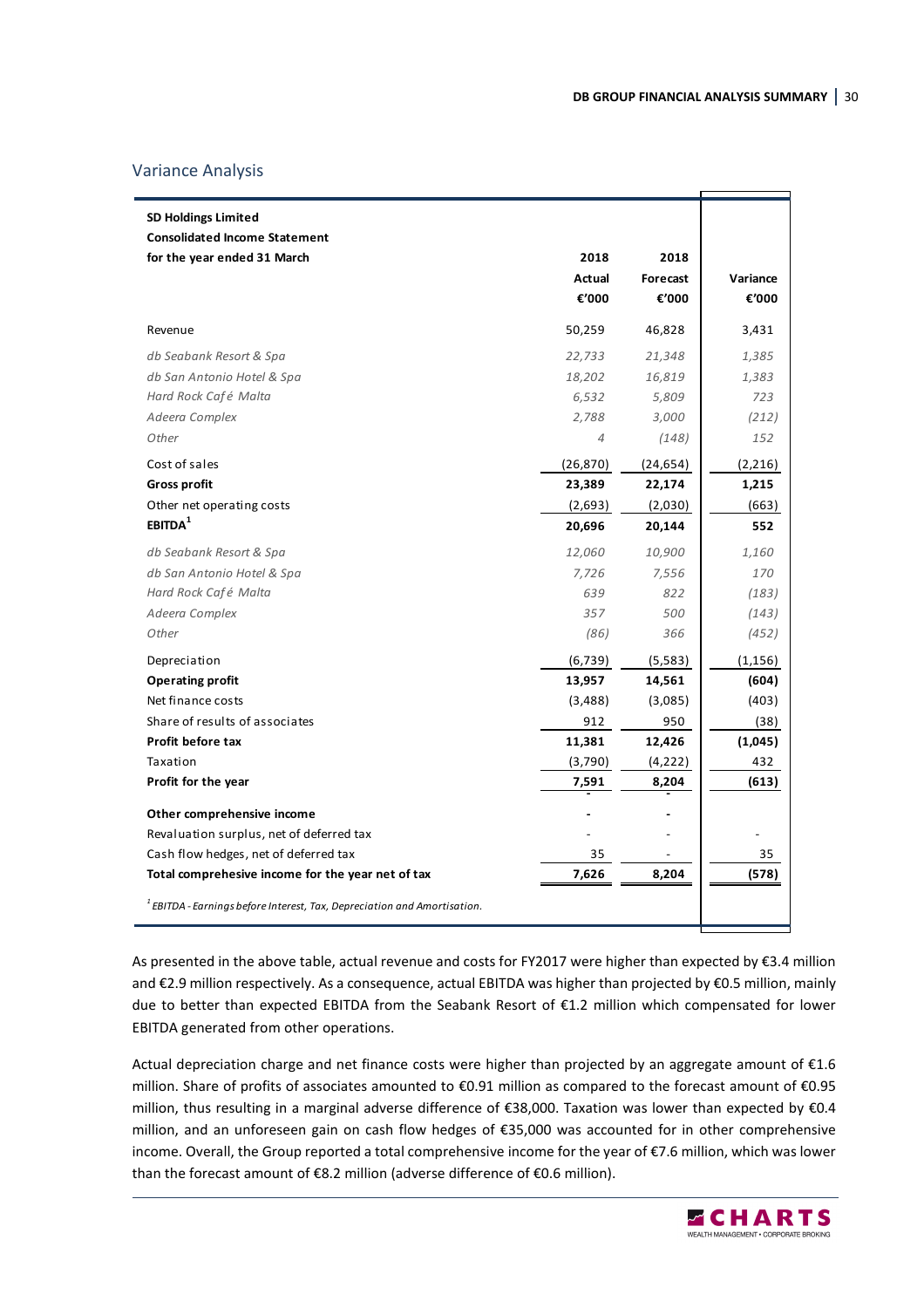## PART 4 - COMPARABLES

The table below compares db Group and its bond issue to other debt issuers listed on the Malta Stock Exchange and their respective debt securities. Although there are significant variances between the activities of the Group and other issuers (including different industries, principal markets, competition, capital requirements etc), and material differences between the risks associated with the Group's business and that of other issuers, the comparative analysis provides an indication of the financial performance and strength of the Group.

| <b>Comparative Analysis</b>                                                                                                                                                                                                                                                                                                                                                                                                                                                                                                                                                                                                                                             | <b>Nominal</b>                                                                                                                                                                                  | Yield to                                                                                                     | Interest                                                                                                                                  | Total                                                                                                                                                | <b>Net Asset</b>                                                                                                                         | Gearing                                                                                                                    |
|-------------------------------------------------------------------------------------------------------------------------------------------------------------------------------------------------------------------------------------------------------------------------------------------------------------------------------------------------------------------------------------------------------------------------------------------------------------------------------------------------------------------------------------------------------------------------------------------------------------------------------------------------------------------------|-------------------------------------------------------------------------------------------------------------------------------------------------------------------------------------------------|--------------------------------------------------------------------------------------------------------------|-------------------------------------------------------------------------------------------------------------------------------------------|------------------------------------------------------------------------------------------------------------------------------------------------------|------------------------------------------------------------------------------------------------------------------------------------------|----------------------------------------------------------------------------------------------------------------------------|
|                                                                                                                                                                                                                                                                                                                                                                                                                                                                                                                                                                                                                                                                         | Value                                                                                                                                                                                           | Maturity                                                                                                     | Cover                                                                                                                                     | Assets                                                                                                                                               | Value                                                                                                                                    | Ratio                                                                                                                      |
|                                                                                                                                                                                                                                                                                                                                                                                                                                                                                                                                                                                                                                                                         | (€)                                                                                                                                                                                             | (%)                                                                                                          | (times)                                                                                                                                   | $(\epsilon'000)$                                                                                                                                     | (E'000)                                                                                                                                  | (%)                                                                                                                        |
| 5.5% Pendergardens Dev. plc Secured € 2020 Series<br>6% Pendergardens Dev. plc Secured € 2022 Series I<br>4.25% Gap Group plc Secured € 2023<br>5.3% United Finance Plc Unsecured € Bonds 2023<br>6% AX Investments Plc Unsecured € 2024<br>5.3% Mariner Finance plc Unsecured € 2024<br>5% Hal Mann Vella Group plc Secured Bonds € 202<br>5.1% 1923 Investments plc Unsecured € 2024<br>4.5% Hili Properties plc Unsecured € 2025<br>4.25% Corinthia Finance plc Unsecured € 2026<br>4.0% International Hotel Invest. plc Secured € 2026<br>4.0% MIDI plc Secured € 2026<br>3.75% Premier Capital plc € Unsecured Bonds 2026<br>4.35% Hudson Malta plc Unsecured 2026 | 15,000,000<br>27,000,000<br>40,000,000<br>8.500.000<br>40,000,000<br>35,000,000<br>30,000,000<br>36,000,000<br>37,000,000<br>40,000,000<br>55,000,000<br>50,000,000<br>65,000,000<br>12,000,000 | 2.44<br>3.23<br>3.47<br>4.14<br>3.47<br>3.45<br>3.74<br>4.38<br>3.47<br>3.51<br>3.43<br>3.28<br>3.12<br>3.63 | 6.29<br>6.29<br>2.61<br>1.19<br>4.44<br>4.42<br>3.05<br>1.69<br>1.26<br>2.59<br>3.03<br>0.98<br>$\overline{\phantom{a}}$<br>7.90<br>39.11 | 68,589<br>68,589<br>56,906<br>21,625<br>286,318<br>77.088<br>107,801<br>118.490<br>135,879<br>1,765,072<br>1,602,317<br>235,302<br>161,128<br>17.088 | 14,418<br>14,418<br>6.696<br>4.844<br>173,323<br>38,701<br>39,813<br>33.711<br>39,974<br>901,595<br>884,632<br>86,621<br>47,607<br>5.835 | 66.04<br>66.04<br>85.08<br>69.04<br>26.09<br>45.62<br>54.01<br>58.11<br>68.23<br>40.43<br>36.36<br>39.27<br>57.32<br>30.63 |
| 4.35% SD Finance plc € Unsecured Bonds 2027                                                                                                                                                                                                                                                                                                                                                                                                                                                                                                                                                                                                                             | 65,000,000                                                                                                                                                                                      | 3.73                                                                                                         | 5.93                                                                                                                                      | 229.882                                                                                                                                              | 63.771                                                                                                                                   | 50.15                                                                                                                      |
| 4.0% Eden Finance plc Unsecured 2027                                                                                                                                                                                                                                                                                                                                                                                                                                                                                                                                                                                                                                    | 40,000,000                                                                                                                                                                                      | 3.46                                                                                                         | 4.46                                                                                                                                      | 169,936                                                                                                                                              | 90,162                                                                                                                                   | 36.52                                                                                                                      |
| 4% Stivala Group Finance plc Secured 2027                                                                                                                                                                                                                                                                                                                                                                                                                                                                                                                                                                                                                               | 45,000,000                                                                                                                                                                                      | 3.40                                                                                                         | 6.21                                                                                                                                      | 199,560                                                                                                                                              | 121,041                                                                                                                                  | 31.54<br>12 Sep '18                                                                                                        |

*Source: Malta Stock Exchange, Audited Accounts of Listed Companies, Charts Investment Management Service Limited*

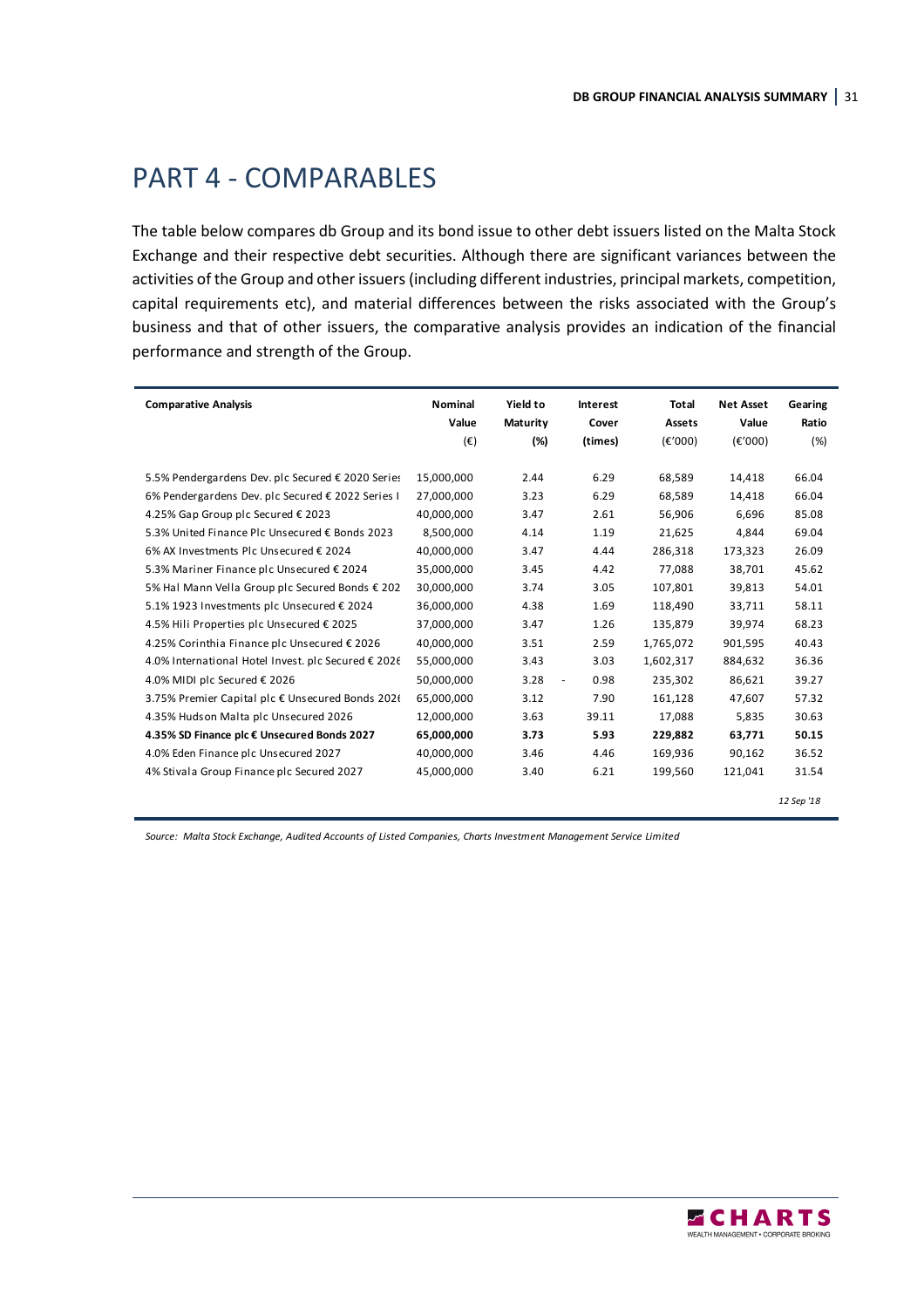

To date, there are no corporate bonds which have a redemption date beyond 2028. The Malta Government Stock yield curve has also been included since it is the benchmark risk-free rate for Malta.

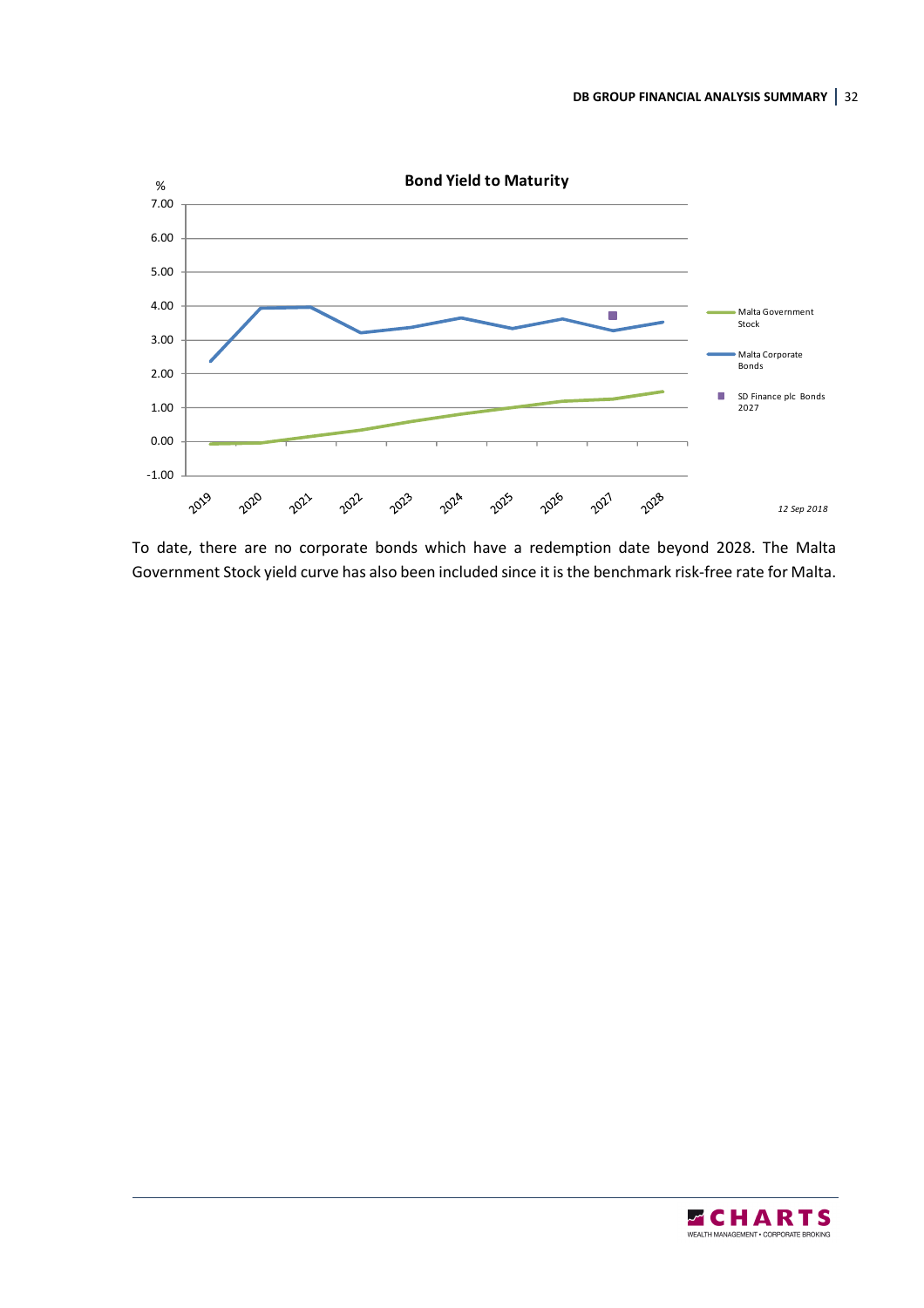## PART 5 - EXPLANATORY DEFINITIONS AND REFERENCES

| <b>Income Statement</b>               |                                                                                                                                                                                                                                                                                                                                                                |
|---------------------------------------|----------------------------------------------------------------------------------------------------------------------------------------------------------------------------------------------------------------------------------------------------------------------------------------------------------------------------------------------------------------|
| Revenue                               | Total revenue generated by the Group from its business activities during the<br>financial year, including room reservations, food & beverage and other<br>revenue streams.                                                                                                                                                                                     |
| Cost of sales                         | Direct costs include cost of food, beverages, consumables, labour expenses<br>and all other direct expenses.                                                                                                                                                                                                                                                   |
| Gross profit                          | Gross profit is the difference between revenue and direct costs. It refers to<br>the profit made by the Group before deducting operating costs, depreciation<br>& amortisation, finance costs, impairment provisions, share of results from<br>associate and affiliate companies and other operating costs.                                                    |
| Operating costs                       | Operating costs include all operating expenses other than direct costs and<br>include general & administration expenses.                                                                                                                                                                                                                                       |
| <b>EBITDA</b>                         | EBITDA is an abbreviation for earnings before interest, tax, depreciation and<br>amortisation. EBITDA can be used to analyse and compare profitability<br>between companies and industries because it eliminates the effects of<br>financing and accounting decisions.                                                                                         |
| Share of results of associates        | The Guarantor owns minority stakes in a number of companies (less than<br>50% plus one share of a company's share capital). The results of such<br>companies are not consolidated with the subsidiaries of the db Group, but<br>the Guarantor's share of profit is shown in the profit and loss account under<br>the heading 'share of results of associates'. |
| Profit after tax                      | Profit after tax is the profit made by the Group during the financial year both<br>from its operating as well as non-operating activities.                                                                                                                                                                                                                     |
| <b>Key Performance Indicators</b>     |                                                                                                                                                                                                                                                                                                                                                                |
| Occupancy level                       | Occupancy level is the percentage of available rooms that were sold during a<br>given period of time. It is calculated by dividing the number of rooms sold by<br>total number of rooms available.                                                                                                                                                             |
| Revenue per occupied room<br>(RevPOR) | RevPOR is calculated by adding all income generated (room accommodation,<br>food & beverage and other income) and dividing it by the number of occupied<br>rooms. A hotel uses this indicator as a performance measure with other<br>hotels in the same category or market to determine how well the hotel<br>property is yielding.                            |

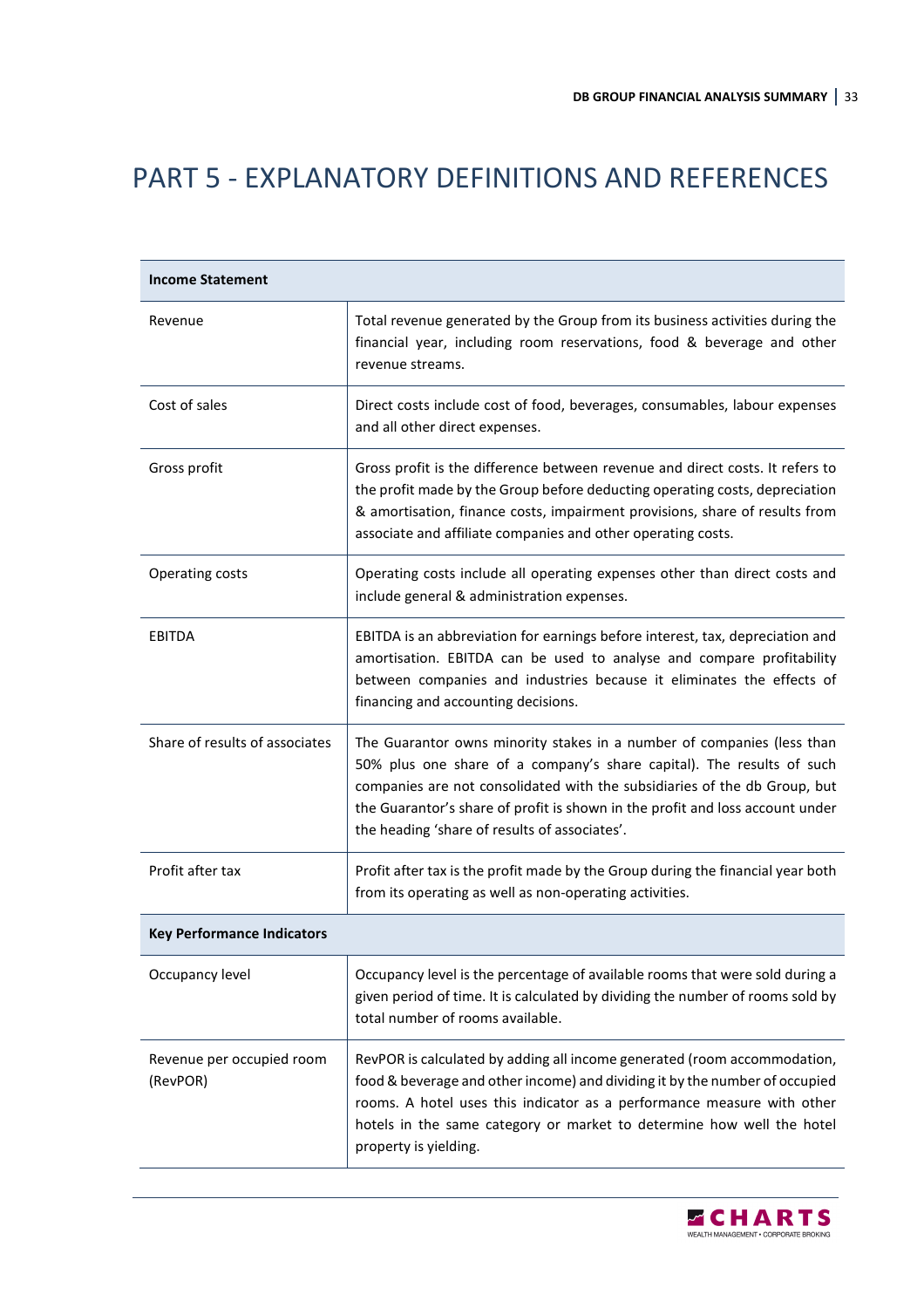| Gross operating profit per<br>available room (GOPAR) | GOPAR is the total revenue of the hotel less expenses incurred earning that<br>revenue, divided by the available rooms. This indicator is another<br>performance measure used in the hotel industry.                                                                                                                                                                                                                                      |
|------------------------------------------------------|-------------------------------------------------------------------------------------------------------------------------------------------------------------------------------------------------------------------------------------------------------------------------------------------------------------------------------------------------------------------------------------------------------------------------------------------|
| Revenue generating index<br>(RGI)                    | A revenue generating index measures a hotel's fair market share of its<br>segment's (competitive set, market, etc) revenue per occupied room. If a<br>hotel is capturing its fair market share, the index will be 1; if capturing less<br>than its fair market share, a hotel's index will be less than 1; and if capturing<br>more than its fair market share, a hotel's index will be greater than 1.                                   |
| Gross operating profit<br>generating index (GOPGI)   | A gross operating profit generating index measures a hotel's fair market<br>share of its segment's (competitive set, market, etc) gross operating profit<br>per available room. If a hotel is capturing its fair market share, the index will<br>be 1; if capturing less than its fair market share, a hotel's index will be less<br>than 1; and if capturing more than its fair market share, a hotel's index will<br>be greater than 1. |
| <b>Profitability Ratios</b>                          |                                                                                                                                                                                                                                                                                                                                                                                                                                           |
| Gross profit margin                                  | Gross profit margin is the difference between revenue and direct costs<br>expressed as a percentage of total revenue.                                                                                                                                                                                                                                                                                                                     |
| Operating profit margin                              | Operating profit margin is operating income or EBITDA as a percentage of<br>total revenue.                                                                                                                                                                                                                                                                                                                                                |
| Net profit margin                                    | Net profit margin is profit after tax achieved during the financial year<br>expressed as a percentage of total revenue.                                                                                                                                                                                                                                                                                                                   |
| <b>Efficiency Ratios</b>                             |                                                                                                                                                                                                                                                                                                                                                                                                                                           |
| Return on equity                                     | Return on equity (ROE) measures the rate of return on the shareholders'<br>equity of the owners of issued share capital, computed by dividing profit after<br>tax by shareholders' equity.                                                                                                                                                                                                                                                |
| Return on capital employed                           | Return on capital employed (ROCE) indicates the efficiency and profitability<br>of a company's capital investments, estimated by dividing operating profit by<br>capital employed.                                                                                                                                                                                                                                                        |
| <b>Return on Assets</b>                              | Return on assets (ROA) is computed by dividing profit after tax by total assets.                                                                                                                                                                                                                                                                                                                                                          |
| <b>Equity Ratios</b>                                 |                                                                                                                                                                                                                                                                                                                                                                                                                                           |
| Earnings per share                                   | Earnings per share (EPS) is the amount of earnings per outstanding share of<br>a company's share capital. It is computed by dividing net income available to<br>equity shareholders by total shares outstanding as at balance sheet date.                                                                                                                                                                                                 |
| <b>Cash Flow Statement</b>                           |                                                                                                                                                                                                                                                                                                                                                                                                                                           |

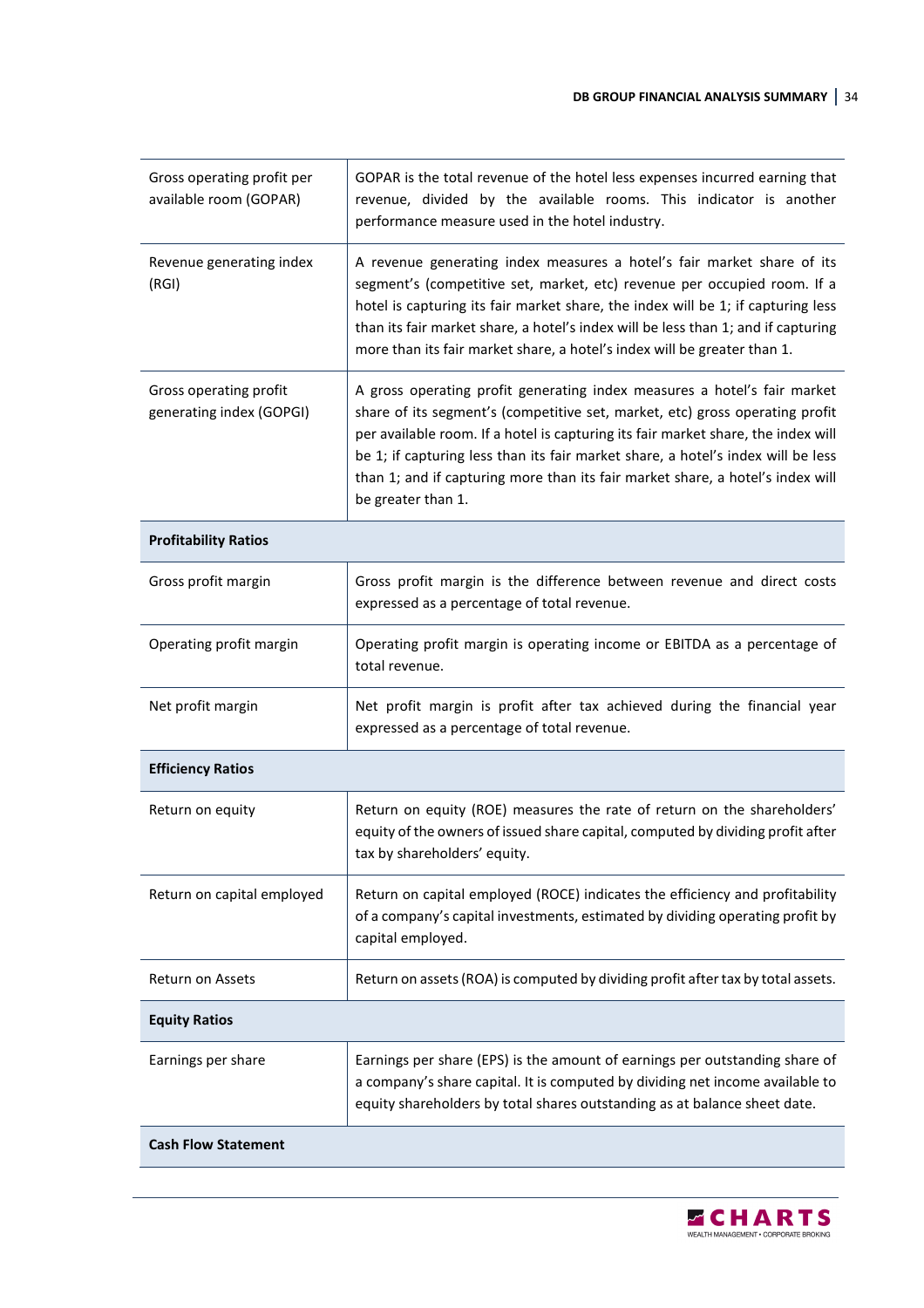| Cash flow from operating<br>activities | Cash generated from the principal revenue-producing activities (room<br>revenue, food & beverage, hotel services, etc) of the Group.                                                                                                                                                                                                                                                                                                                                                                                                                                                                                                                                                                                         |
|----------------------------------------|------------------------------------------------------------------------------------------------------------------------------------------------------------------------------------------------------------------------------------------------------------------------------------------------------------------------------------------------------------------------------------------------------------------------------------------------------------------------------------------------------------------------------------------------------------------------------------------------------------------------------------------------------------------------------------------------------------------------------|
| Cash flow from investing<br>activities | Cash generated from activities dealing with the acquisition and disposal of<br>long-term assets and other investments of the Group.                                                                                                                                                                                                                                                                                                                                                                                                                                                                                                                                                                                          |
| Cash flow from financing<br>activities | Cash generated from the activities that result in change in share capital and<br>borrowings of the Group.                                                                                                                                                                                                                                                                                                                                                                                                                                                                                                                                                                                                                    |
| <b>Balance Sheet</b>                   |                                                                                                                                                                                                                                                                                                                                                                                                                                                                                                                                                                                                                                                                                                                              |
| Non-current assets                     | Non-current asset are the Group's long-term investments, which full value<br>will not be realised within the accounting year. Non-current assets are<br>capitalised rather than expensed, meaning that the Group amortises the cost<br>of the asset over the number of years for which the asset will be in use,<br>instead of allocating the entire cost to the accounting year in which the asset<br>was acquired. Such assets include intangible assets (including goodwill on<br>acquisition), investments in associates (Malta Healthcare Caterers Ltd, Porto<br>Azzurro Ltd, Sky Gourmet Ltd and Sky Gourmet Malta Inflight Services Ltd),<br>property, plant & equipment (hotel properties), and deferred tax assets. |
| Current assets                         | Current assets are all assets of the Group, which are realisable within one<br>year from the balance sheet date. Such amounts include accounts receivable,<br>inventory (food, beverages, consumables, etc), cash and bank balances.                                                                                                                                                                                                                                                                                                                                                                                                                                                                                         |
| <b>Current liabilities</b>             | All liabilities payable by the Group within a period of one year from the<br>balance sheet date, and include accounts payable and short-term debt,<br>including current portion of bank loans.                                                                                                                                                                                                                                                                                                                                                                                                                                                                                                                               |
| Non-current liabilities                | The Group's long-term financial obligations that are not due within the<br>present accounting year. The Group's non-current liabilities include long-<br>term borrowings and bonds.                                                                                                                                                                                                                                                                                                                                                                                                                                                                                                                                          |
| Total equity                           | Total equity includes share capital, reserves & other equity components,<br>retained earnings and minority interest.                                                                                                                                                                                                                                                                                                                                                                                                                                                                                                                                                                                                         |
| <b>Financial Strength Ratios</b>       |                                                                                                                                                                                                                                                                                                                                                                                                                                                                                                                                                                                                                                                                                                                              |
| Liquidity ratio                        | The liquidity ratio (also known as current ratio) is a financial ratio that<br>measures whether or not a company has enough resources to pay its debts<br>over the next 12 months. It compares a company's current assets to its<br>current liabilities.                                                                                                                                                                                                                                                                                                                                                                                                                                                                     |
| Interest cover                         | The interest coverage ratio is calculated by dividing a company's operating<br>profit of one period by the company's interest expense of the same period.                                                                                                                                                                                                                                                                                                                                                                                                                                                                                                                                                                    |